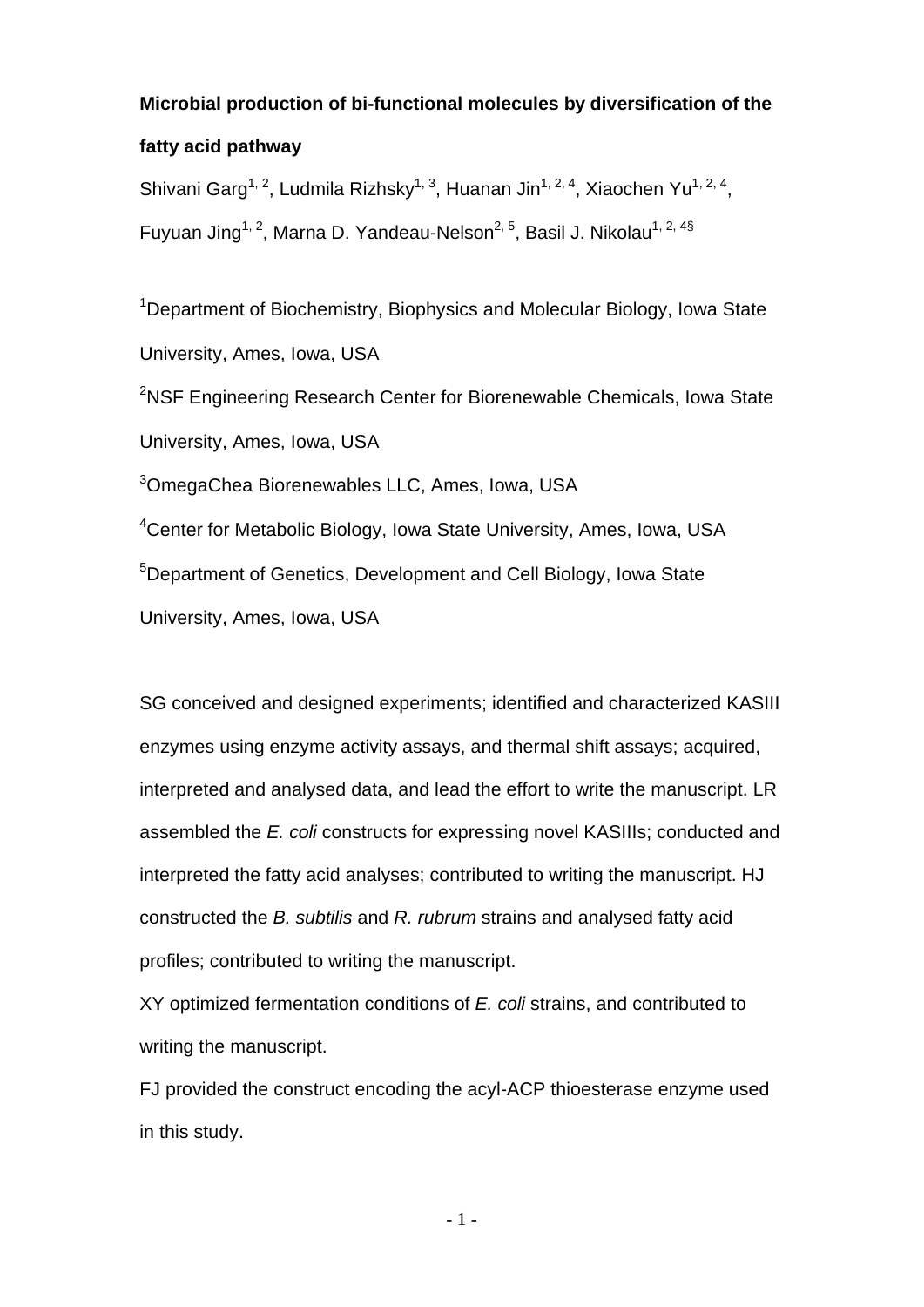MDY-N oversaw experimental design, data interpretation, and contributed to writing the manuscript.

BJN conceived the scientific idea, participated in experimental design, data interpretation, and revision of the manuscript for important intellectual content. § Corresponding author

Email addresses:

- SG: [garg@iastate.edu](mailto:garg@iastate.edu)
- LR: [ludmilar@iastate.edu](mailto:ludmilar@iastate.edu)
- HJ: huananjin@mail.hzau.edu.cn
- XY: [yux@iastate.edu](mailto:yux@iastate.edu)
- FJ: fyjing@iastate.edu
- MDY-N: [myn@iastate.edu](mailto:myn@iastate.edu)
- BJN: [dimmas@iastate.edu](mailto:dimmas@iastate.edu)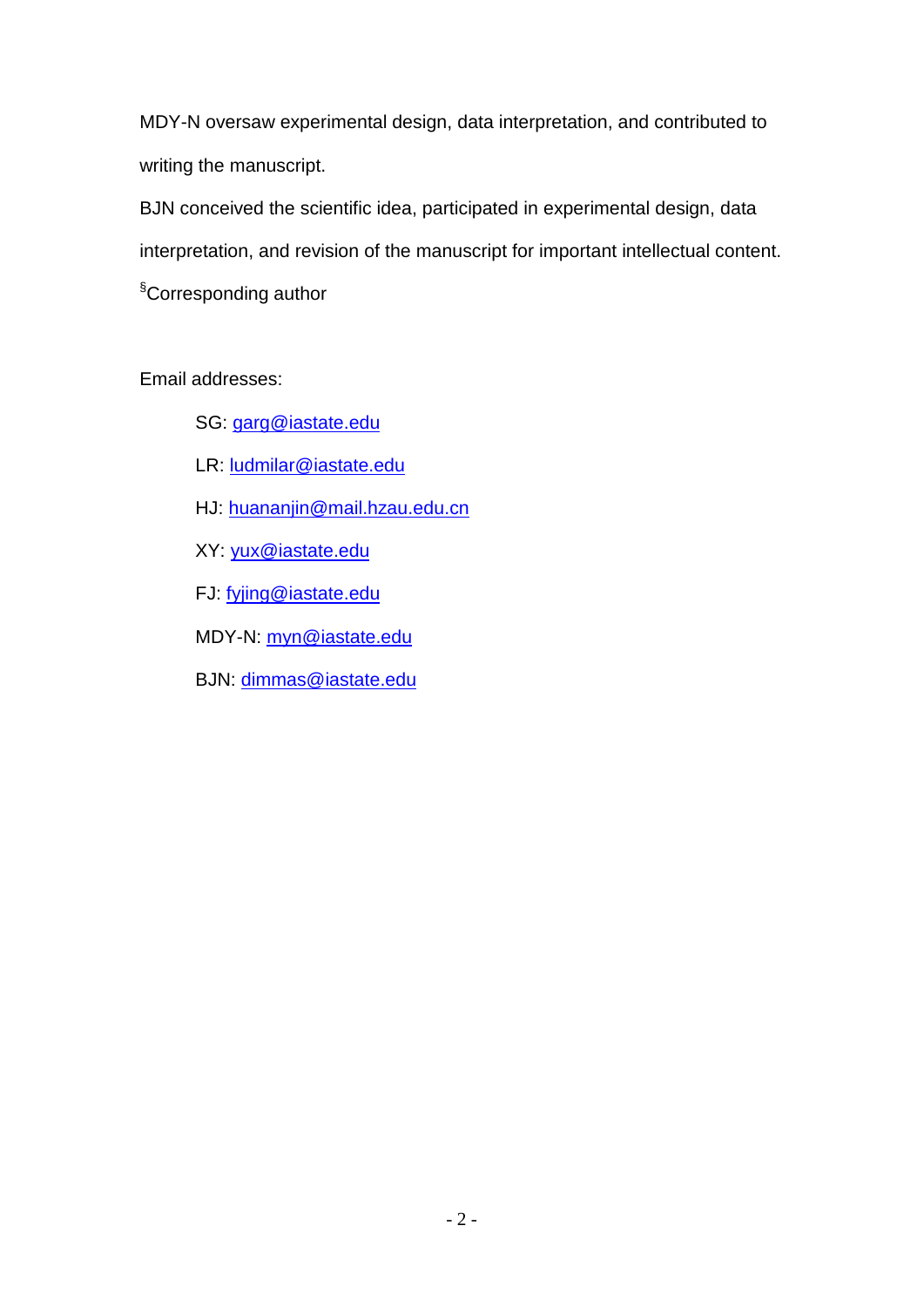#### **ABSTRACT**

Fatty acids that are chemically functionalized at their ω-ends are rare in nature yet offer unique chemical and physical properties with wide ranging industrial applications as feedstocks for bio-based polymers, lubricants and surfactants. Two enzymatic determinants control this ω-group functionality, the availability of an appropriate acyl-CoA substrate for initiating fatty acid biosynthesis, and a fatty acid synthase (FAS) variant that can accommodate that substrate in the initial condensation reaction of the process. In Type II FAS, 3-ketoacyl-ACP synthase III (KASIII) catalyses this initial condensation reaction. We characterized KASIIIs from diverse bacterial sources, and identified variants with novel substrate specificities towards atypical acyl-CoA substrates, including 3-hydroxybutyryl-CoA. Using *Alicyclobacillus acidocaldarius* KASIII, we demonstrate the *in vivo* diversion of FAS to produce novel ω-1 hydroxy-branched fatty acids from glucose in two bioengineered microbial hosts. This study unveils the biocatalytic potential of KASIII for synthesizing diverse ω-functionalized fatty acids.

# **KEYWORDS**

3-Ketoacyl-ACP Synthase III; fatty acid synthesis; bio-based chemicals; omega-functionalized fatty acids; substrate diversity; microbial engineering

# **ABBREVIATIONS**

KASIII: 3-Ketoacyl-ACP-Synthase III HBFA: ω-1 Hydroxy Branched Fatty Acid FAS: Fatty Acid Synthase PHB: Polyhydroxybutyrate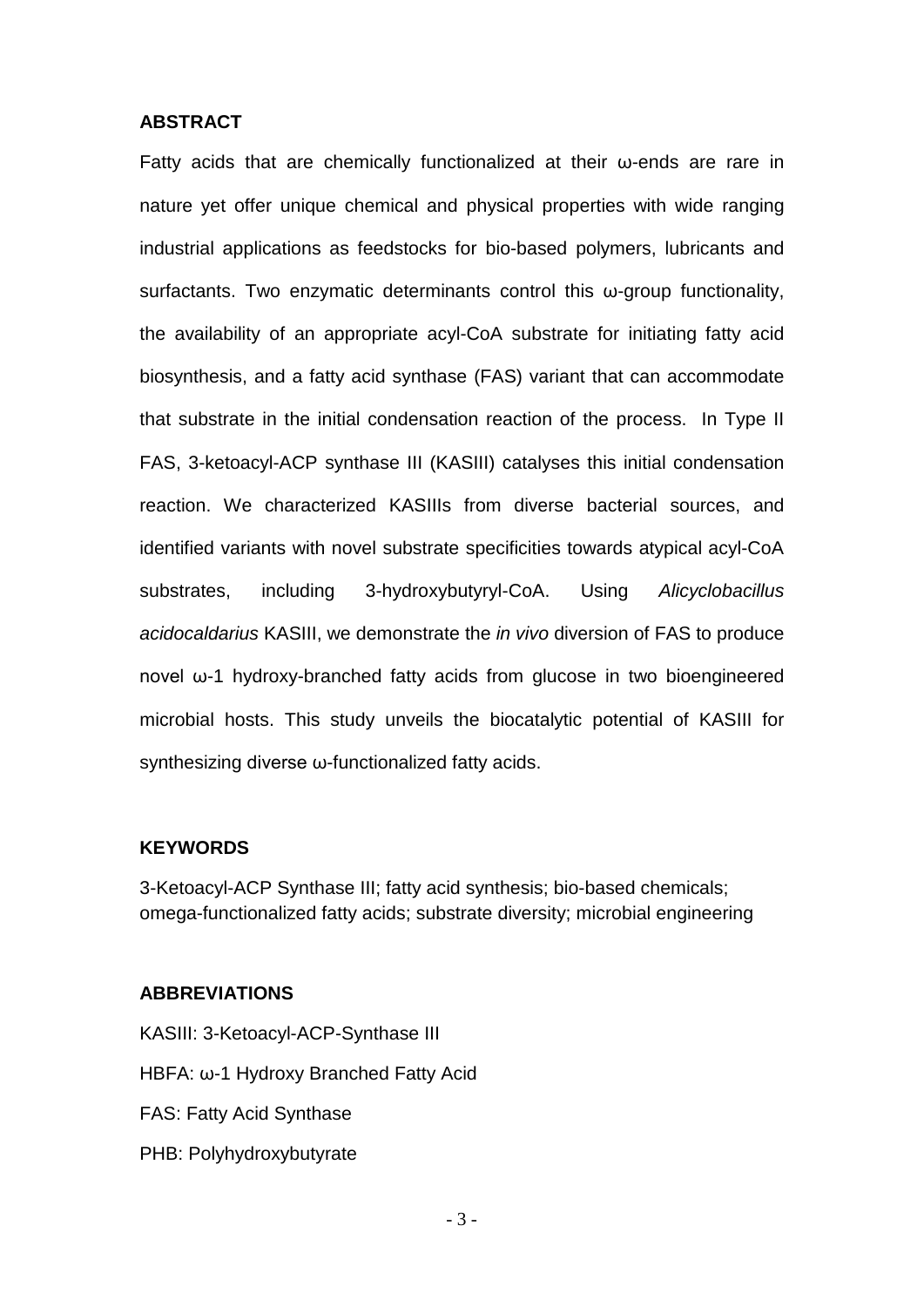#### **INTRODUCTION**

The increasing concerns with climate change and price volatility of petroleum feedstocks have prompted a growing search for sustainable sources of chemicals and fuels<sup>1, 2</sup>. Fatty acids are chemically the most similar biological molecules to petroleum hydrocarbons, and are therefore the most readily reachable bioengineering targets for developing sustainable replacements of petroleum-derived fuels and chemicals<sup>3, 4</sup>. The processes of fatty acid metabolism can generate diverse metabolites with different chemical functionalities, and considerable research efforts have been dedicated to identify the genetic elements, and dissect the enzymology within these metabolic pathways<sup>2, 5, 6</sup>. Much of this success has been facilitated by the modular nature of the enzymatic machinery that underlies the process of fatty acid synthesis, and the more general process of polyketide biosynthesis<sup>7</sup>. These processes are initiated by the condensation of an acyl-CoA substrate with a 2-carbon donor (malonyl-CoA or malonyl-ACP); and this condensation process is iterated in fatty acid/polyketide biosynthesis cycle to elongate the acyl-chain. Whereas fatty acid synthesis follows each condensation reaction by a 3-reaction process (reduction-dehydration-reduction) that generates a fully reduced alkyl chain, the more general polyketide synthesis mechanism skips one or two of these latter reactions prior to the next condensation iteration, leaving a functional group in the alkyl chain<sup>8</sup>. Examples of such alternative products being generated by fatty acid synthase (FAS) are the mechanisms by which prokaryotes produce unsaturated fatty acids<sup>9</sup>, and the biosynthesis of methylketones by tomato trichomes<sup>10</sup>. Both these processes intercept the 3-reaction reduction-dehydration-reduction cycle and maintain a

- 4 -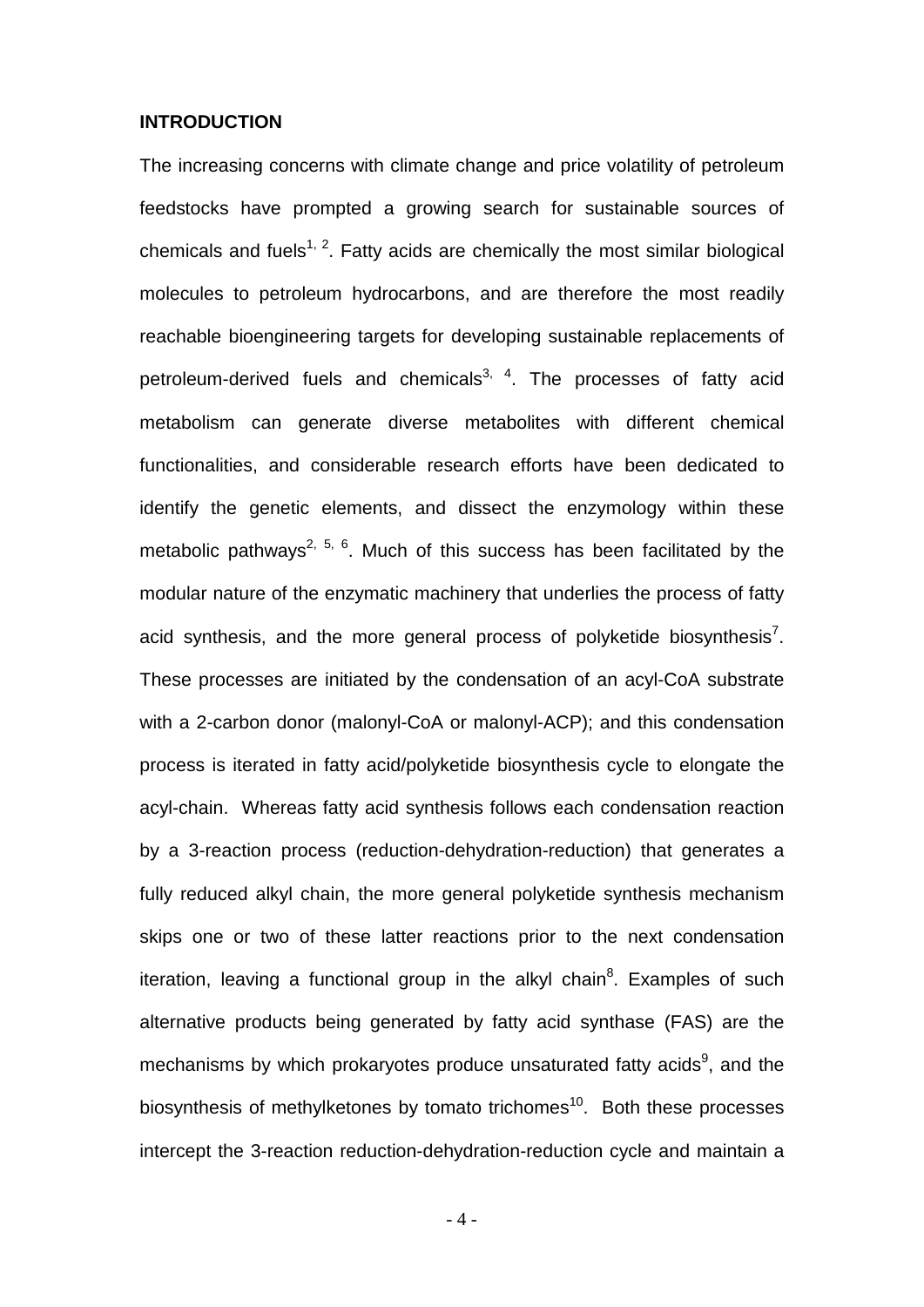chemical functional group in the alkyl-chain. The first of these is via an isomerization reaction that moves the carbon-carbon double bond, 1-bond further from the carboxylic acid end of the acyl-chain, ultimately generating an unsaturated fatty acid. In the second example, an acyl-ACP thioesterase that is specific to the 3-ketoacyl-ACP intermediate of FAS intercepts the cycle and releases a 3-ketoacid, which undergoes decarboxylation to generate a methylketone.

We evaluated the feasibility of introducing chemical functional group near the ω-end of fatty acids by exploring the substrate flexibility offered by natural variants of 3-ketoacyl-ACP synthase III (KASIII) $<sup>11</sup>$ , the enzyme that catalyses</sup> the initial condensation reaction of Type II FAS systems. Most well characterized KASIII enzymes, including the enzyme from *Escherichia coli* and most plants, use acetyl-CoA as the substrate in this reaction, and thus the  $ω$ -end of the final product is an unreactive methyl-group<sup>12</sup>. However, KASIII from some bacteria, such as *Bacillus subtilis* and *Staphylococcus aureus* can utilize substituted acyl-CoAs (i.e., methyl branches at the ω-1 (isobutyryl-CoA) and ω-2 (anteisovaleryl-CoA) positions of the acyl-chain, see supplementary Table 1 for chemical structures of acyl-CoA molecules)<sup>12, 13</sup>. These organisms therefore produce fatty acids with methyl branches at or near the ω-ends of the molecules. Therefore, we projected that by providing chemically substituted acyl-CoA substrates to novel KASIII enzymes, one can envision biosynthesizing ω-functionalized fatty acids. Moreover, KASIII are archetypal for many Type III polyketide synthases which catalyse similar Claisen condensation reactions between an acyl-CoA and a malonyl-CoA/ACP

- 5 -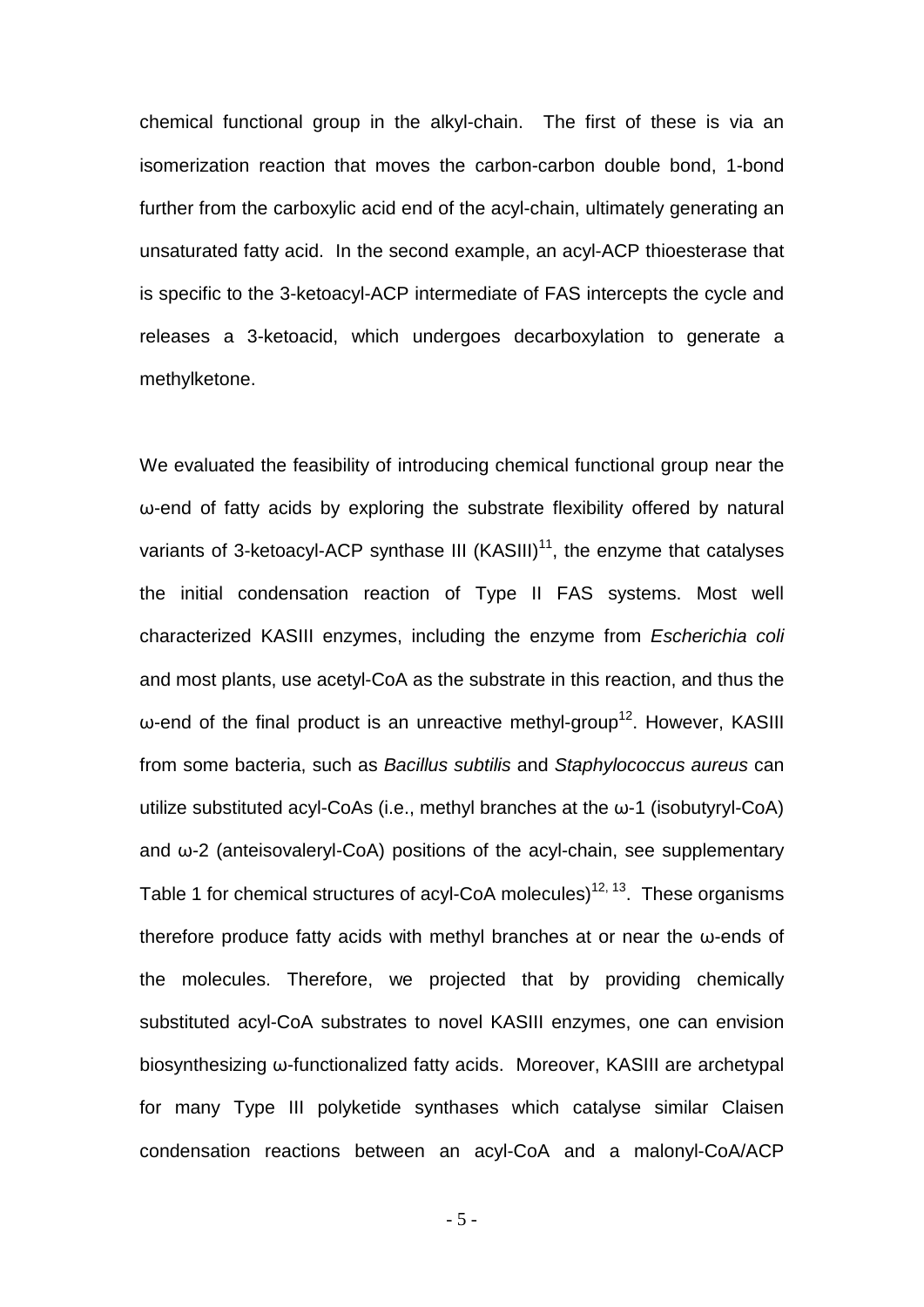thioester substrate<sup>14</sup> and also show great flexibility in being able to use a variety of acyl-CoA substrates, generating a large collection of polyketide specialized metabolites.

In this study, we specifically tested this hypothesis and demonstrated the ability to biologically produce ω-1 Hydroxy Branched Fatty Acids (HBFAs) using the novel KASIII enzyme from *Alicyclobacillus acidocaldarius* coupled with a system to generate 3-hydroxyacyl-CoA as a substrate for this novel KASIII enzyme. The utility of such bi-functional hydroxy acids is in such applications as polymers (e.g., polyesters) and specialized natural surfactants (e.g., sophorolipids)<sup>15</sup>. The system that we have developed has more general applications in that it illustrates the flexibility of Type II FAS systems. These systems can be bioengineered to accept novel initiating acyl-CoA substrates by exploiting the variant enzymes that catalyse the initial condensation reaction and define the ω-end of the final product (i.e., KASIII). A cursory examination of sequence databases<sup>16</sup> currently identifies 14,000 potential KASIII enzymes that could be used to generate a variety of different bifunctional molecules $^{17}$ .

# **RESULTS**

#### **Computational identification of KASIIIs from diverse bacterial sources**

Putative KASIII-coding genes were computationally identified by sequence homology, by searching genomic sequences from diverse bacteria that are known to produce large amounts of either terminally branched chain fatty acids or ω-cyclic fatty acids. We projected that organisms that produce large quantities of branched chain or ω-cyclic fatty acids should express novel

- 6 -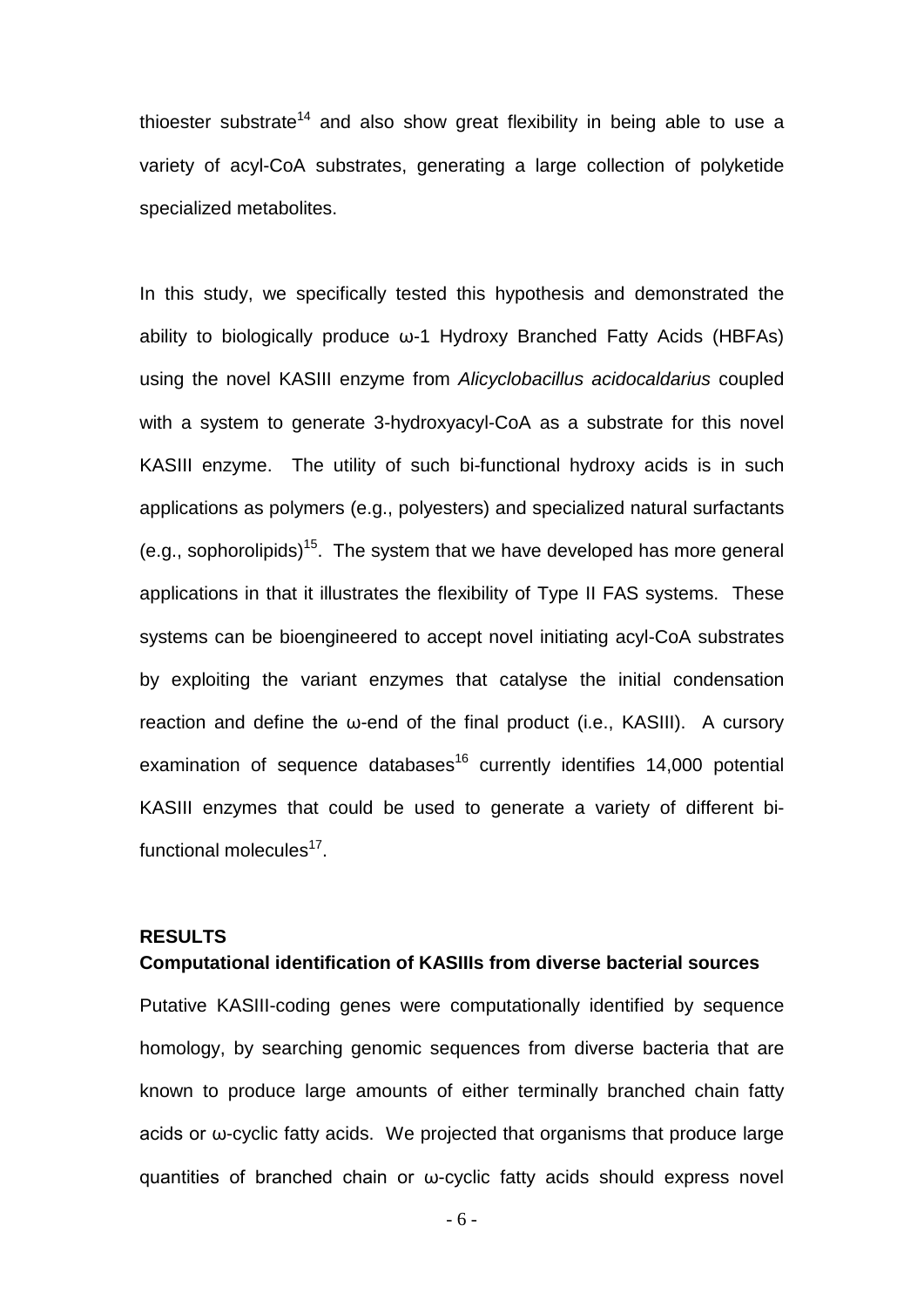KASIII enzymes that are capable of utilizing branched-chain acyl-CoAs or ωcyclic acyl-CoAs as substrates to initiate fatty acid biosynthesis. We further hypothesized that such KASIII enzymes will have relatively larger substrate binding pockets that can not only accommodate branched or ω-cyclic acyl-CoA substrates, but could also accommodate other bulky substrates, such as aromatic, hydroxylated or unsaturated acyl-CoAs.

Based on these presuppositions, we characterized two KASIII enzymes, one from the thermophile *Thermus aquaticus*, an organism that can produce 95% branched chain fatty acids<sup>18</sup> and another from the acidothermophile A. *acidocaldarius,* which can produce large proportion of ω-alicyclic fatty acids (59%) and branched chain fatty acids  $(36\%)$ <sup>19</sup>. We compared the properties of the *A. acidocaldarius* (aaKASIII) and *T. aquaticus* (taKASIII) enzymes to two functionally well-characterized KASIIIs, one from *E. coli* (ecKASIII, encoded by *fabH* gene), and the second from *B. subtilis* (bsKASIIIb, encoded by the *yhfB* gene). These latter two enzymes were selected because they are known to display different substrate specificity; ecKASIII is specific for acetyl-CoA and is unable to use branched chain acyl-CoA substrates<sup>12, 20</sup>, whereas bsKASIIIb can utilize both acetyl-CoA and branched-chain acyl-CoA substrates $12$ .

Primary sequence analyses of aaKASIII and taKASIII revealed that each possesses the conserved catalytic triad residues (Cys, His and Asn; Supplementary Fig. 1) typical of KASIII enzymes, suggesting that both belong to the family of decarboxylating thiolase enzymes<sup>14</sup>. Moreover, both aaKASIII

- 7 -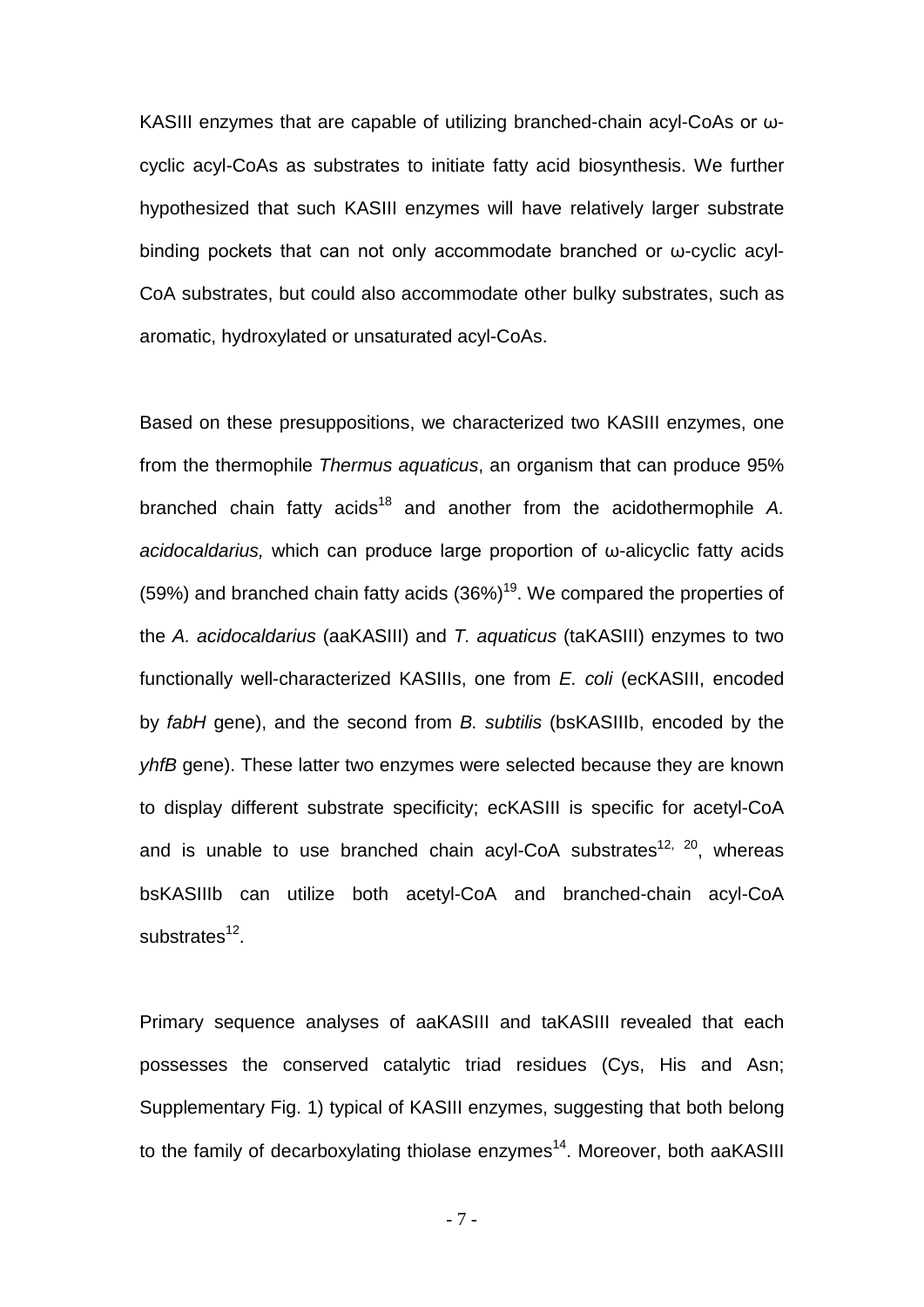and taKASIII contain the substrate binding residues that are conserved among well-characterized KASIII enzymes<sup>13</sup> (see Supplementary Fig.1).

#### *In vivo* **analysis of KASIII function in a** *B. subtilis* **Δ***yjaX* **Δ***yhfB* **strain**

The bacterium *B. subtilis* primarily synthesizes branched chain fatty acids  $(95\%)^{21}$ , and possesses two KASIII homologs, bsKASIIIa (encoded by the *yjaX* gene) and bsKASIIIb (encoded by the *yhfB* gene); both possess high specificity for branched chain acyl-CoA substrates<sup>12</sup>. Deletion of these two endogenous KASIII genes from *B. subtilis* results in a lethal phenotype, which can be rescued by growing the double mutant strain in the presence of branched-chain fatty acids (Jin and Nikolau, unpublished data). This *B. subtilis* Δ*yjaX* Δ*yhfB* mutant strain was used as a vehicle to screen for KASIII enzymes that can utilize branched chain acyl-CoA substrates and can therefore synthesize branched chain fatty acids, thereby rescuing the lethal condition. The selected aaKASIII and taKASIII were assessed for their ability to support the production of branched chain fatty acids, by integrating each of them into the genome of the *B. subtilis* Δ*yjaX* Δ*yhfB* mutant strain. In parallel, the ecKASIII that is unable to utilize branched-chain substrates<sup>12</sup> was also integrated into the genome of this strain. The resulting three *B. subtilis* Δ*yjaX*  Δ*yhfB* mutant strains, each expressing one of the recombinant KASIII genes, were grown in the presence and absence of exogenously supplied branchedchain fatty acids. Of the three recombinant KASIII genes that were tested, *aaKASIII* and *taKASIII* could rescue the lethal phenotype of the Δ*yjaX* Δ*yhfB*  mutant strain but as expected the *ecKASIII* could not, and this strain could not grow in media that does not contain branched-chain fatty acids.

- 8 -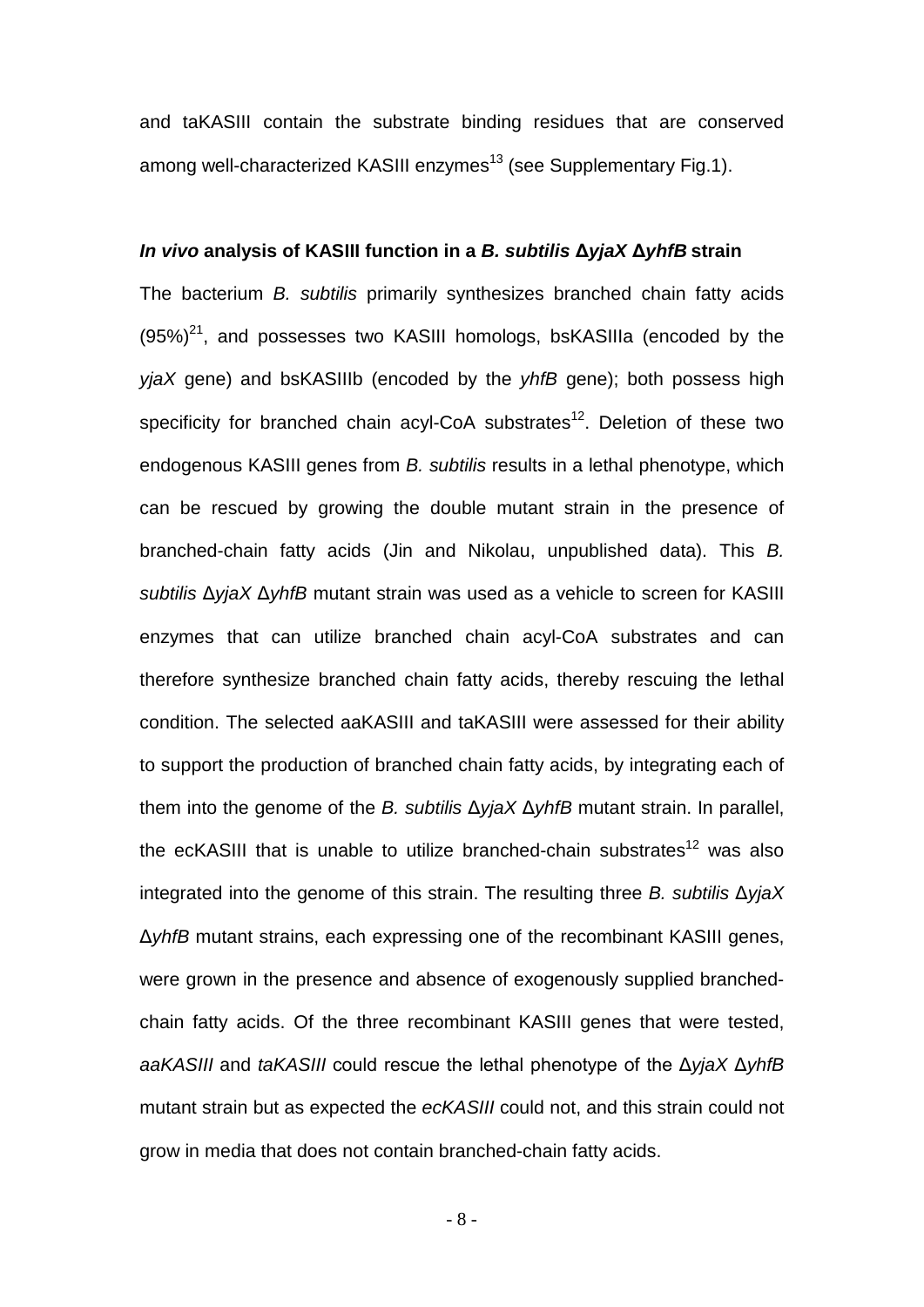Fatty acid analysis of the *B. subtilis* Δ*yjaX* Δ*yhfB* strains harbouring either aaKASIII or taKASIII revealed that both strains could produce similar branched chain fatty acid profiles, with anteiso-branched chain fatty acids accounting for the largest portion of the fatty acids (48-52%), followed by iso-



**Figure 1 | Effect of expressing exogenous KASIII genes on the fatty acid profiles of** *B. subtilis*. The fatty acid profile of the *B. subtilis* wild-type strain is compared to that of the *B. subtilis* Δ*yjaX* Δ*yhfB* deletion mutant strain expressing either taKASIII (from *T. aquaticus*) or aaKASIII (from *A. acidocaldarius*). The double mutant strain cannot grow in the absence of the ectopically expressed KASIII genes. Each data point is an average of 3 experiments, and error bars represent standard deviations. n-Cn:x represent normal (straight chain) fatty acids, i-Cn:x represent iso-branched chain fatty acids and a-Cn:x represent anteiso-branched chain fatty acids, where  $n =$  number of carbon atoms, and  $x =$  number of carbon-carbon double bonds in the acyl-chain.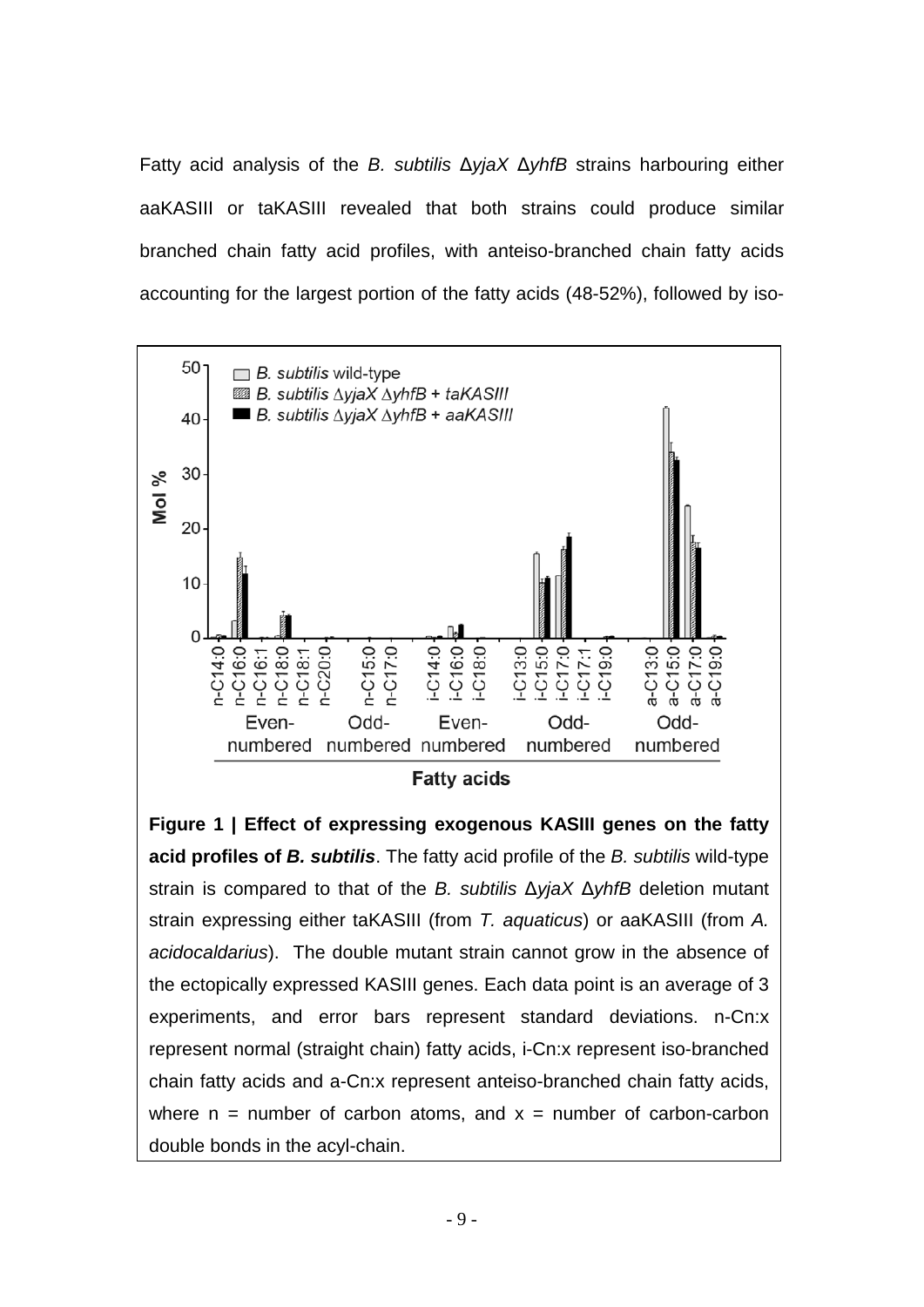branched chain fatty acids (27-34%) (Fig. 1). These data establish that aaKASIII and taKASIII have the ability to use both anteiso-branched and isobranched acyl-CoA substrates for priming fatty acid biosynthesis.

# *In vitro* **analysis of KASIII function, and identification of KASIII enzymes with atypical substrate preferences**

We used pure enzyme systems to directly evaluate whether the active sites of aaKASIII and taKASIII could accommodate branched chain acyl-CoAs and even bulkier and more polar acyl-CoA substrates, such as hydroxylated, aromatic or diacidic acyl-CoAs (see supplementary Table 1 for chemical structures of acyl-CoAs). These *in vitro* characterizations compared the properties of the aaKASIII and taKASIII enzymes with those obtained in parallel with ecKASIII and bsKASIIIb.

Each recombinantly expressed KASIII enzyme was purified to nearhomogeneity (Supplementary Fig. 2), and we initially confirmed that they each showed an appropriately folded structure by Circular Dichroism (CD) spectroscopy (Supplementary Fig. 3). All of four KASIII proteins showed similar CD spectra that indicated they are folded.

Each recombinant KASIII protein was then evaluated for its ability to bind potential acyl-CoA substrates using a fluorescence-based thermal shift assay<sup>22-24</sup>, which measures the thermal stability of a protein in the presence or absence of a specific ligand. A positive shift in melting temperature  $(T_m)$  of the protein in the presence of the ligand is correlated to binding, concomitant with

 $-10-$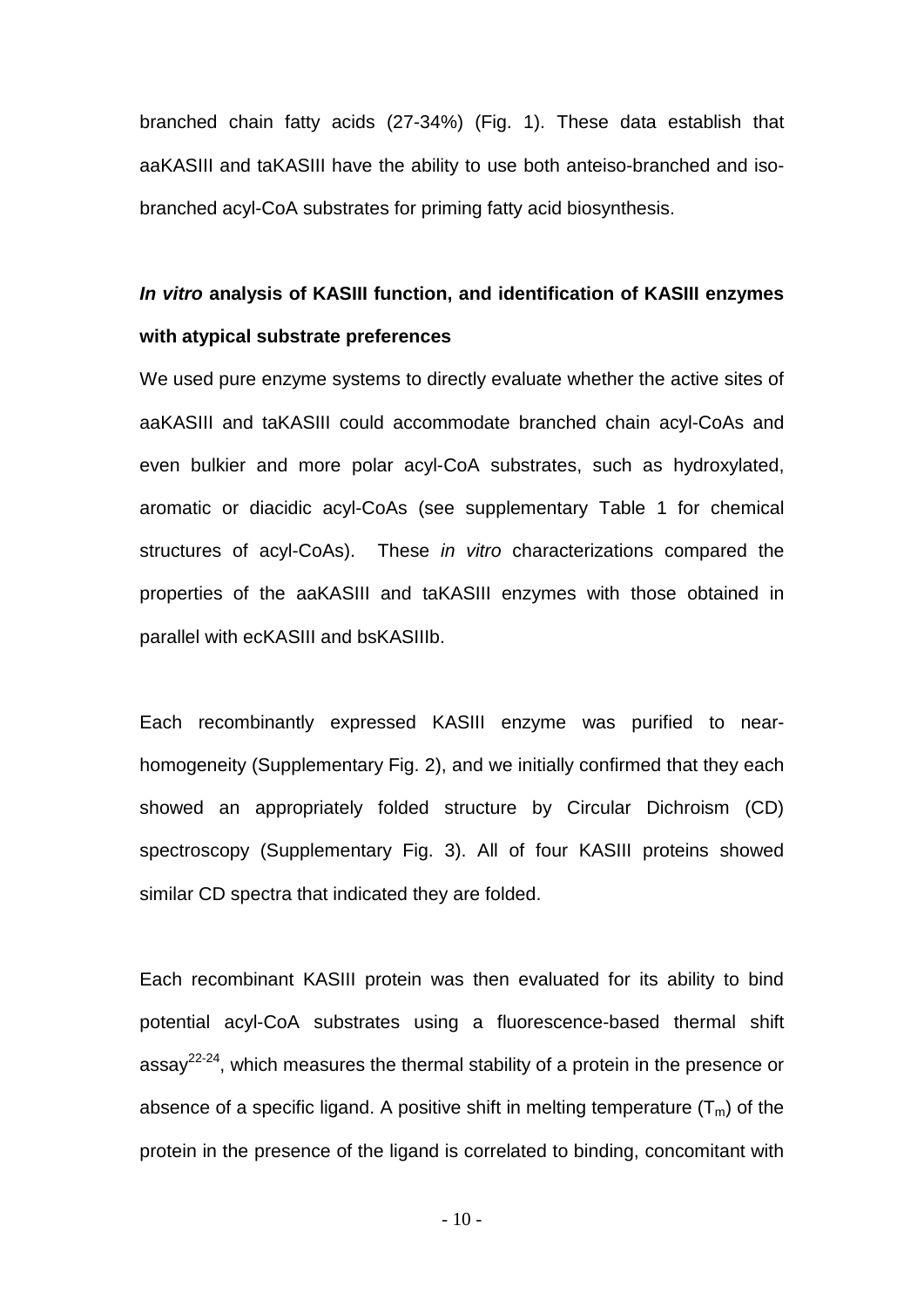the stabilization of the protein, which is consistent with the substrate-induced contraction of protein structures that are often observed with enzymes. In contrast, a negative shift in  $T_m$  suggests destabilization of the protein by the ligand.

Each KASIII was assayed with ligands that are typical substrates of wellcharacterized KASIII enzymes, including straight, short-chain acyl-CoAs (e.g., acetyl-CoA, propionyl-CoA, butyryl-CoA, hexanoyl-CoA) and branched chain acyl-CoAs (e.g., isobutyryl-CoA, isovaleryl-CoA). In addition, we also used acyl-CoAs that are atypical of known KASIII substrates, such as diacidic (malonyl-CoA, methylmalonyl-CoA), hydroxylated (3-hydroxybutyryl-CoA), unsaturated (crotonyl-CoA), and aromatic (benzoyl-CoA and phenylacetyl-CoA) acyl-CoAs (see supplementary Table 1 for chemical structures of acyl-CoAs).

The inherent  $T_m$ s of the four KASIII enzymes in the absence of ligand are shown in Figure 2a, and these values were used as the baseline to measure the shift in  $T_m$  by addition of the potential substrate ligands. The higher  $T_m$ s of the aaKASIII and taKASIII are consistent with their origin from thermophilic bacteria. When the thermal shift assays were conducted in the presence of potential substrate ligands, the KASIIIs from *B. subtilis*, *A. acidocaldarius* and *T. aquaticus* demonstrated positive changes in  $T_m$  with a broad range of acyl-CoAs. In contrast, such a positive change in  $T_m$  for ecKASIII was obtained only with acetyl-CoA (Fig. 2b), which is consistent with the narrow substrate specificity of this enzyme $12$ .

- 11 -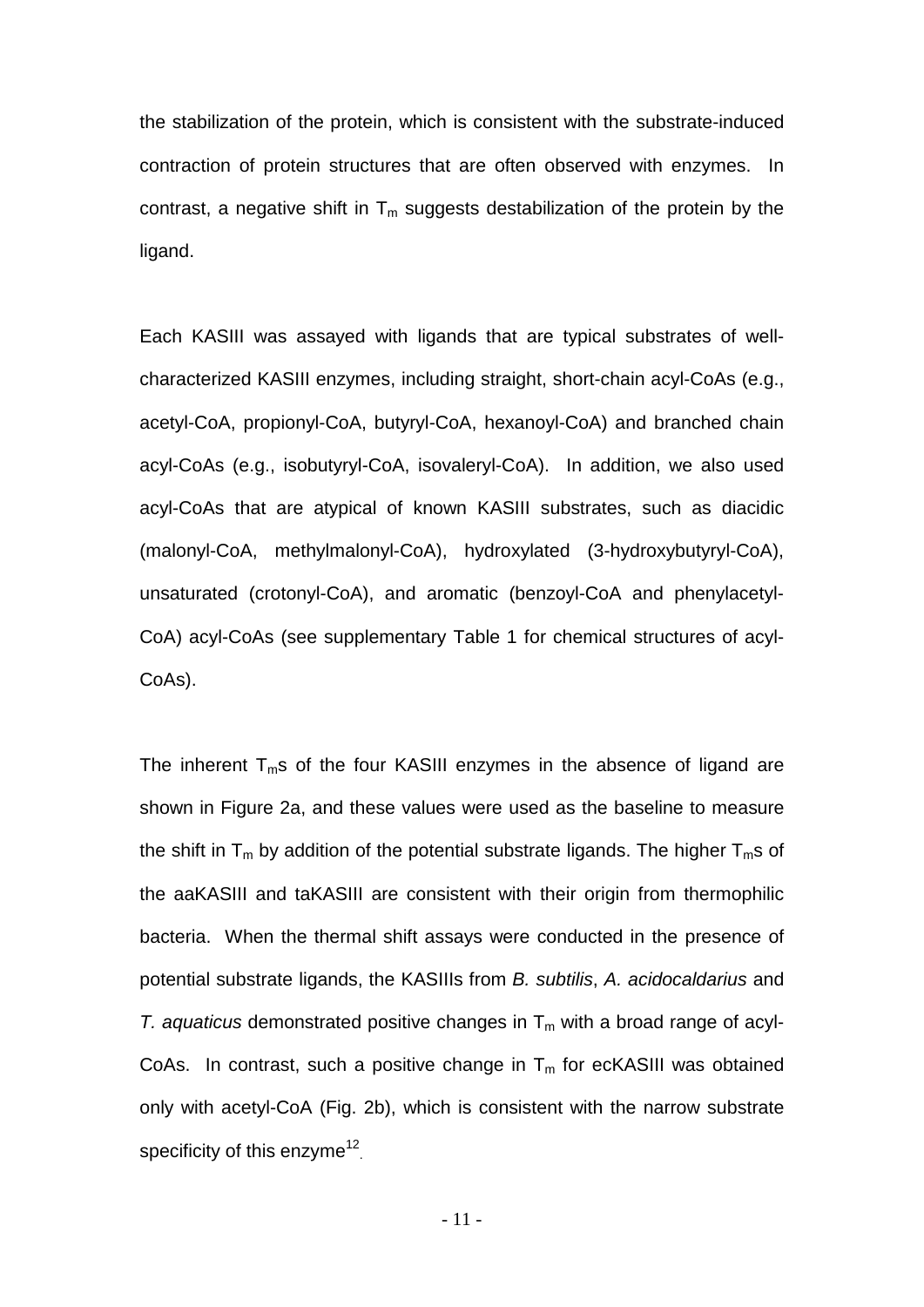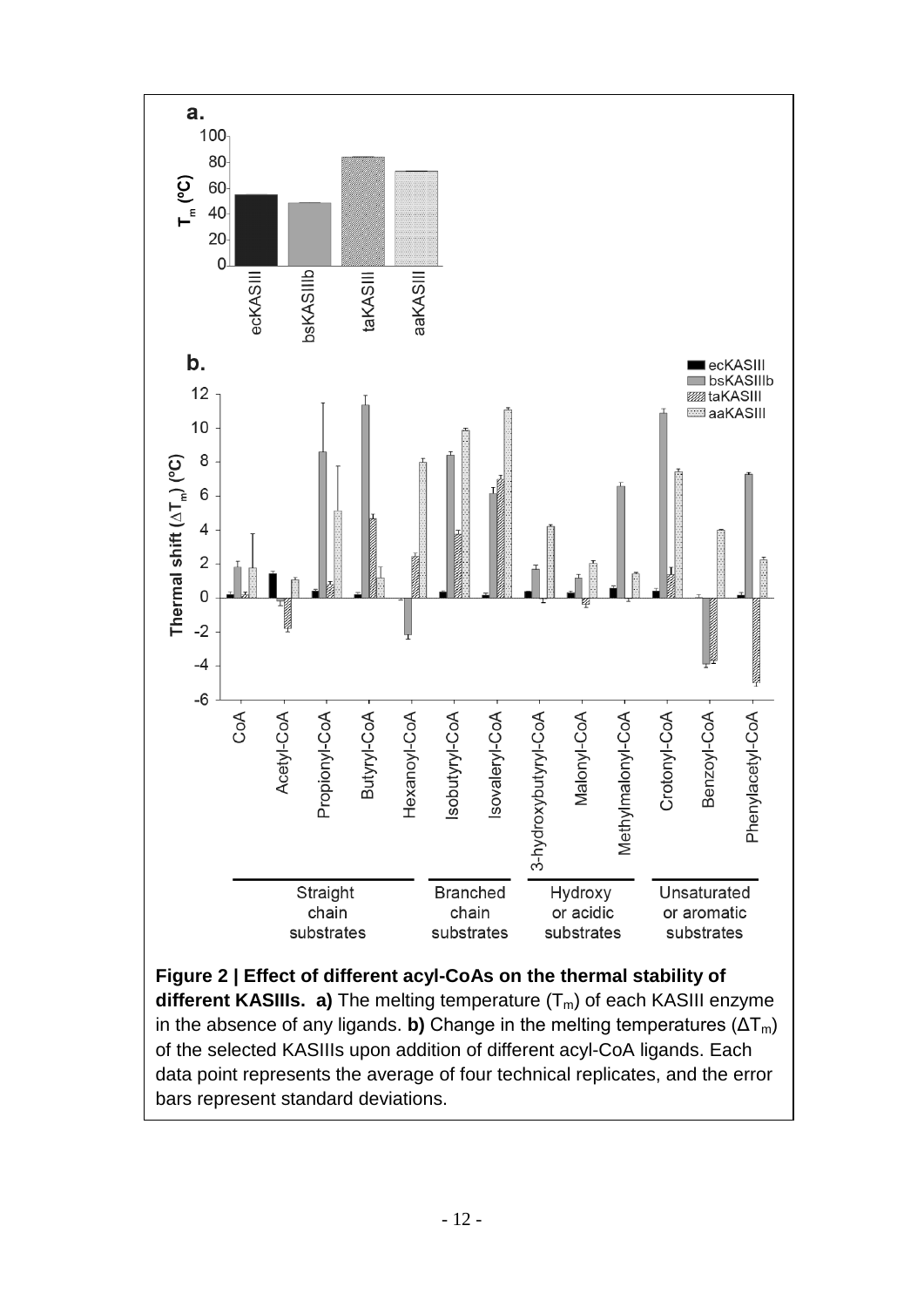The bsKASIIIb and aaKASIII enzymes exhibited significant increases in  $T_m$  (4-6 °C) when incubated with many different acyl-CoA ligands, including those with straight, branched, diacidic, unsaturated or aromatic acyl-chains (Fig. 2b). Specifically, aaKASIII exhibited significant positive shifts in  $T_m$  when incubated with bulky or unsaturated ligands, including 3-hydroxybutyryl-CoA, crotonyl-CoA and benzoyl-CoA. Similarly, bsKASIIIb exhibited positive shifts in  $T_m$  in the presence of 3-hydroxybutyryl-CoA, methylmalonyl-CoA, crotonyl-CoA and phenylacetyl-CoA (10 °C shift). However, some of the atypical acyl-CoAs (i.e., hexanoyl-CoA and benzoyl-CoA) destabilized the bsKASIIIb protein (i.e., decreased the  $T_m$ ).

#### **A unique KASIII that utilizes 3-hydroxybutyryl-CoA as a substrate**

We focused further studies on identifying a KASIII that is most likely capable of using 3-hydroxybutyryl-CoA as a substrate in order to use such an enzyme to produce hydroxy-fatty acids. The thermal shift assays indicated that of the four KASIII enzymes tested, aaKASIII and bsKASIIIb were both thermally stabilized by 3-hydroxybutyryl-CoA, and that this stabilization was largest for the aaKASIII enzyme. This finding suggested that aaKASIII might utilize 3 hydroxybutyryl-CoA as a substrate. Using an *in vitro* spectrophotometric enzyme assay (see Methods), we tested the ability of aaKASIII to utilize 3 hydroxybutyryl-CoA and malonyl-ACP as substrates and produce 5-hydroxy-3-ketohexanoyl-ACP. The specific activity for this reaction catalysed by aaKASIII is 5-fold and 3-fold higher with isobutyryl-CoA and 3-hydroxybutyryl-CoA, respectively, than that obtained with acetyl-CoA (Table 1). Kinetic characterization of aaKASIII revealed that isobutyryl-CoA is the preferred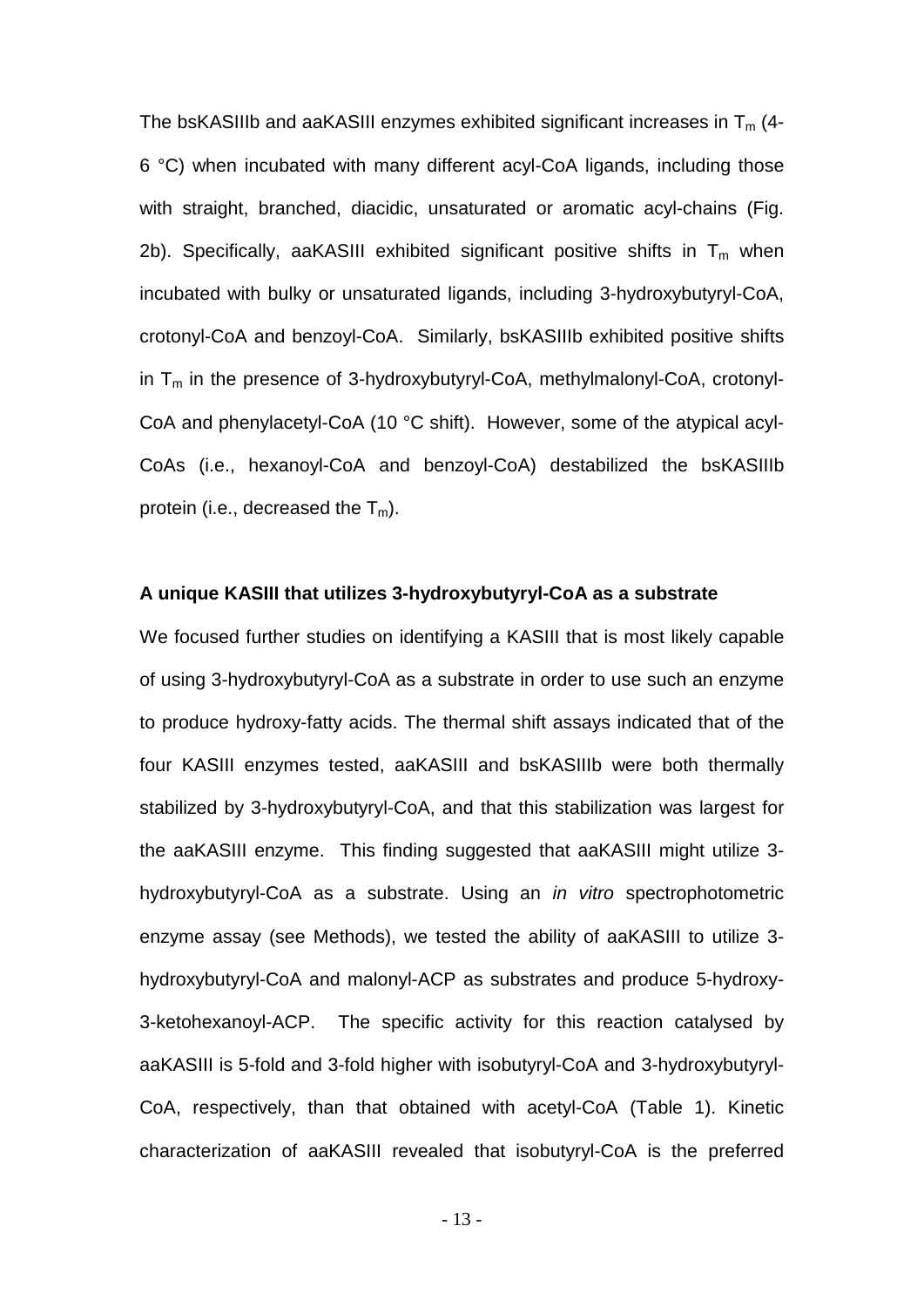substrate compared to acetyl-CoA and 3-hydroxybutyryl-CoA (Table 1). The order of catalytic efficiency (i.e.  $k_{cat}/K_m$ ) of aaKASIII with various substrates was: isobutyryl-CoA > 3-hydroxybutyryl-CoA > acetyl-CoA (Table 1).

# **Table 1. Steady state kinetic analysis of aaKASIII and comparison with ecKASIII**

KASIII enzyme assay was carried out spectrophotometrically using 400 μM ACP, 400 μM malonyl-CoA, 10-400 μM various acyl-CoAs, 400 μM NADPH, 1 mM DTT, 60 μg FabD, 30 μg FabG and 4 μg of aaKASIII (or 9.5 μg of ecKASIII).

| <b>Enzyme</b>                  | <b>Substrate</b>         | $K_m(\mu M)$     | $V_{max}$<br>(moles/s)        | $k_{cat}$ (S <sup>-1</sup> ) | <b>Specificity</b><br>constant<br>$k_{cat}/K_m$ (µM <sup>-</sup><br>$S^{-1}$ | <b>Specific</b><br>activity<br>(mol/mg/mi)<br>n) |
|--------------------------------|--------------------------|------------------|-------------------------------|------------------------------|------------------------------------------------------------------------------|--------------------------------------------------|
| А.<br>acidocaldarius<br>KASIII | Acetyl-CoA               | $114.6 \pm 14.5$ | 1.6E-04 $\pm$<br>$0.2E - 04$  | $25.2E - 03 +$<br>4.42E-03   | 21.8E-05 $\pm$<br>$1.0E - 0.5$                                               | $10.3 \pm 2.6$                                   |
|                                | Isobutyryl-CoA           | $59.4 \pm 13.6$  | 10.2E-04 $\pm$<br>$2.9E - 04$ | $154.3E - 03 +$<br>45.3E-03  | $255.6E - 05 +$<br>17E-05                                                    | $56.0 \pm 6.3$                                   |
|                                | 3-Hydroxybutyryl-<br>CoA | $249.7 \pm 2.5$  | 7.2E-04 $\pm$<br>$0.8E - 04$  | 13.6E-03                     | $109.8E - 03 + 44E - 05 + 5.9E$<br>05                                        | $33.4 \pm 1.1$                                   |
| E. coli KASIII                 | Acetyl-CoA               | $96.8 \pm 4.7$   | 3.3E-04 $\pm$<br>$0.1E - 04$  | $21.4E-03 +$<br>$0.93E - 03$ | 22.1E-05 $\pm$<br>$1.1E - 06$                                                | $447 \pm 68$                                     |
|                                | Isobutyryl-CoA           | Not a substrate  |                               |                              |                                                                              |                                                  |
|                                | 3-Hydroxybutyryl-<br>CoA | Not a substrate  |                               |                              |                                                                              |                                                  |

#### **Production of HBFAs by expressing aaKASIII in** *Rhodospirillum rubrum*

Having identified that aaKASIII can utilize 3-hydroxybutyryl-CoA as a substrate, we expressed this enzyme in the purple phototrophic bacterium *Rhodospirillum rubrum* with the specific aim of producing HBFAs via the fatty acid synthesis pathway. *R. rubrum* was chosen for these experiments because this organism produces large quantities of the biopolymer polyhydroxybutyrate (PHB) (over 50% of dry biomass of the cells<sup>25</sup>), and therefore must have the capacity to produce large quantities of the precursor, 3-hydroxybutyryl-CoA. The 3-hydroxybutyryl-CoA intermediate is synthesized via PhaA-catalyzed condensation of two acetyl-CoA molecules to yield acetoacetyl-CoA, which is then reduced by PhaB to yield 3-hydroxybutyryl-CoA. In the native host, 3-hydroxybutyryl-CoA is polymerized by PhaC to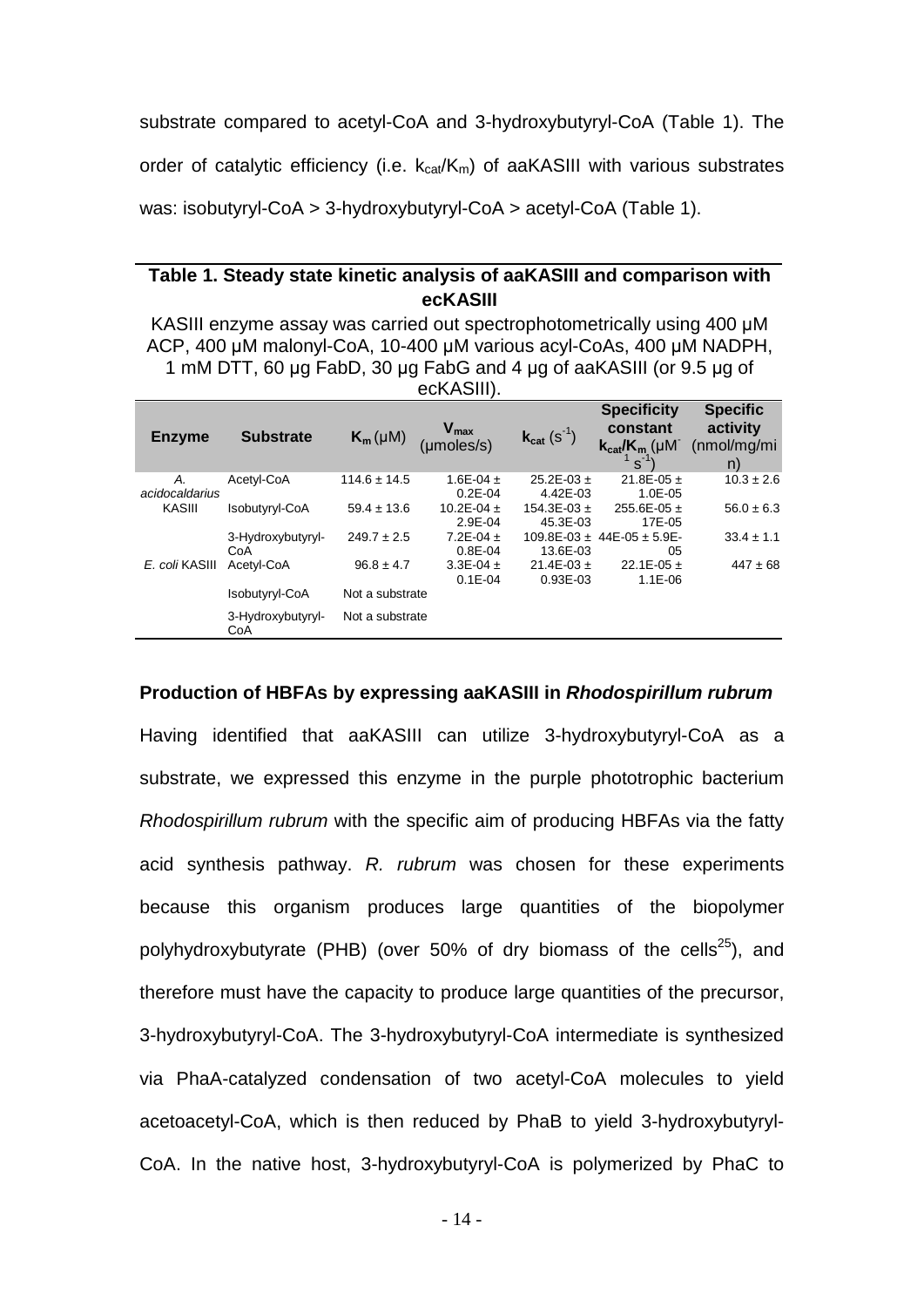

**Figure 3 | Schematic representation of the bioengineered pathway for production of HBFA.** Polyhydroxybutyrate (PHB) is synthesized from acetyl-CoA via the sequential action of the enzymes 3-ketothiolase (PhaA), acetoacetyl-CoA reductase (PhaB) and PHB polymerase (PhaC). The carbon-flow was diverted towards the biosynthesis of HBFAs via fatty acid synthase by ectopically expressing a novel KASIII variant from *A. acidocaldarius* in a *R. rubrum* strain that lacks any PhaC activity.

assemble PHB (Fig. 3). The *R. rubrum* genome encodes three PhaCencoding genes (*phaC1*, *phaC2*, and *phaC3*), and a triple *phaC* mutant strain

(*ΔphaC1 ΔphaC2 ΔphaC3*) is incapable of accumulating PHB, but suffers only

a slight growth-penalty<sup>26</sup>. We reasoned therefore that this triple mutant strain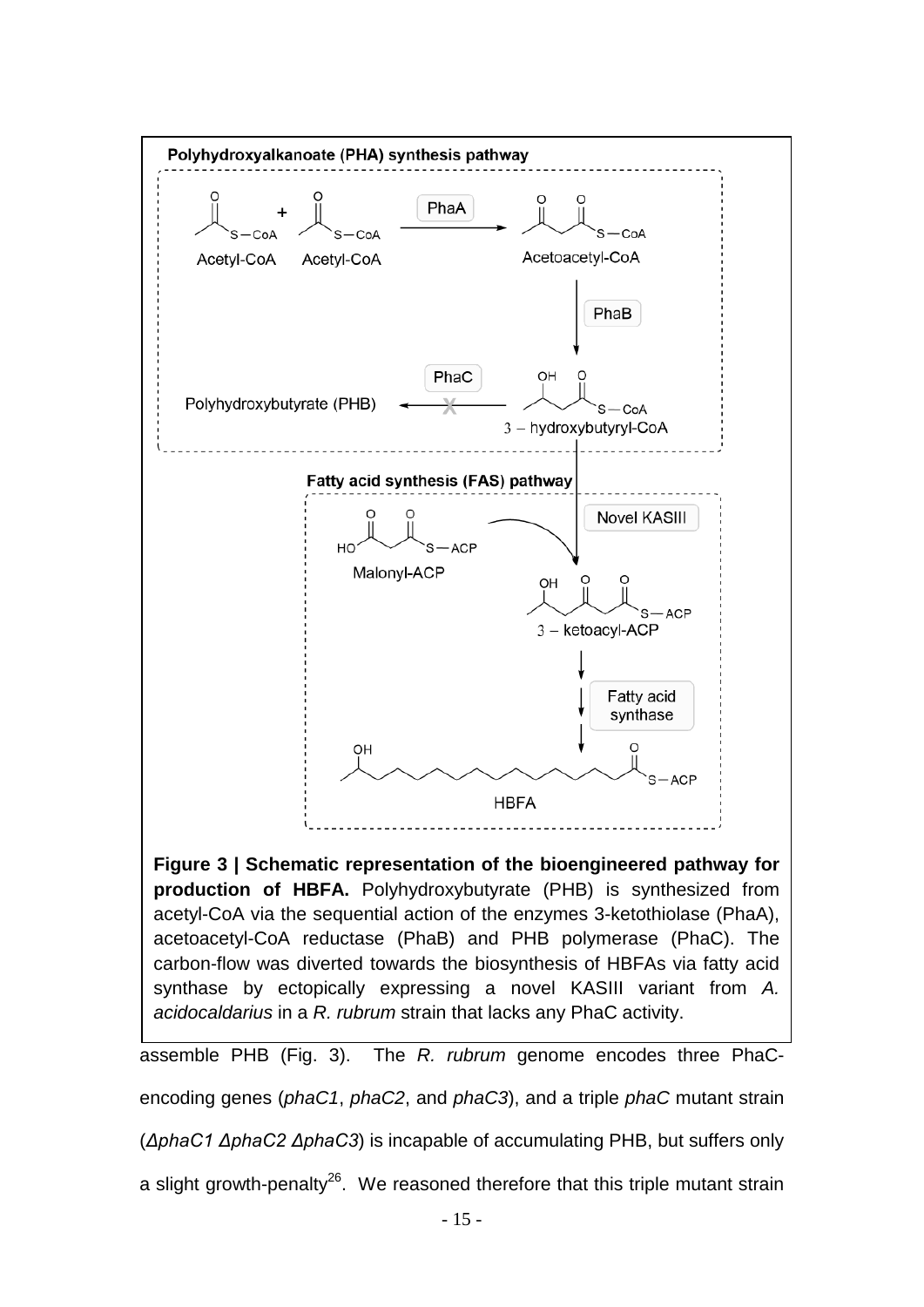has the capacity to generate 3-hydroxybutyryl-CoA, which could serve as a substrate for aaKASIII to produce HBFAs (Fig. 3). We tested this hypothesis by recombinantly expressing the aaKASIII in the *R. rubrum ΔphaC1 ΔphaC2 ΔphaC3* strain that lacks any functional phaC enzymes, and then analysed the resultant fatty acids by GC-MS.

These analyses detected a novel product in the aaKASIII-expressing strain corresponding to the silylated-derivative of the methyl-ester of 15 hydroxyhexadec-9-enoic acid, which was not produced by the control strain that did not express the recombinant aaKASIII (Fig. 4a, 4b). These results therefore confirm the aaKASIII-dependent production of a monounsaturated HBFA in the *R. rubrum* triple mutant host. This novel bi-functional fatty acid accounted for 0.19 ± 0.04 mol % of the fatty acids produced by the *R. rubrum*  strain (Fig. 4c). Additionally, novel iso- and anteiso-branched chain fatty acids of varying carbon chain lengths that do not occur in the control strain were produced in the aaKASIII-expressing strain, and these accounted for approximately 1.3 mol % of the fatty acids (Fig. 4c). Taken together, our data establish that the aaKASIII is able to utilize hydroxyacyl-CoA (i.e., 3 hydroxybutyryl-CoA) (Fig. 3) or branched chain acyl-CoAs (i.e., iso- and anteiso-acyl-CoAs) *in vivo*, resulting in the respective formation of HBFAs or iso/anteiso branched chain fatty acids that are not naturally produced by the host bacterium.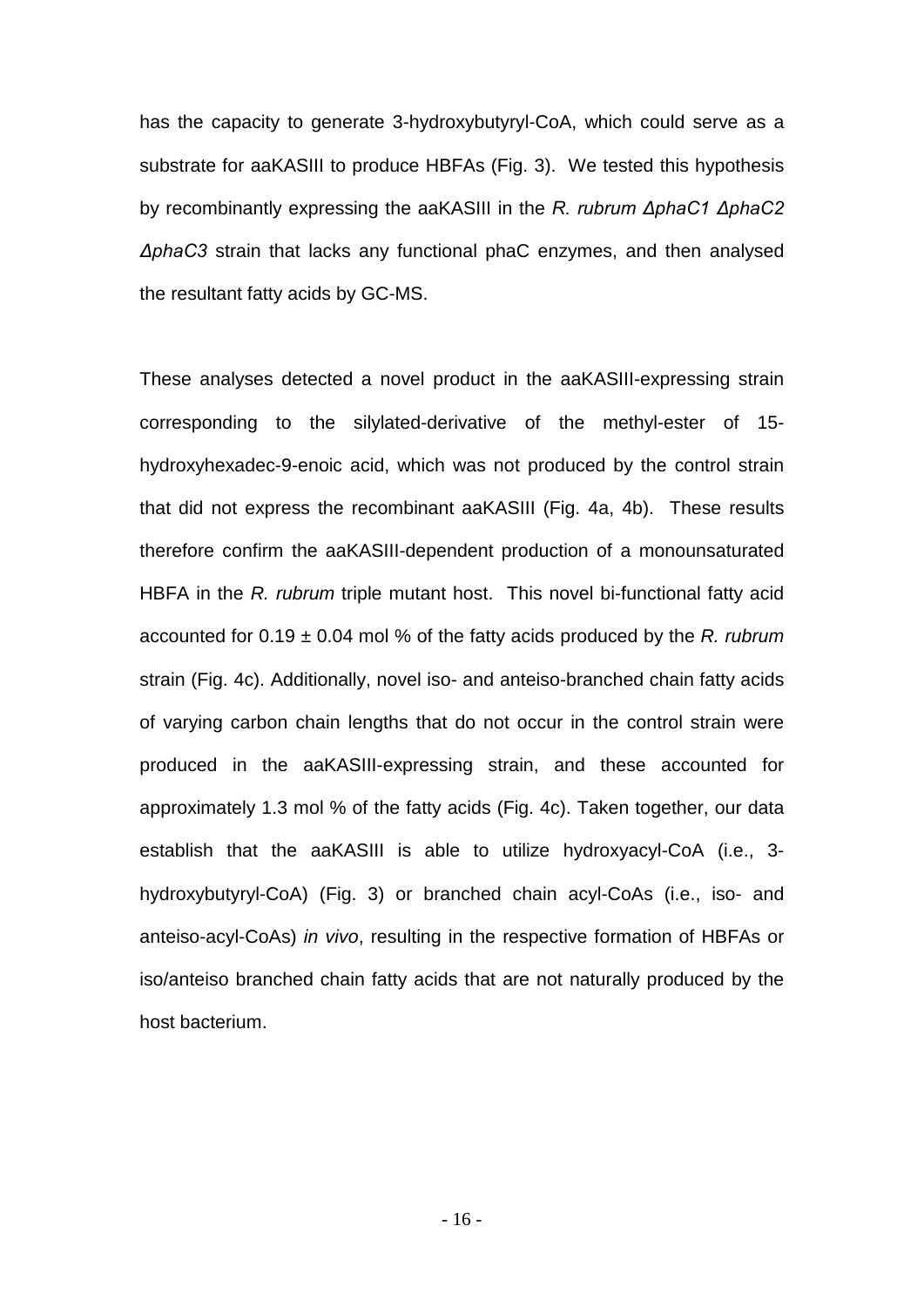

**Figure 4 | HBFA production in a bioengineered** *R. rubrum* **host expressing aaKASIII. a)** Total ion chromatogram of the fatty acid products in the recombinant *R. rubrum* strain lacking PhaC activity (peak 1, black trace), or in the *R. rubrum* strain lacking PhaC activity and expressing the aaKASIII (peak 2, gray trace). **b)** Mass-spectra of peak 1 and peak 2. Consistent with the analytical chemistry used to prepare these samples, peak 2 is identified as the silylated-form of the methyl-ester of 15 hydroxyhexadec-9-enoic acid, and this metabolite is absent from the control; peak 1 which overlaps with the HBFA is distinct and chemically unknown. **c)** Fatty acids of *R. rubrum* lacking PhaC (black bars) and *R. rubrum* lacking PhaC but expressing aaKASIII (gray bars). Inset shows the levels of branched chain and HBFA in the two strains. Each data point is an average of 3 experiments, and error bars represent standard deviations.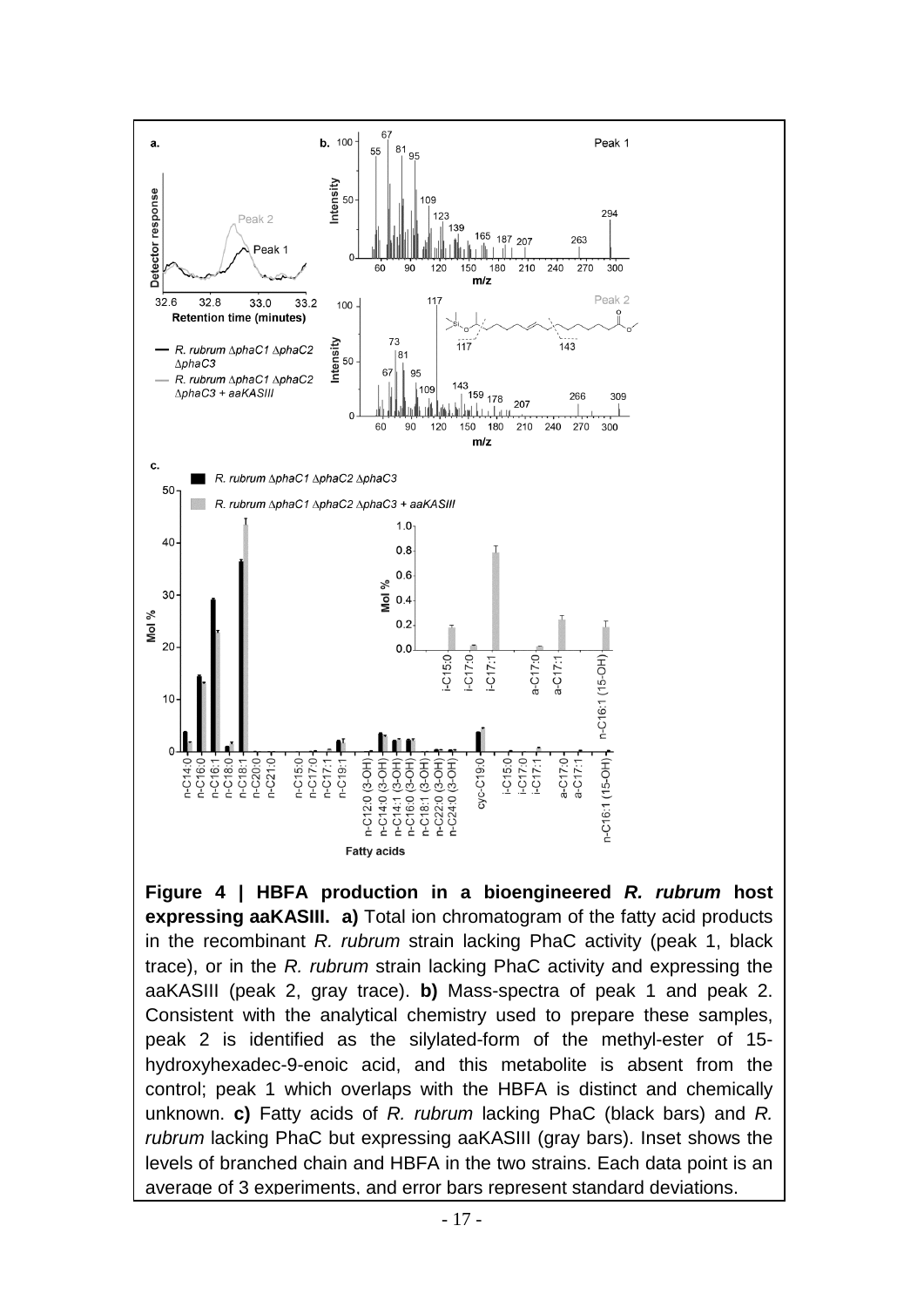**Optimizing the production of HBFA by expressing aaKASIII in a bioengineered** *E. coli* **host.** Having demonstrated the production of bifunctional fatty acids in *R. rubrum*, we attempted production of HBFAs in a bioengineered *E. coli* host. We reasoned that use of *E. coli* would open avenues to applying a wide range of molecular genetic tools to improve the titer of these novel fatty acids. Specifically, we co-expressed in *E. coli* the aaKASIII, with the *R. rubrum phaA* and *phaB* genes, thus recapitulating the initiating part of the pathway that should lead to the biosynthesis of HBFAs (Fig. 3). The *E. coli* strain (OC100) that we used for this experiment carried deletion mutations of the ecKASIII encoded by *fabH* (Δ*fabH*::*kamR*) gene and of the *fadD* (Δ*fadD*::*camR*) gene. The rationale for incorporating these genedisruptions in an *E. coli* production host are to 1) ensure minimal interference by the native KASIII, and 2) eliminate β-oxidation of fatty acids to facilitate the accumulation and secretion of the novel fatty acid products into the medium. We generated the bioengineered *E. coli* strain (OC101) by overexpressing aaKASIII, the *R. rubrum phaA* and *phaB* genes in OC100 strain.

After 12 hours of growth, fatty acids were extracted from the spent media used to grow strain OC101, and these were analysed by GC-MS. Figure 5a shows the presence of novel peaks corresponding to HBFAs of 14-, 16- and 18-carbon chain lengths, either without any carbon-carbon double bonds, or with one double bond at the  $\omega$ -7 position of the molecules (Fig. 5a). These peaks were absent in the control *E. coli* strain OC100 that carried the Δ*fabH* and Δ*fadD* mutations, but did not carry the *phaA*, *phaB* and *aaKASIII* genes. Quantitative analysis shows that the titer of HBFA was approximately 1 mg/L,

- 18 -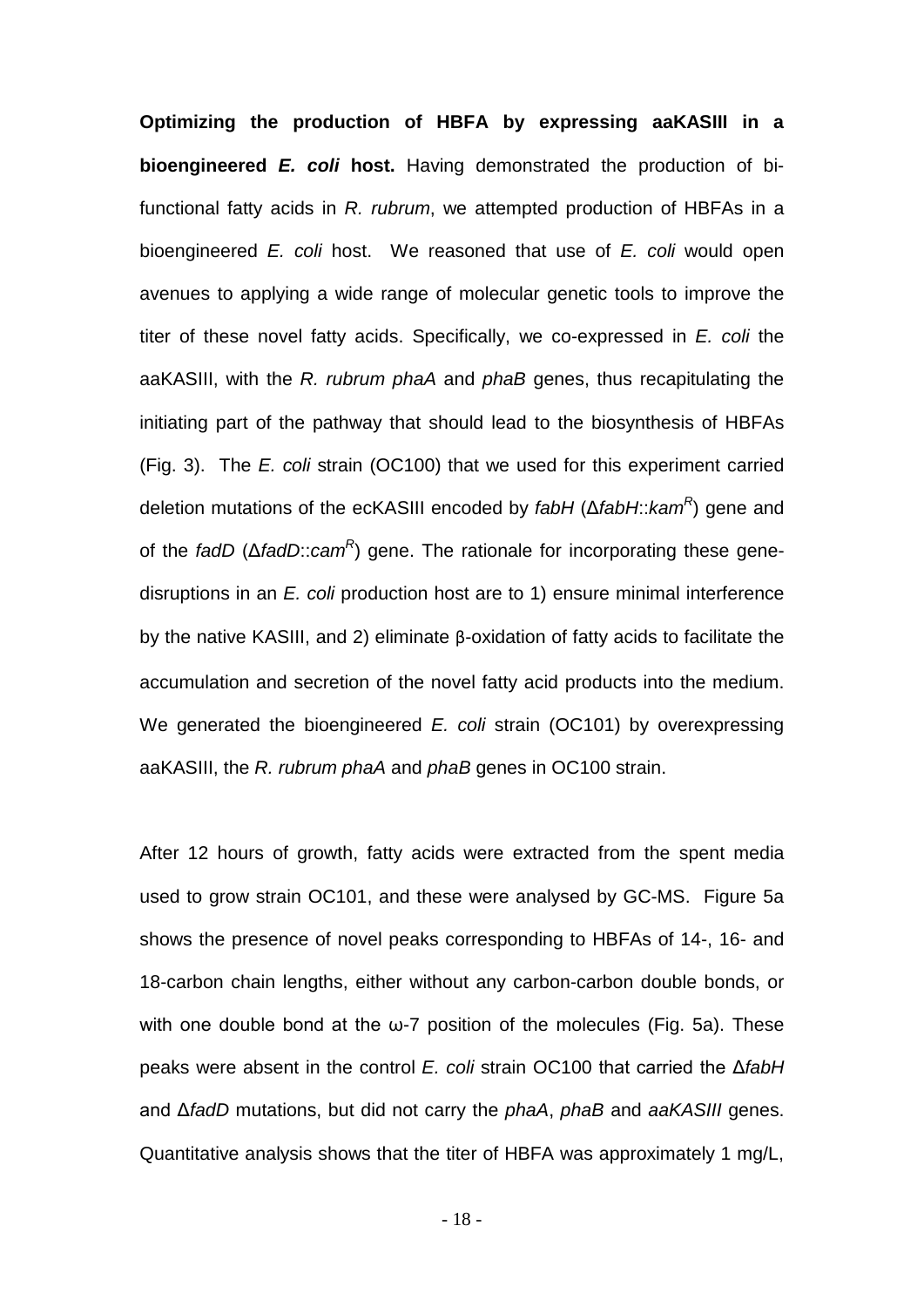which constituted 43% of the fatty acids in the media (Fig. 5b). 15- Hydroxyhexadec-9-enoic acid was the most abundant HBFA, followed by 15 hydroxyhexadecanoic acid (see Supplementary Fig. 4 and 5 for MS-spectral confirmation data). In summary, recapitulating the pathway for HBFA production in *E. coli* has provided a genetically tractable platform for optimizing productivity, and prior to genetic optimization it is a platform that expresses at a titer at least 1000-fold higher than that achieved in *R. rubrum*.



**Figure 5 | HBFA production in a bioengineered** *E. coli* **host. a)** Extracted ion chromatogram (based on  $m/z$  ion  $117<sup>+</sup>$ ) of the fatty acid products recovered from the recombinant *E. coli* Δ*fabH* Δ*fadD* (strain OC100; lower panel, black trace), and from the *E. coli* Δ*fabH* Δ*fadD* strain co-expressing *phaA*, *phaB* and *aaKASIII* genes (strain OC101; upper panel, dotted trace). Mass-spectra of the identified HBFAs are shown in Supplementary Figures 4 and 5. **b)** Extracellular fatty acid profiles of *E. coli* Δ*fabH* Δ*fadD* (strain OC100; black bars) and *E. coli* Δ*fabH* Δ*fadD*  strain co-expressing *phaA*, *phaB* and *aaKASIII* genes (strain OC101; gray bars). Each data point is an average of 3 experiments, and error bars represent standard deviations.

We attempted to increase the HBFA production levels by overexpressing an acyl-ACP thioesterase (TE) isolated from a plant source (*Cuphea* seeds), which prior studies indicated could affect a higher titer of fatty acids when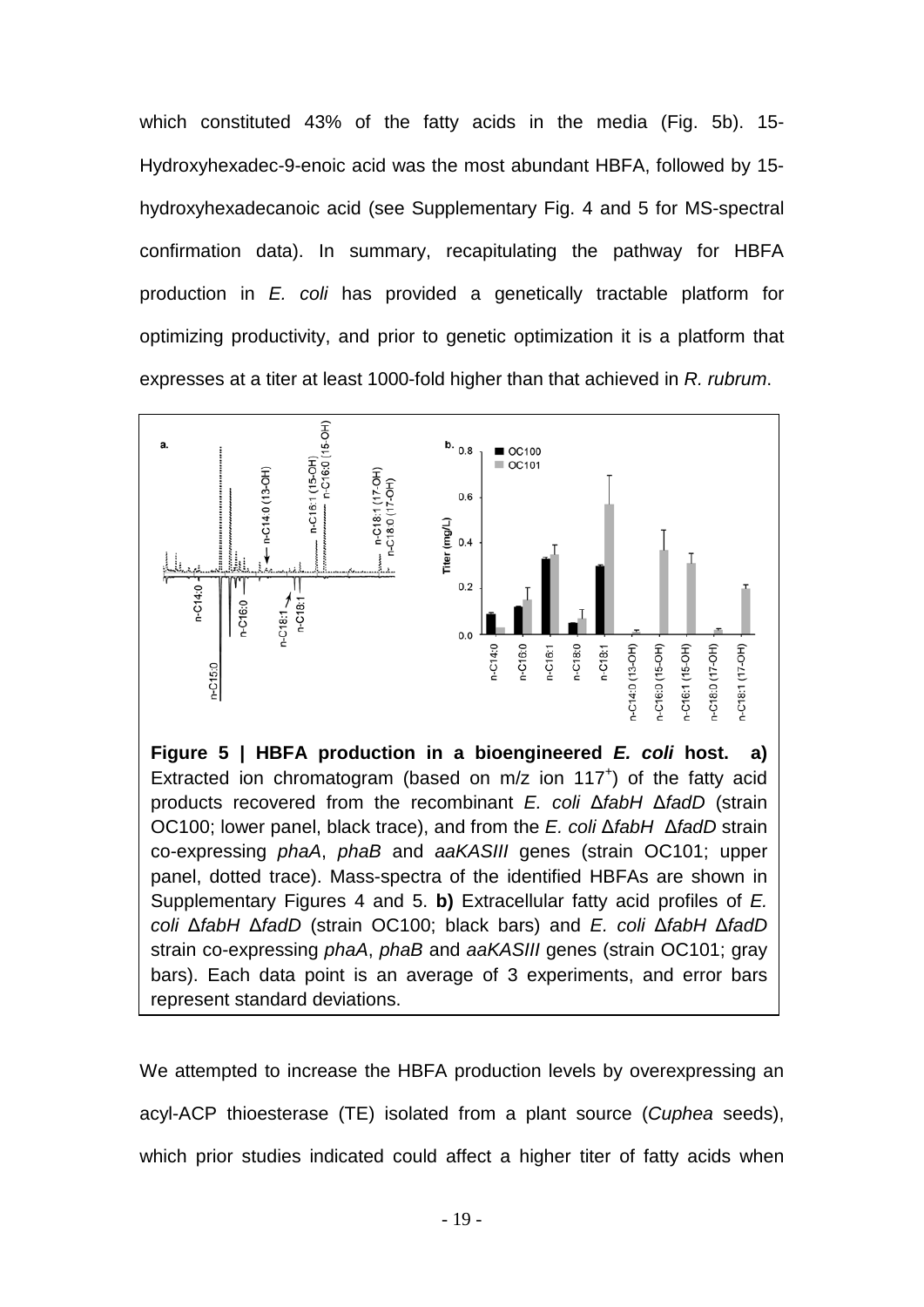expressed in *E. col<sup>27</sup>*. Upon overexpressing this TE in strain OC101, the titers of fatty acids and HBFAs did not increase, but in fact were reduced to 20% of the levels that was produced by the OC101 strain.

#### **Optimizing HBFA titer via manipulation of fermentation conditions**

A standardized culturing system was implemented to explore the effect of different fermentation conditions on the ability of strain OC101 to produce HBFA. Unless otherwise stated, this consisted of 125 ml flasks with a working volume of 25 ml media maintained at 37 °C and agitated at 250 rpm, and induced with IPTG. In these non-optimized fermentation conditions in LB media, *E. coli* strain OC101 produced 4.6 mg/L of HBFA upon reaching stationary phase, which accounted for about 40% of the fatty acids secreted into the medium. To optimize the fermentation conditions, the carbon to nitrogen ratio (C/N) in the initial culture medium and size of the inoculum in establishing the culture were varied. The C/N ratio<sup>28, 29</sup> and inoculum size<sup>30, 31</sup> have been demonstrated to have significant effects on cell growth and fatty acid production by different microorganisms (supplementary Table 4). Additionally, induction temperature, induction time and concentration of the inducer, i.e., IPTG, were also varied as these are also known to be factors influencing the expression of a transgenic protein, thus may significantly affect the final fatty acid titer<sup>32, 33</sup> (supplementary Table 4).

Figure 6 shows the impact of altering the five fermentation parameters described above on the HBFA and fatty acid titers when strain OC101 is cultured in M9 minimal media. HBFA and fatty acid titers increased with

 $-20-$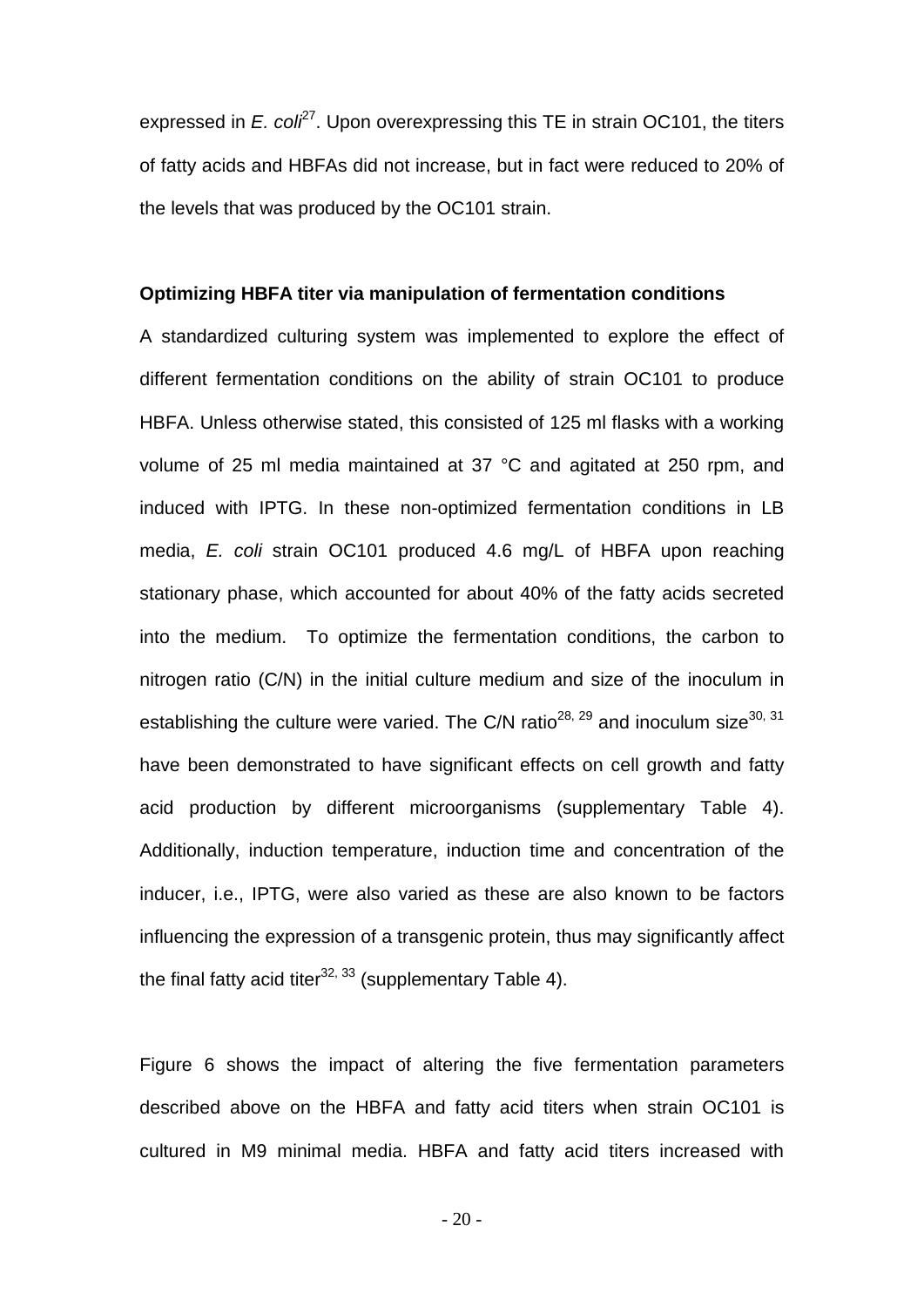increasing C/N-ratio (Fig. 6a), with the most dramatic increase occurring as the ratio was increased from 25 to 50. The highest HBFA titer occurred at a C/N ratio of 75, with the HBFA titer reaching 7.2 mg/L. Based upon these results, in the following experiments ammonium chloride was supplemented in the media at 0.41 g/L, to achieve a C/N-ratio of 75.

Altering the size of the inoculum from  $1\%$  (v/v) to  $10\%$  (v/v) resulted in increased cell growth (Supplementary Fig. 6a) and enhanced extracellular fatty acid titers (Fig. 6b). Optimal fatty acid and HBFA titers (10.1 mg/L and 9.0 mg/L at, respectively) occurred at an inoculum size of 7% (v/v).

The post-induction temperature of the culture had considerable impact on both cellular growth (Supplementary Fig. 7a) and extracellular fatty acid production (Fig. 6c). When post-induction temperature was maintained at 30 °C or 37 °C, the culture reached stationary phase by about 15 h postinduction and achieved final ODs of 2.4 at 30 °C and 1.5 at 37 °C. However, at the lower temperature (25 °C), the culture maintained logarithmic growth for about 28 h, reaching a final OD of 4.6. The highest extracellular fatty acid and HBFA titers of 14.5 mg/L and 10.8 mg/L, respectively, were achieved at 30 °C. Moreover, the post-induction temperature of the culture posed a significant effect on the proportion of HBFAs secreted by the strain (Supplementary Fig. 7b); at 20 °C or 25 °C, HBFAs accounted between 75%- 80% of the extracellular fatty acids, whereas at 30 °C and 37 °C, they accounted for 85% and 62% of the fatty acids, respectively, which may be attributable to the poorer cell growth at the higher temperatures.

- 21 -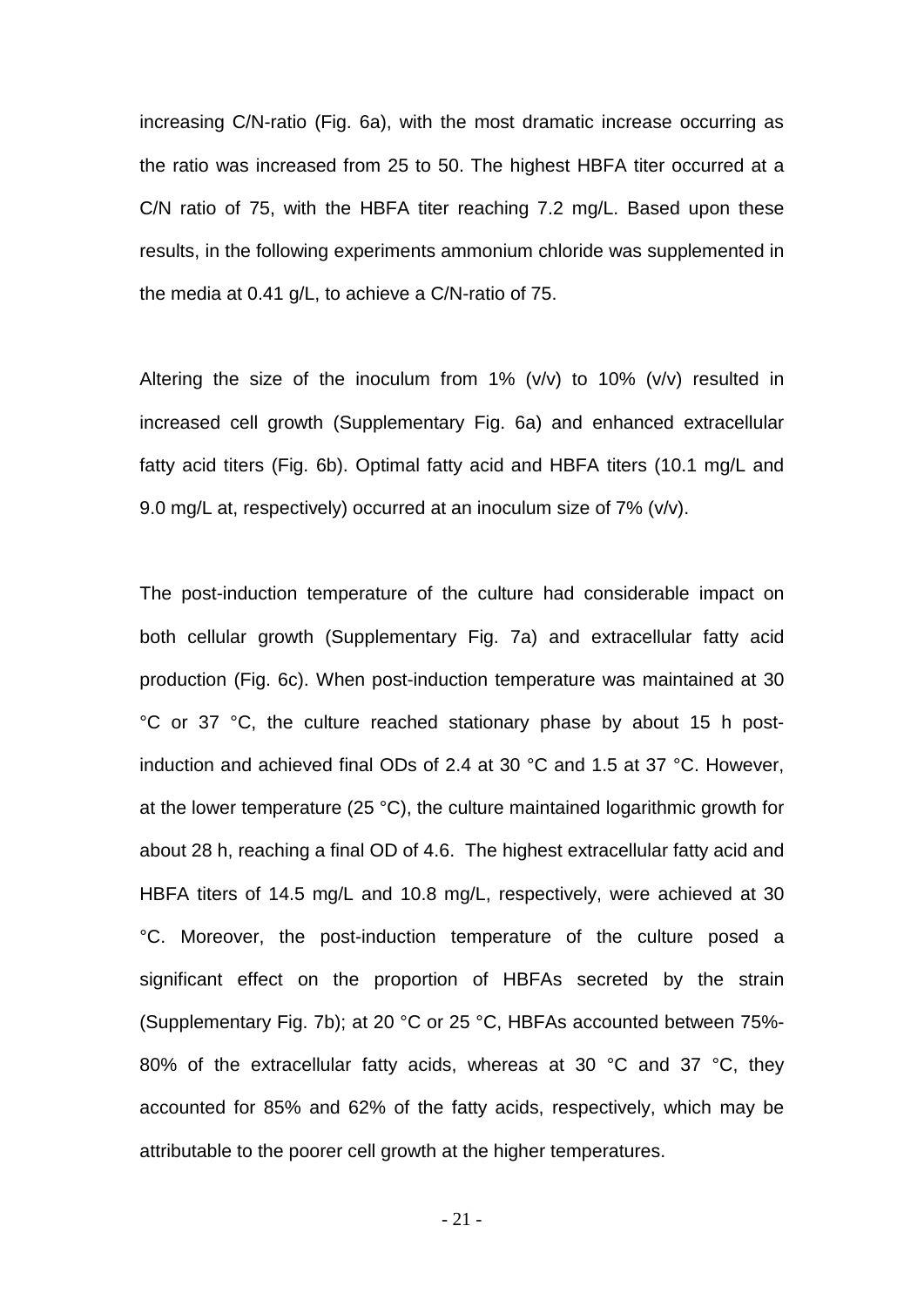

**Figure 7 | Culture optimization to improve HBFA titers.** Unless otherwise indicated all data were obtained using *E. coli* strain OC101, from samples of cultures grown in 125 ml Erlenmeyer flasks containing 25 ml of M9 minimal medium, supplemented with glucose at 20 g/L as the sole carbon source. **a)** The effect of different C/N ratio in the media on HBFA titer; the C/N ratio was affected by supplementing the medium with 1.22 g/L, 0.61 g/L, 0.41 g/L and 0.31 g/L NH4Cl, respectively. **b)** Cultures were initiated with the indicated ratio of inocula into a medium with an initial C/N ratio of 75. **c)** Expression of the *phaA*, *phaB* and *aaKASIII* genes was induced at an optical density ( $OD<sub>600</sub>$ ) of 0.6 by the addition of 0.8 mM IPTG and cultures were then maintained at the indicated temperatures. The initial C/N ratio of the cultures was 75, and the inoculum size was 7%. **d)** The expression of the *phaA*, *phaB* and *aaKASIII* genes was induced with 0.4 mM IPTG at the indicated optical density of the cultures. Cultures were maintained in the medium with a C/N ratio of 75, and at a postinduction temperature of 25 °C, and inoculum size of 7%. Each data point is the average of experiments conducted in duplicates, and errors bars represent standard deviation.

Finally, we also assessed the effect of inducing the culture at different stages of growth or with different concentrations of the inducer, IPTG (Fig. 6d and Supplementary Fig. 8a, 8b). Generally, the highest titers of both fatty acids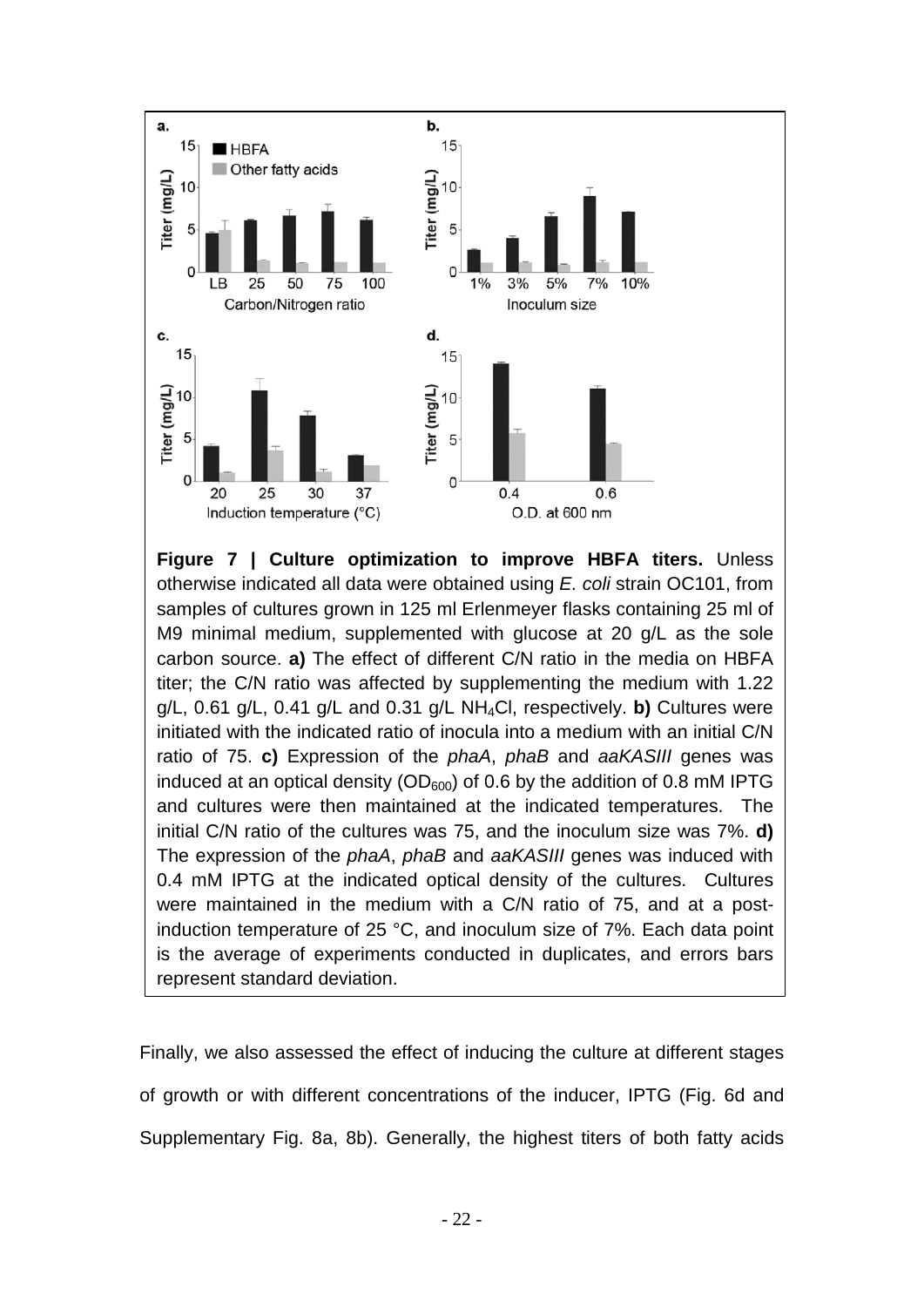and HBFAs (13-14 mg/L) were obtained when 0.4 mM IPTG was introduced into the culture at an OD of 0.4.

In these optimization experiments, the dominant fatty acids were C16:1-, C16:0- and C18:1-HBFAs (Supplementary Fig. 6b, 7b). Overall these optimization experiments of *E. coli* strain OC101 increased titers of fatty acids and HBFAs by 3-fold from those obtained in the non-optimized culture conditions, reaching values of 25.1 mg/L and 13.8 mg/L, respectively. These optimum conditions in M9 minimal media occur at a carbon-to-nitrogen ratio of 75, inoculum size of 7% ( $v/v$ ), post-induction temperature of 25 °C and with 0.4 mM IPTG added when the culture was at early log-phase at an OD 0.4 (Supplementary Fig. 9).

#### **DISCUSSION**

In this study, we demonstrated the production of HBFAs from glucose, first by eliminating the ability of *R. rubrum* to produce PHB, and diverting its precursor (i.e., 3-hydroxyacyl-CoA) into fatty acid biosynthesis with a KASIII variant that shows novel substrate specificity, aaKASIII. Subsequently, we recapitulated this metabolic pathway in a bioengineered *E. coli* host. The resultant strain produced HBFAs of 14-18 carbon-chain lengths, with or without carboncarbon double bonds. Additional optimization by altering the fermentation conditions increased the titer of this valuable product to 13 mg/L, which was over 1000-fold greater than the titer obtained in the initial *R. rubrum* demonstration host. In this study, we made the assumption that HBFAs are recovered in the growth medium, based on many other studies that use fadD

- 23 -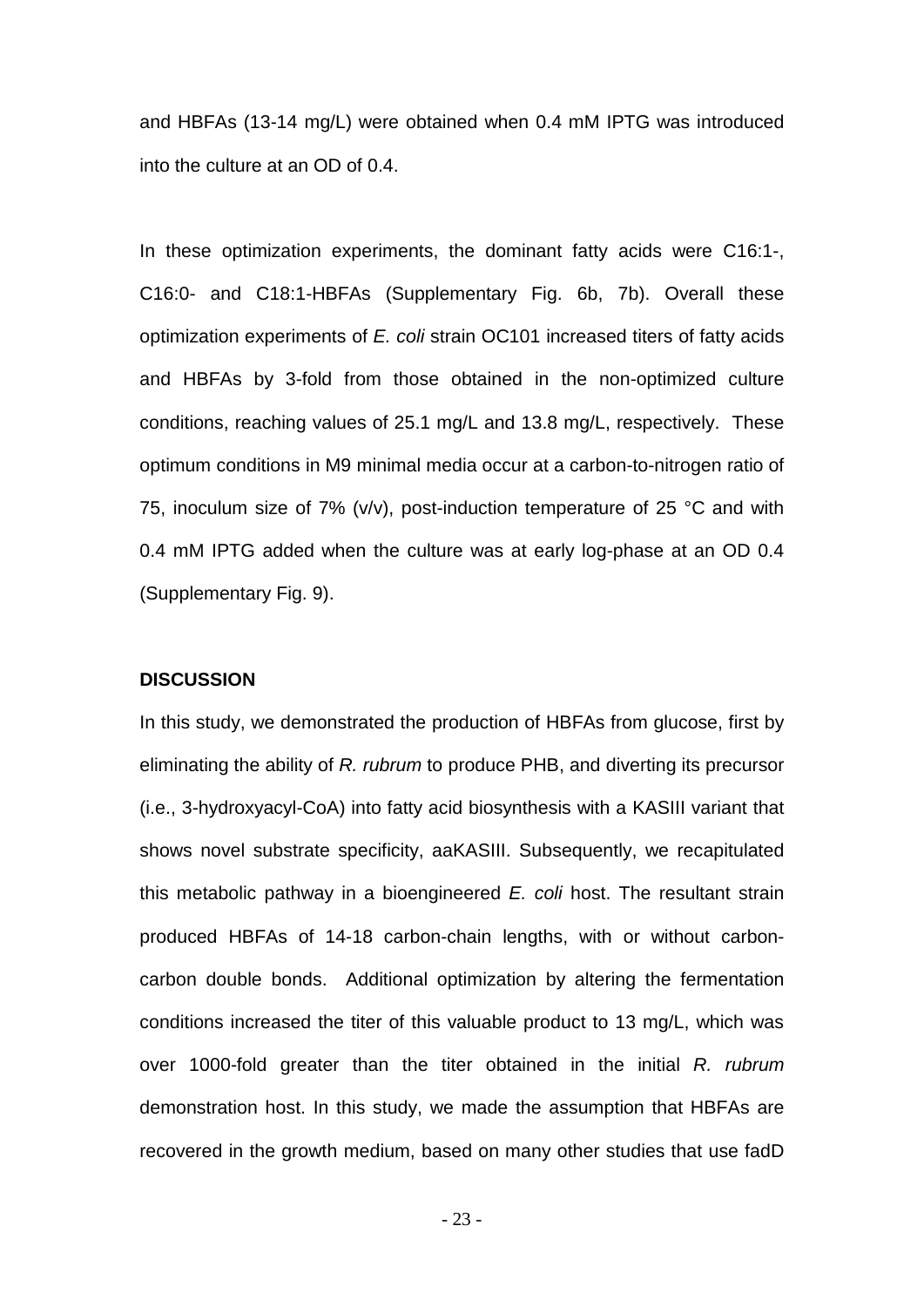mutation and report secretion of fatty acids in the medium  $34$ ,  $35$ . However, cell lysis at stationary phase may still be the means of getting HBFAs in the growth medium.

Metabolically intercepting Type II FAS via these genetic engineering manipulations required the identification and characterization of bacterial KASIII enzyme variants isolated from *B. subtilis*, *T. aquaticus* and *A. acidocaldarius*, and their properties were compared to the *E. coli* sourced enzyme. The bsKASIIIb was known to have the property of using larger acyl-CoA substrates (i.e., branched acyl-chains) than the acetyl-CoA-specific ecKASIII. The catalytic properties of the taKASIII and aaKASIII had not previously been experimentally determined, but we projected that because they are sourced from bacteria that produce large quantities of fatty acids with bulky chemical structures at their ω-ends these enzymes may be able to utilize larger acyl-CoA substrates. Coupling the ability of the aaKASIII to utilize 3-hydroxybutyryl-CoA as a substrate with the capacity to generate this substrate *in vivo* proved successful in generating a strain that can produce HBFAs.

This achievement has wider implications, setting a precedent bioengineering strategy for diversifying the products that can be produced from the fatty acid biosynthesis pathway. Thus, one can modify the available acyl-CoA substrate pools for the KASIII enzyme in combination with KASIII variants that can make use of these acyl-CoAs. Specifically, this KASIII based technology can be used as a general platform for production of other ω-functionalized fatty

- 24 -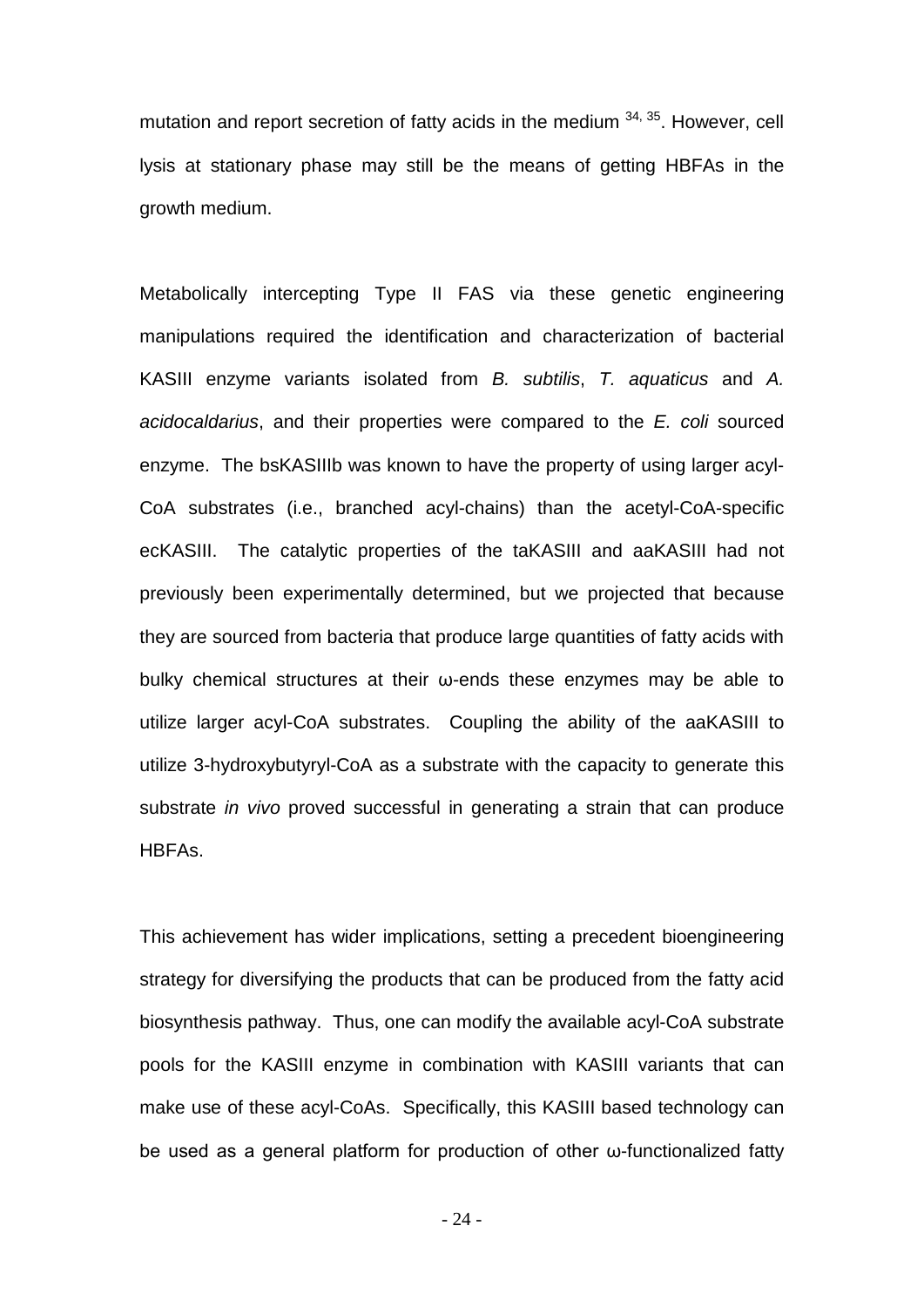acids, such α,ω-diacids, ω-amino acids, ω-unsaturated acids, and ωhalogenated acids that have many chemical applications, but are not readily accessible by biological or chemical synthetic routes $36, 37$ . More widely, this strategy could also be applied to diversify the natural product portfolio that can be produced by the broader class of Type III iterative polyketide synthases (PKS) that are structural homologs of KASIII enzymes<sup>38</sup>. Approaches to load alternative starter units to bacterial PKSs and combinatorial biosynthesis approaches have been described in the literature that could serve as alternative approaches to synthesize ω-functionalized polyketides and natural products such as macrolactam antibiotics and  $\omega$ -aromatic fatty acids<sup>39-41</sup>.

The occurrence of a double bond in the alkyl-chain of our HBFA products would alter the physical-chemical properties of the HBFAs compared to the saturated HBFAs, specifically lowering the melting point of the former molecules. Moreover, the occurrence of the double bond would allow for additional chemistries to be aimed at this functional group providing a combined biological-chemical route to additional products, such as epoxides via oxidation, diacids via metathesis, and diesters via cross-metathesis $42$ . Such chemicals would have wide ranging applications in polymers, and in the manufacture of surfactants, and cleaning agents.

A wide range of possible chemical transformations of HBFAs have been experimentally described resulting in products with enhanced functionalities<sup>37</sup>, thus demonstrating their potential to spur innovation in newer technological areas. Specifically, HBFAs are considered to be excellent monomers for

- 25 -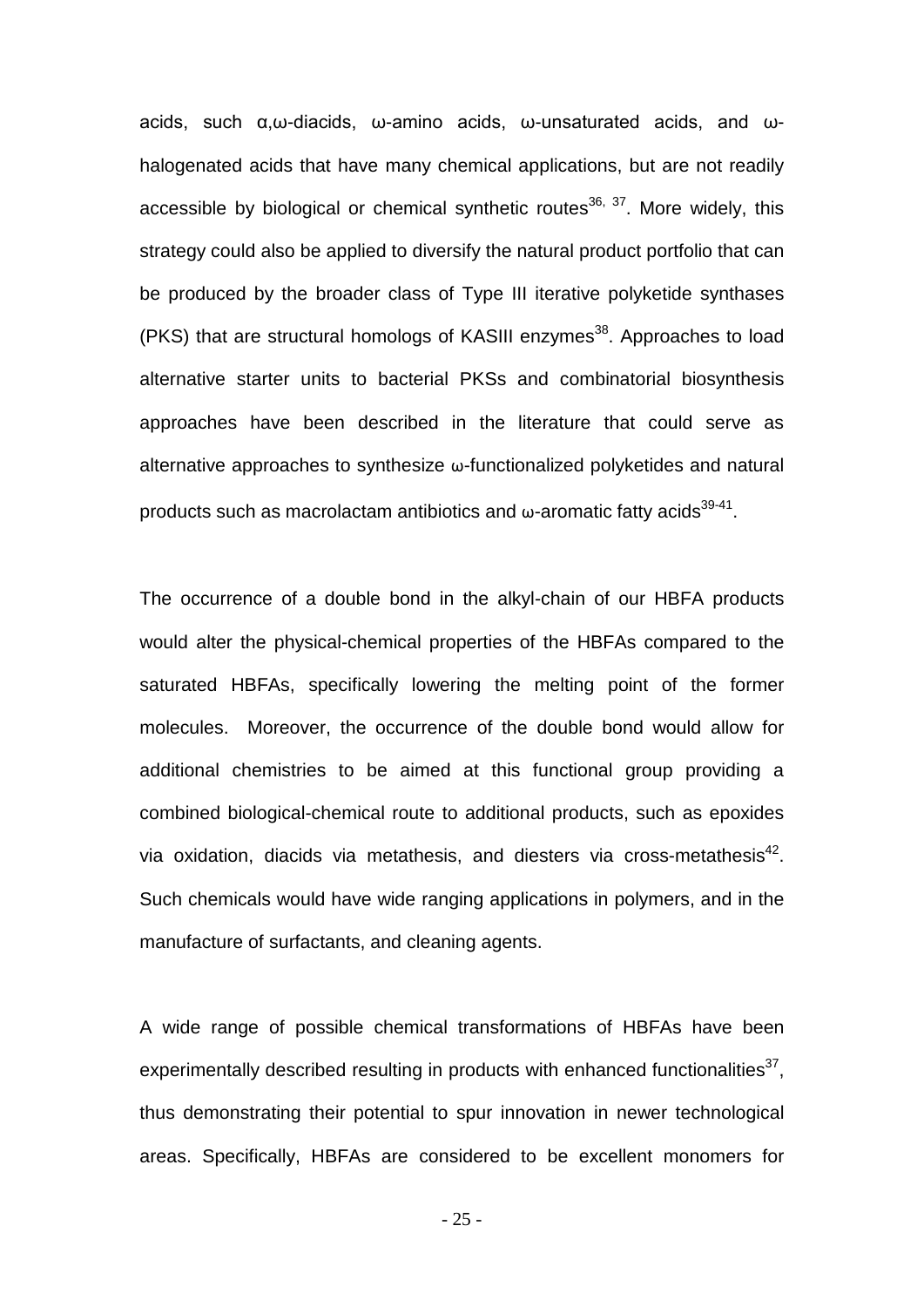synthesizing polyethylene-like biobased plastics<sup>43, 44</sup>, or they can be readily converted to macrocyclic lactones<sup>45</sup> that have applications in pharmaceutical industry<sup>46</sup> and flavors and fragrances<sup>47</sup>.

HBFAs occur naturally in glycolipids, namely sophorolipids<sup>48, 49</sup> and they impart superior functional properties as biosurfactants<sup>15</sup>. Sophorolipids are synthesized by fermentation of long-chain fatty acids and other long-chain compounds in certain yeasts, *Candida bombicola<sup>50</sup>*, *Torulopsis magnoliae<sup>48</sup>* and *Torulopsis gropengiesseri51*. These microbial HBFAs appear to be produced by the hydroxylation of a fatty acid precursor by a specific cytochrome P450 monooxygenase<sup>43, 52</sup>. While this yeast-based platform for producing HBFAs require long-chain fatty acids as substrates, various chemical synthesis routes have also been proposed, and these also require expensive functionalized substrates and multi-step processes $36, 53$ . The platform described herein produces HBFAs from a sugar feedstock, which may offer an alternative metabolic process than the fatty acid-dependent process available in the sophorolipid producing yeasts<sup>48, 50, 51</sup>. Thus although sugars are a less expensive feedstock than fatty acids, this new platform will require more optimization to compete with the yeast sophorolipid producing strains that yield a titer of up to 400  $q/L^{54}$ .

Despite this current limitation, we did realize a nearly 1000-fold improvement in these parameters from the initial demonstration of the platform in *R. rubrum*, which offers optimism that further improvements can be achieved. The improvements to date included switching the host for expressing the

- 26 -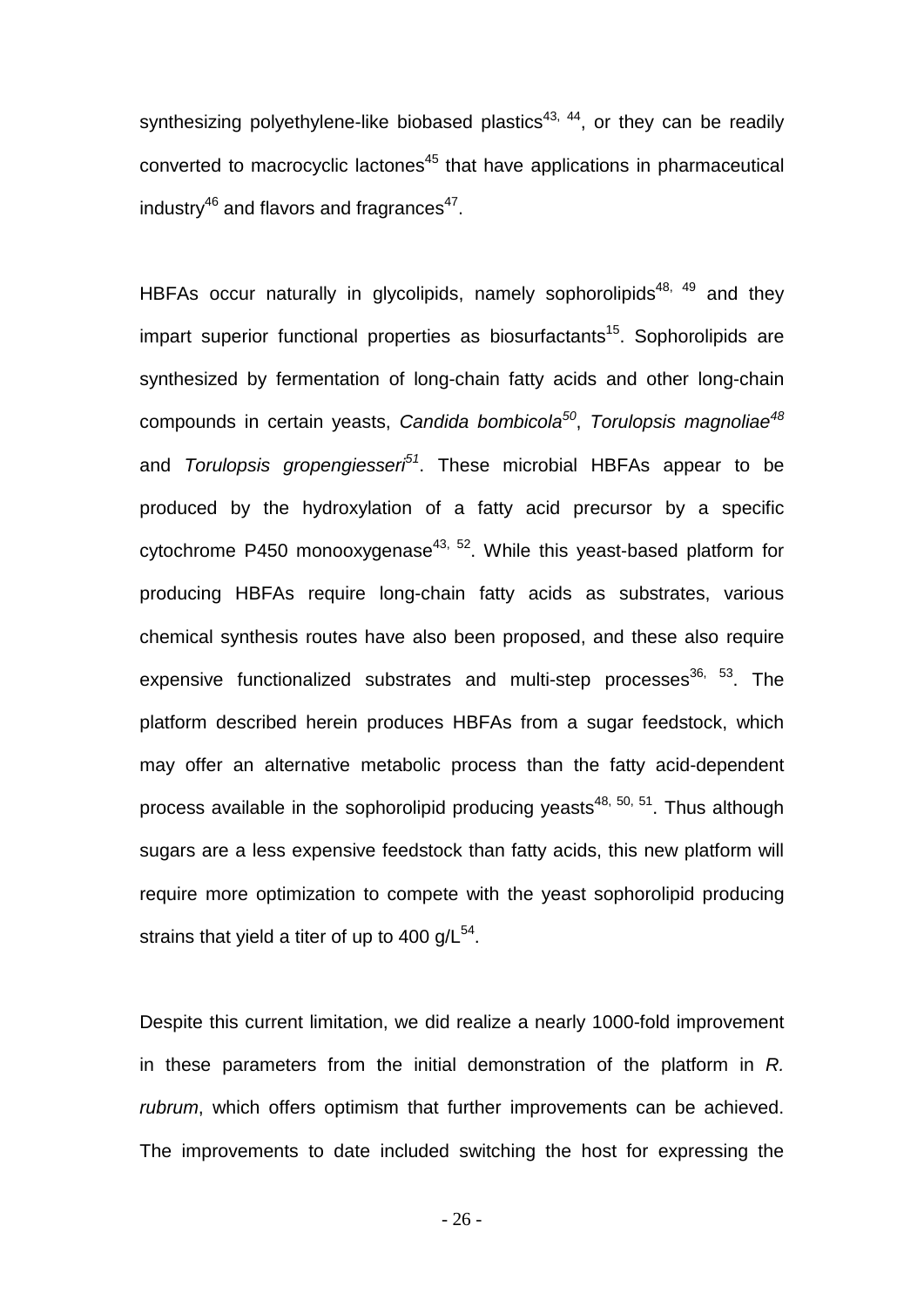platform to an *E. coli* strain that can be more readily manipulated via genetic strategies. Targeted genetic manipulations were guided by the principle of eliminating wasteful competing reactions. For example deleting the *fabH* gene that encodes the endogenous KASIII, and eliminating processes that can potentially catabolize the HBFAs, i.e., fatty acid β-oxidation pathway, by deleting the *fadD* gene.

Additional improvements in HBFA titer (by 3-fold) were achieved by optimizing the fermentation conditions, specifically optimizing the C/N ratio, inoculum size, the post-induction temperature, induction time, and concentration of the inducer of the reconstructed HBFA pathway. The theoretical yield of a 16 carbon HBFA is 37.8% based on the overall reaction: 4 Glucose  $\rightarrow$  8 Acetyl- $CoA \rightarrow 15$ -hydroxy-hexadecanoic acid. The actual yield of our process is less than 1% of the theoretical yield, and this can be possibly attributed to a number of factors including low catalytic efficiency of the aaKASIII enzyme, limited substrate availability and rate limitation by certain enzymes of the fatty acid synthesis pathway, such as acetyl CoA carboxylase. As previously demonstrated in the development of fatty acid producing strains<sup>55-58</sup>, improvements in HBFA titer and yield are possible via rational engineering of the aaKASIII enzyme to improve its catalytic efficiency, and via other standard genetic modifications of *E. coli* that increase the flux through the fatty acid biosynthetic pathway by overexpression of acyl-ACP thioesterase<sup>59</sup>, acetyl-CoA carboxylase (accABCD)<sup>58</sup> and/or manipulation of transcription factors (e.g., FadR)<sup>5</sup>. Our initial attempts at these types of improvements with acyl-ACP thioesterase did not yield the expected improvement, which may indicate

- 27 -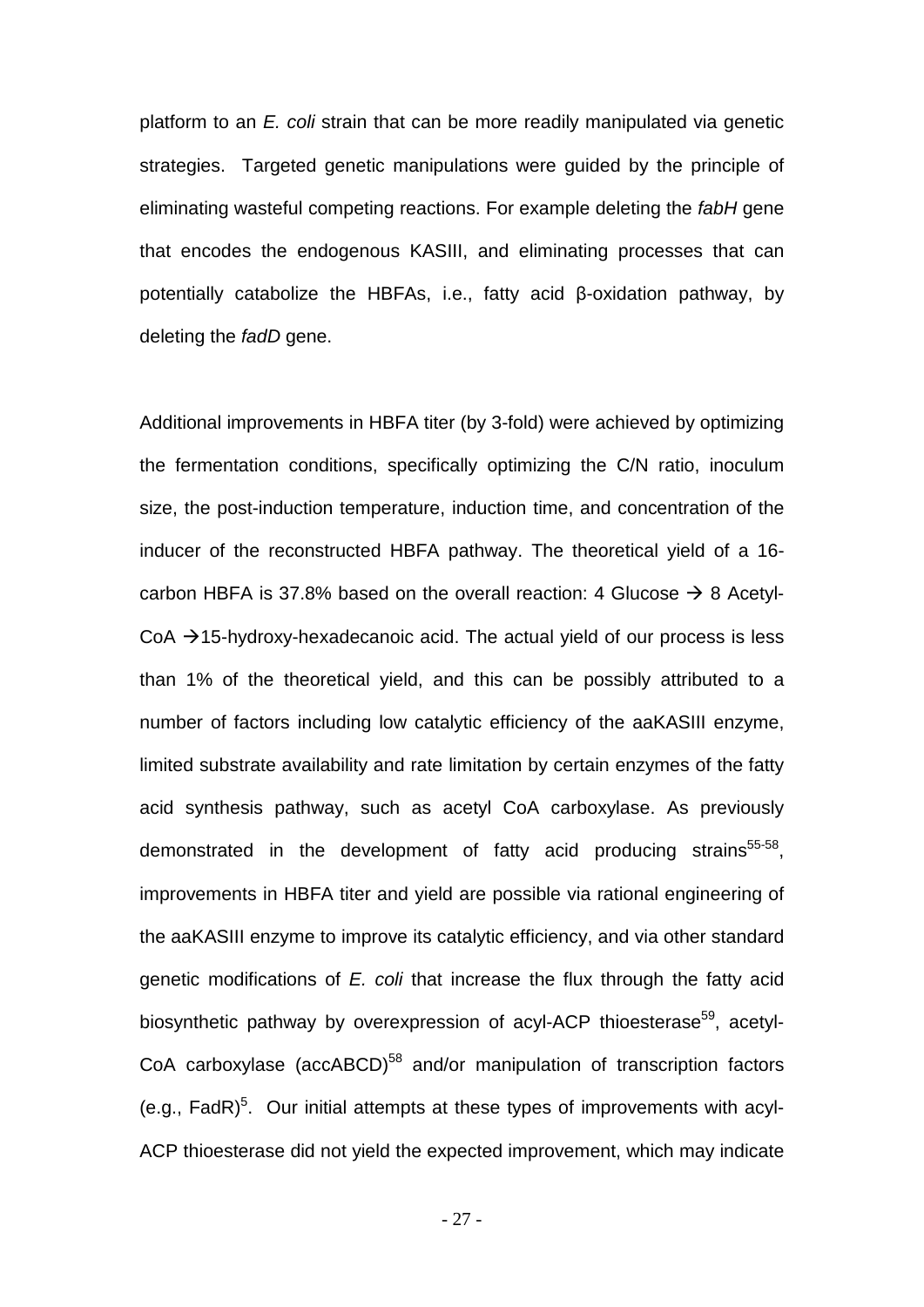that improvements in HBFA titers may require exploration of other mechanisms.

#### **MATERIALS AND METHODS**

**Chemicals and reagents.** Unless otherwise specified, all chemicals, biochemicals, solvents and reagents were purchased from Sigma-Aldrich (St. Louis, MO, USA). Antibiotics were purchased from Fisher Scientific (Waltham, MA).

**Gene synthesis and cloning.** The ORF sequences coding for aaKASIII from *Alicyclobacillus acidocaldarius* subsp. *acidocaldarius* DSM 446 (Genbank accession number – ACV57087.1); and taKASIII from *Thermus aquaticus* (Genbank accession number – EED09609.1) were codon-optimized for expression in *E. coli,* chemically synthesized (with restriction sites for *Xba*I and *Hin*dIII at the 5' and 3' ends respectively) and cloned into the pUC57 vector (GenScript, Piscataway, NJ, USA) to generate the plasmids, pUC\_aaKASIII and pUC\_taKASIII. The chemically synthesized *aaKASIII* and *taKASIII* ORFs were cloned into the pDEST-17 vector with N-terminal His tag via Gateway Cloning (Invitrogen, Carlsbad, CA) to generate plasmids, pDEST\_aaKASIII and pDEST\_taKASIII.

The *fabH* gene (Genbank accession number - AAG55837.1) that encodes *E. coli* KASIII (ecKASIII) was PCR-amplified from *E. coli* strain MG1655 (The *E. coli* Genetic Stock Center, New Haven, CT), and cloned into pDEST17 vector using Gateway cloning (Invitrogen, Carlsbad, CA), resulting in the plasmid

- 28 -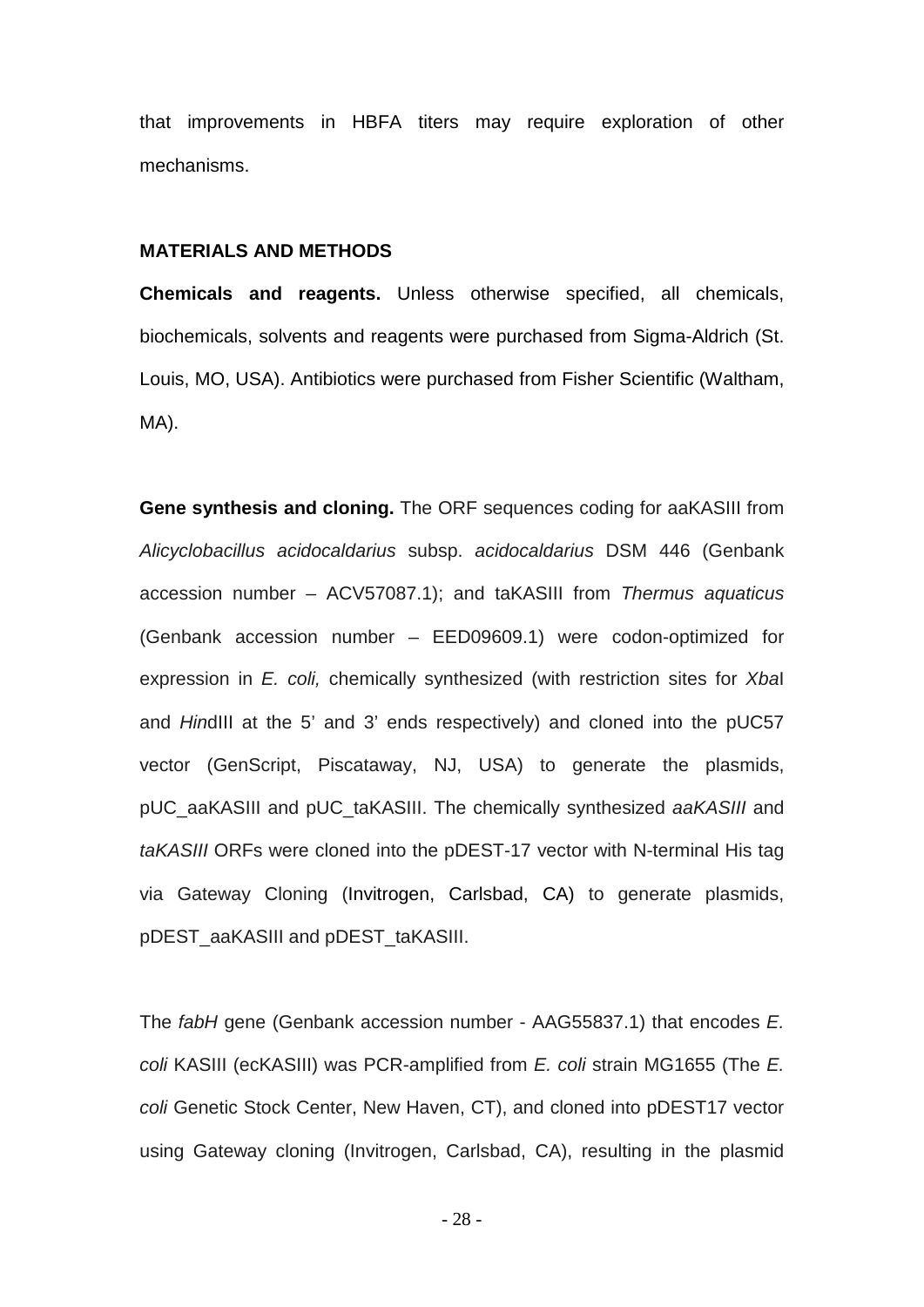pDEST\_ecKASIII. The *yhfB* gene (Genbank accession number - CAB12857.1) that encodes *B. subtilis* KASIIIb (bsKASIIIb) was PCR-amplified from *B. subtilis* strain 168 (The Bacillus Genetic Stock Center, Columbus, OH) and cloned into the pDEST17 expression vector via Gateway cloning to generate plasmid pDEST\_bsKASIIIb.

Four pCA24N expression vectors that harbor the *fabD, fabG, acpP* and *aas* genes were obtained from the National BioResource Project (NIG, Japan), which encode malonyl-CoA: ACP transacylase (MCAT or FabD), β-ketoacyl ACP reductase (KAR or FabG), holo-ACP and fused 2-acylglycerophosphoethanolamine acyl transferase/acyl-acyl carrier protein synthetase, respectively. The *acpP* and *aas* genes were subsequently cloned into the pETDUET vector (Novagen, Merck KGaA, Darmstadt, Germany) to generate pETDUET ACPP AAS vector. Each of these constructs encodes an Nterminal His-tag.

#### *B. subtilis* **strains, plasmids, DNA manipulation and growth conditions.**

*B. subtilis* was routinely grown in LB medium at 37 °C. *B. subtilis* minimal medium was composed of Spizizen salts, supplemented with 0.5 % glucose and amino acids. As needed, media were supplemented with appropriate antibiotics, erythromycin (1 μg/ml) or ampicillin (100 μg/ml). Isopropyl-βthiogalactopyranoside (IPTG) and 5-bromo-4-chloro-3-indolyl-βgalactopyranoside (X-gal) were used at concentrations of 0.4-1 mM and 40 µg/ml respectively. As needed, media were supplemented with 10-100 µM individual fatty acids, suspended in 0.01 % (v/v) Brij 58P detergent.

- 29 -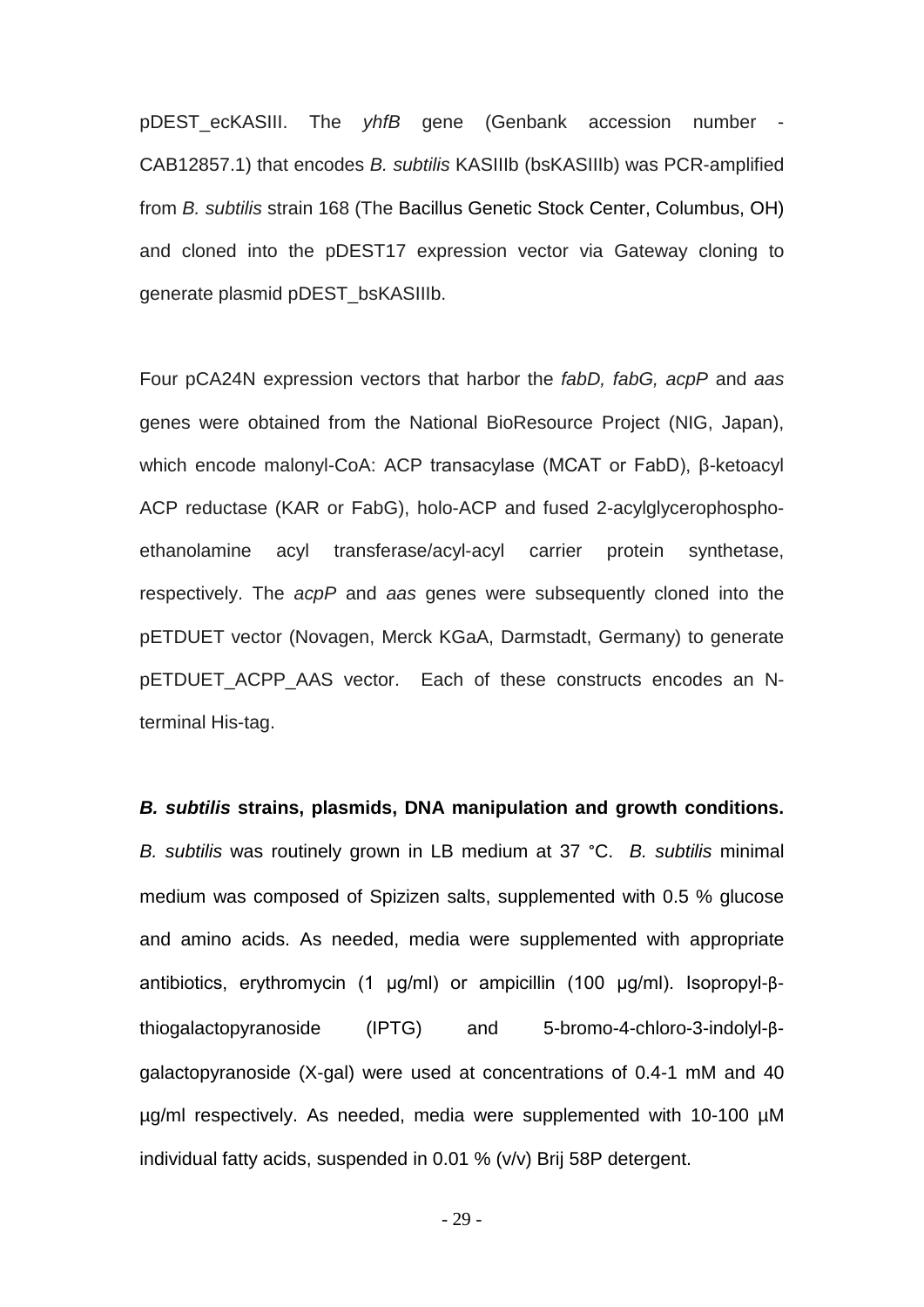DNA manipulation techniques such as PCR amplification, plasmid preparation, restriction endonuclease digestion, agarose gel electrophoresis and genetic transformation were carried out by standard molecular biology methods. Transformation of *B. subtilis* was conducted on modified competent medium.

*B. subtilis* Δ*yjaX* Δ*yhfB* deletion mutant strain was created by first deleting the *yjaX* gene, which encodes bsKASIIIa, using pMU4A plasmid and then deleting the *yhfB* gene, which encodes bsKASIIIb, by using pUCB-erm. The pMU4A plasmid was derived from pMUTIN4 plasmid<sup>60</sup>, and it contained two yjaXderived fragments, one upstream and one downstream of the *yjaX* open reading frame (ORF). The upstream portion (897 bp) spanned from 860-bp upstream of the *yjaX* ORF to 37-bp within this ORF. The downstream fragment (897 bp) spanned from 799-bp downstream to 98-bp within the 3' end of the *yjaX* ORF. Each fragment was initially PCR amplified from *B. subtilis* strain 168 with the primer pairs, AUf-PacI and AUr-SalI, and ADf-SalI and ADr-PstI (Supplementary Table 2). The resulting fragments were cloned into the integration vector pMUTIN4, at the *Pac*I and *Pst*I sites, respectively, to generate fusions with the *lacZ* reporter gene. The resulting pMU4A plasmid contains an in-frame 135 bp-*yjaX* coding fragment that is missing 804 bp from the middle of the *yjaX*-ORF; the fact that this deletion allele carries an in-frame ORF avoids any polar effect on the downstream genes of the *yjaX*containing transcription unit.

- 30 -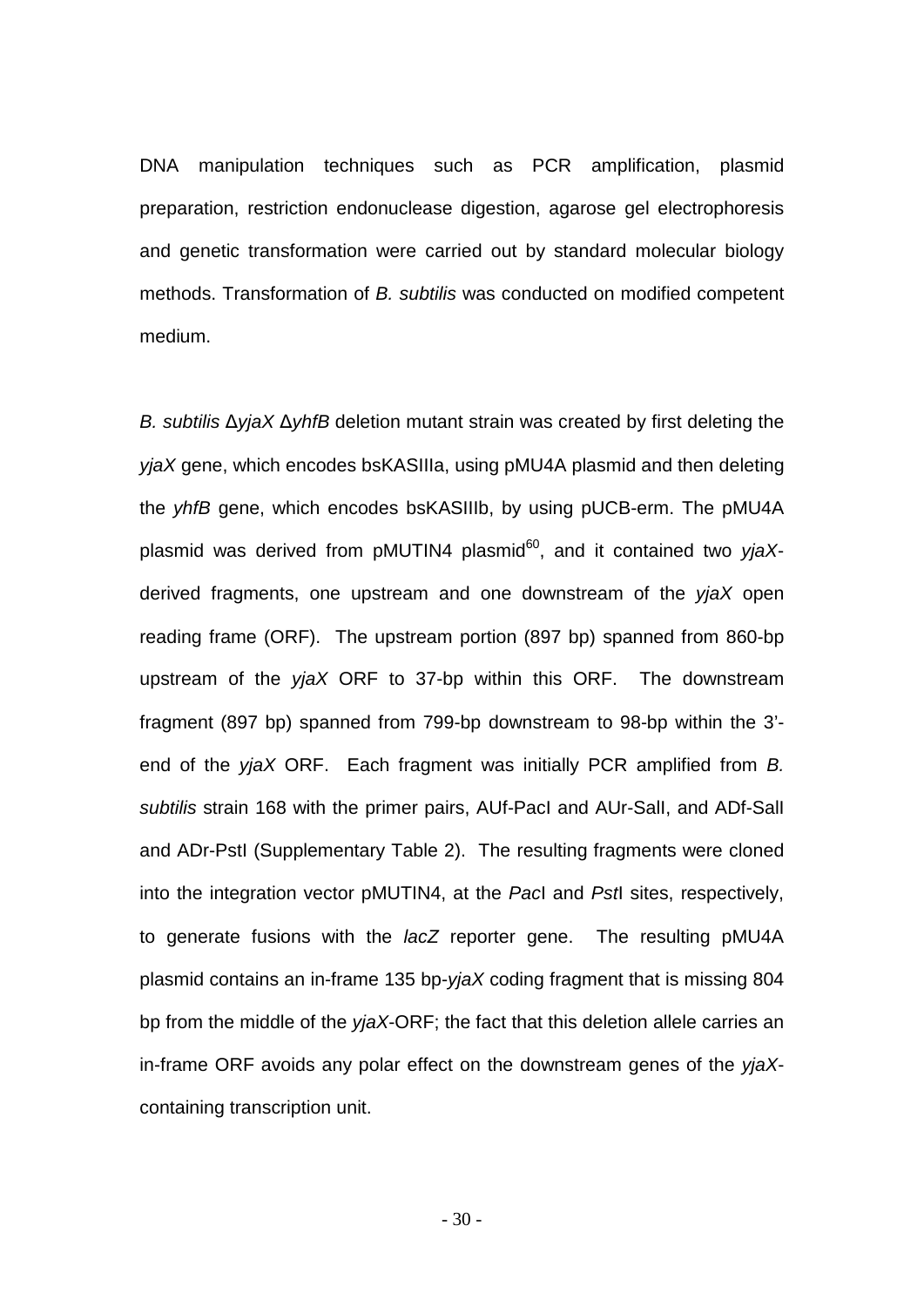The pUCB-erm plasmid was constructed by an analogous procedure as used for pMU4A, except that this vector was derived from plasmid pUC19 and the erythromycin-resistant gene (*erm*) was inserted between the 836-bp upstream fragment and 802-bp downstream DNA fragments of the *yhfB* ORF.

The single deletion mutant strain, *B. subtilis* Δ*yjaX,* was generated by homologous recombination via a two-step procedure using the plasmid pMU4A. Briefly, pMU4A was transformed into the wild-type strain *B. subtilis*  strain 168, followed by selection for erythromycin-resistance that would be conferred by a recombination crossover event between pMU4A and the *B. subtilis* genome. The recovered integrant colonies were grown in LB liquid medium without erythromycin, and the overnight cultures were diluted 1:10<sup>7</sup>, and 100 µl of the diluted culture was plated on LB medium with IPTG and Xgal. Because the pMUTIN4 plasmid harbors *lacZ,* one can identify those strains that have undergone a second recombination event resulting in the loss of β-galactosidase activity (encoded by the pMUTIN4 vector) and thus appearing as white colonies when grown on X-gal containing plates. Deletion mutants were confirmed via PCR amplification across the deleted portion of *yjaX.* 

The double deletion mutant strain, Δ*yjaX* Δ*yhfB::erm* was generated by homologous recombination via a one-step procedure using the plasmid pUCB-erm. Briefly, the *yhfB-*deletion plasmid, pUCB-erm was linearized via digestion with EcoRI and subsequently transformed into the mutant Δ*yjaX* strain. Resultant Δ*yjaX* Δ*yhfB* double mutant colonies were selected on

- 31 -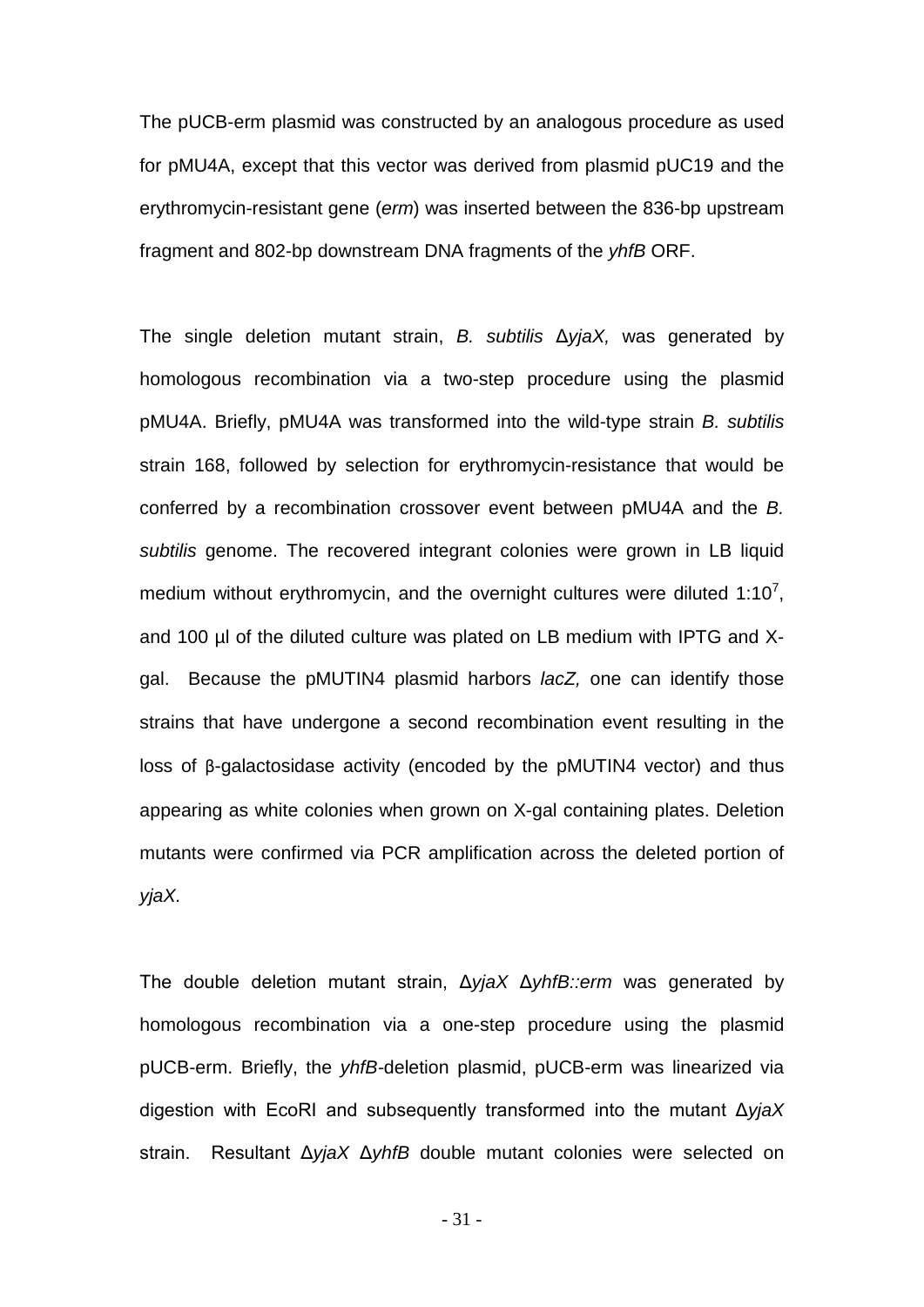media containing erythromycin and anteiso-C16:0 fatty acid, the inclusion of the latter was to enable rescuing of the lethal double mutant. PCR confirmation of the Δ*yjaX* and Δ*yhfB::erm* alleles were performed using the primer pairs (Supplementary Table 2), lofAf and lofAr, and lofBf and lofBr, respectively.

Genetic complementation of the *B. subtilis* Δ*yjaX* Δ*yhfB* double mutant strain with aaKASIII, taKASIII or ecKASIII expression vectors was conducted using pUCB-erm-derived plasmids, carrying the different KASIII ORF sequences. In these vectors each of the different KASIII ORFs were under the control of the Pspac promoter, and were inserted between the downstream and upstream DNA fragments of the 135-bp ORF in the Δ*yhfB* allele of the Δ*yjaX* Δ*yhfB::erm* double mutant.

#### *R. rubrum* **strains, plasmids, DNA manipulation and growth conditions**

The *aaKASIII* ORF sequence was inserted into the *phaC2* locus (Rru\_A2413) of the *R. rubrum* genome via a two-step recombination event. The *R. rubrum* recipient strain for this experiment was the *phaC* triple mutant (Δ*phaC1*  Δ*phaC2* Δ*phaC3*) that lacked any PhaC activity26. First, the upstream 922-bp flanking sequence from the *R. rubrum phaC2* gene was cloned upstream of the aaKASIII sequence in plasmid pJQ200SK resulting in pTC\_aaKASIII, and this chimeric construct (pTC\_aaKASIII) was introduced into the *E. coli* strain S17-1. This construct was transferred to the *R. rubrum* Δ*phaC1* Δ*phaC2*  Δ*phaC3* strain via transconjugation. Transconjugation was induced by coincubating overnight the *R. rubrum phaC* triple mutant with the *E. coli* S17-1

- 32 -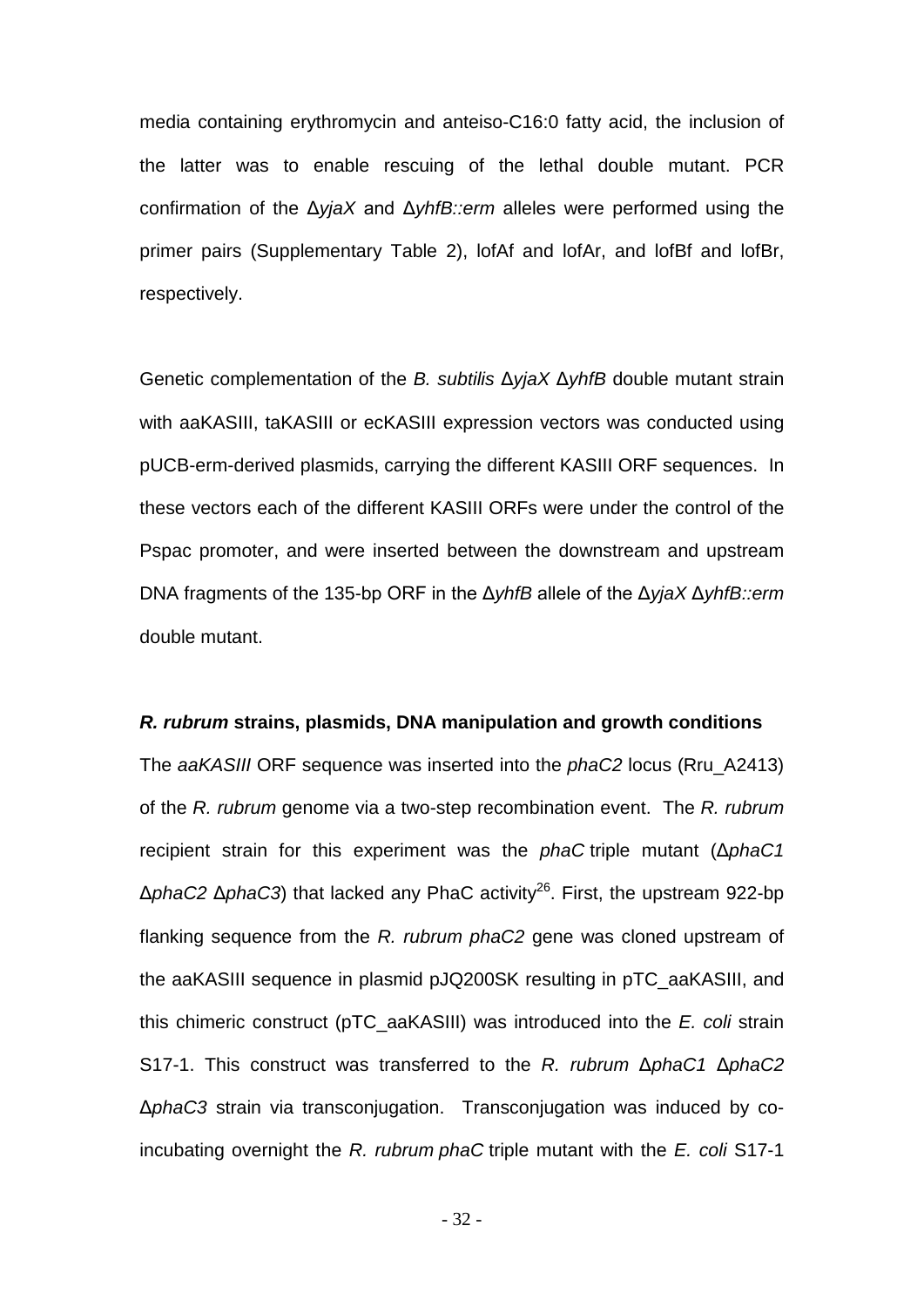strain harbouring pTC\_aaKASIII on a 0.22 µm filter. The bacterial mixture was subsequently cultured on minimal medium containing gentamicin (25 µg/ml) for one to two weeks. The resulting colonies carry the product of the first recombination crossover event, which integrates the plasmid pTC\_aaKASIII in the *R. rubrum* Δ*phaC1* Δ*phaC2* Δ*phaC3* strain. Following colony purification, the recovered *R. rubrum* strains were cultured in SMN rich medium for two to three days under illumination but without gentamicin selection to allow for the second-recombination event, which excises the integrated plasmid and integrates the *aaKASIII* gene at the *phaC2* gene (Rru\_A2413) locus in the *R. rubrum* Δ*phaC1* Δ*phaC2* Δ*phaC3* strain. Products of the double-crossover events were identified via selection on supplemented malate-ammonium medium (SMN) containing  $5\%$  sucrose<sup>61</sup>. Resultant *R. rubrum* Δ*phaC1* Δ*phaC2* Δ*phaC3 aaKASIII* strains were confirmed via PCR amplification of *aaKASIII* and subsequent sequencing.

The fatty acid productivity of *R. rubrum* strains was evaluated by growing cultures in RRNCO medium (but omitting ammonium chloride, hydrogen sulfide, carbon monoxide and carbon dioxide) $62$ , for 5 days and the bacterial pellet was recovered for fatty acid analysis.

*E. coli* **strains, plasmids, DNA manipulation and growth conditions.** Two *pha* genes, *phaA* (3-ketothiolase, *R. rubrum* locus Rru\_A0274) and *phaB* (acetoacetyl-CoA reductase, *R. rubrum* locus Rru\_A0273) were PCR amplified from *Rhodospirillum rubrum* ATCC 11170 using CloneAmp HiFi PCR Premix (TaKaRa, Clontech, Mountain View, CA) and cloned into a series

- 33 -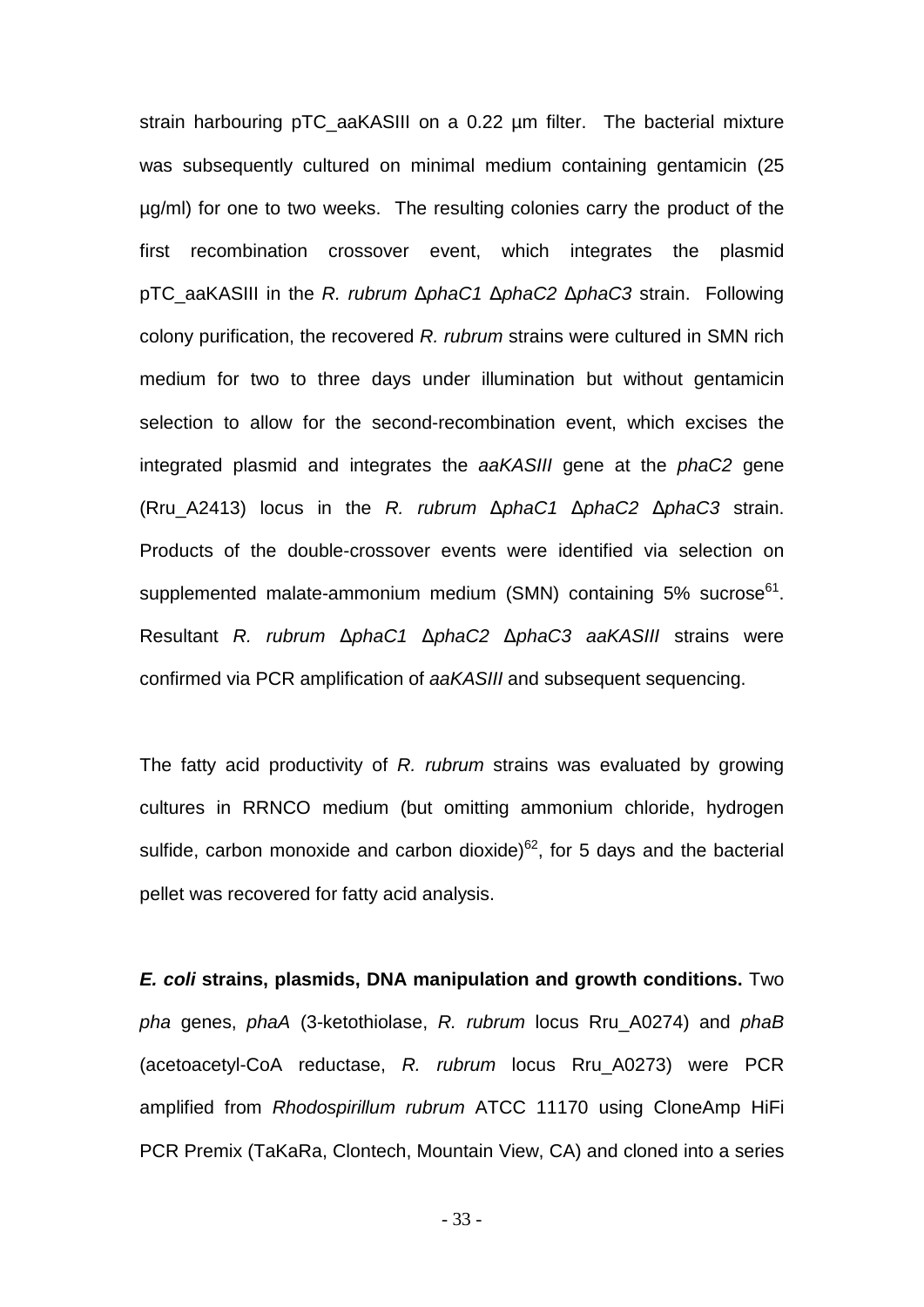of pCDFDuet vectors (Merck Millipore, Darmstadt, Germany) using in-Fusion HD cloning system (Clontech, Mountain View, CA). The resulting plasmids were: a) pCDFDuet\_phaA contained *phaA* at Multiple Cloning Site 1 (MCS1); b) pCDFDuet phaB contained *phaB* at MCS2; c) pCDFDuet phaA phaB contained *phaA* in MCS1 and *phaB* in MCS2; d) and pCDFDuet\_phaB\_phaA contained the two genes in the reverse order, i.e. *phaB* in MCS1 and *phaA* in MCS2 (Supplementary Table 3).

The codon-optimized cDNA sequence of aaKASIII was PCR amplified from pUC57\_aaKASIII plasmid using CloneAmp HiFi PCR Premix and cloned into a pETDuet vector to generate pETDuet\_aaKASIII (Supplementary Table 3).

Mutant *E. coli* strains were derived from *E. coli* strain K-12 BW25113 (Supplementary Table 3). The JW1077 strain harboring the Δ*fabH*::*kan* allele was obtained from the Keio collection63. The Δ*fabH*::*kan* Δ*fadD::cam* double knockout strain (OC100) was derived from JW1077 using the one-step inactivation method of Datsenko and Wanner<sup>64</sup>.

The *E. coli* Δ*fabH*::*kan* Δ*fadD::cam* mutant was generated by starting with strains JW1077 that harbors the Δ*fabH*::*kan* allele. PCR primers containing *fadD* gene flanking sequences (fadDH1P1cam and fadDH2P2cam (Supplementary Table 2)) were used for the amplification of a *cam*<sup>R</sup> cassette from a pKD3 plasmid template (obtained from the *E. coli* Genetic Stock Center, CGSC#**:** 7631, Yale, New Haven, CT). The Δ*fabH*::*kan* Δ*fadD::cam*  mutant cells were recovered on Tryptone Yeast Extract (TYE) agar plates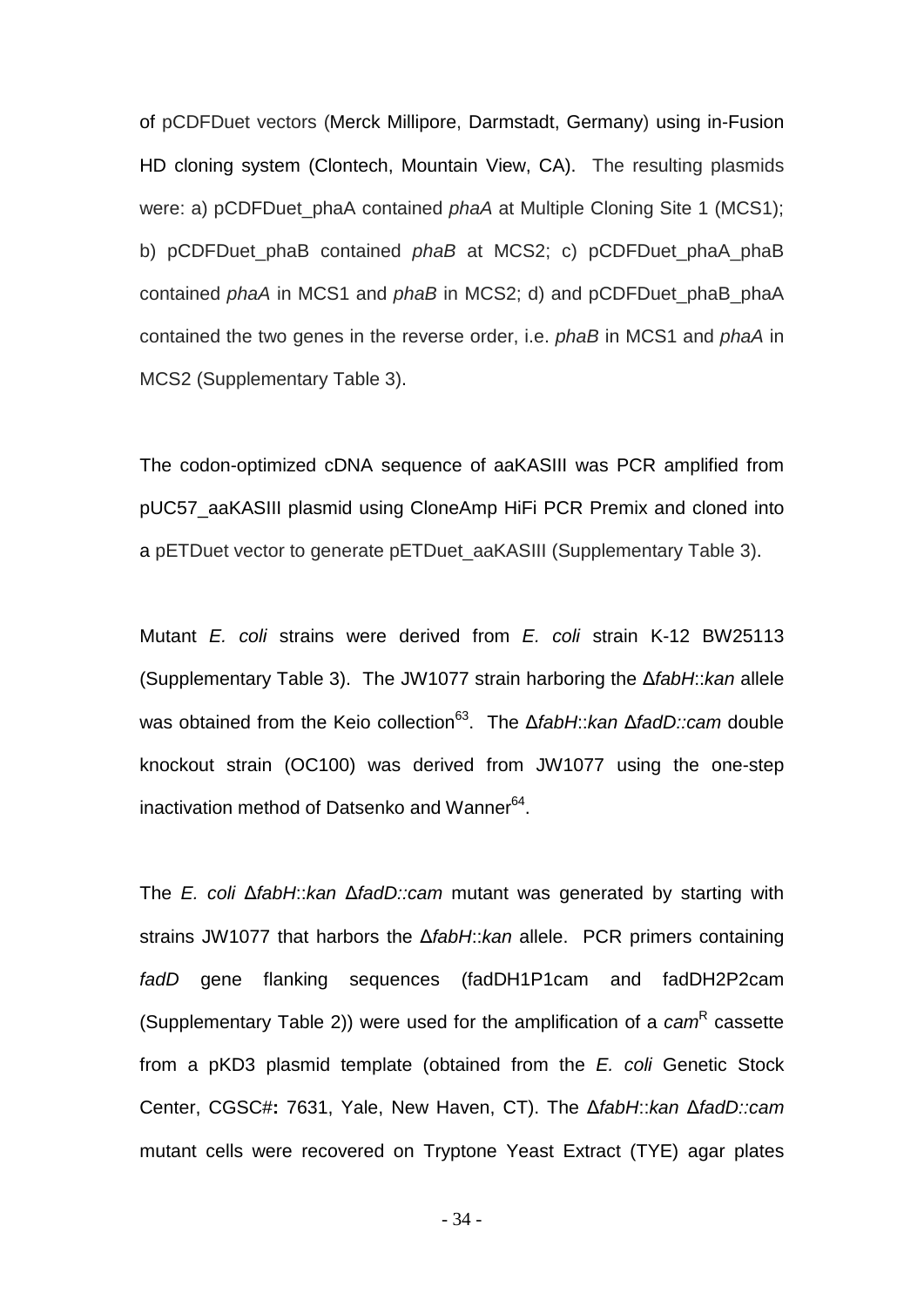containing kanamycin and chloramphenicol. Agarose gel electrophoresis was used to confirm the replacement of the native *fadD* gene with the *cam*<sup>R</sup> knockout cassette. PCR amplification of the native *fadD* gene was performed using gene specific primers, fadD-U, fadD-D and PCR amplification of the knockout cassette was conducted with the fadDH1P1cam, fadDH2P2cam primers (Supplementary Table 2).

The plasmids pCDFDuet phaA\_phAB and pETDuet aaKASIII were transformed into *E. coli* Δ*fabH*::*kan* Δ*fadD::cam* mutant strain (OC100) by electroporation, to generate strain OC101. Similarly, strain OC102 was obtained by transforming *E. coli* Δ*fabH*::*kan* Δ*fadD::cam* mutant (OC100) with pCDFDuet\_phaB\_phaA and pETDuet\_aaKASIII plasmids. Thioesterase (TE) sourced from *Cuphea* seeds was overexpressed in strain OC101 using plasmid pLR 506 (i.e. pETDuet vector carrying aaKASIII at MCS1 and TE at MCS2).

During strain construction, cultures were grown at 37 °C in LB medium and appropriate antibiotics were included, kanamycin (50 μg/mL), ampicillin (100 μg/mL), spectinomycin (100 μg/ml) and chloramphenicol (20 μg/mL). Overnight cultures were inoculated into fresh LB media to OD of 0.1. After 4-6 hours of incubation at 37 °C, expression of aaKASIII was induced with 0.5 mM IPTG. The cultures were cultivated at 22 °C at 250 rpm, and samples were collected 24h or 48h after induction for fatty acid analysis. All experiments were performed in triplicates.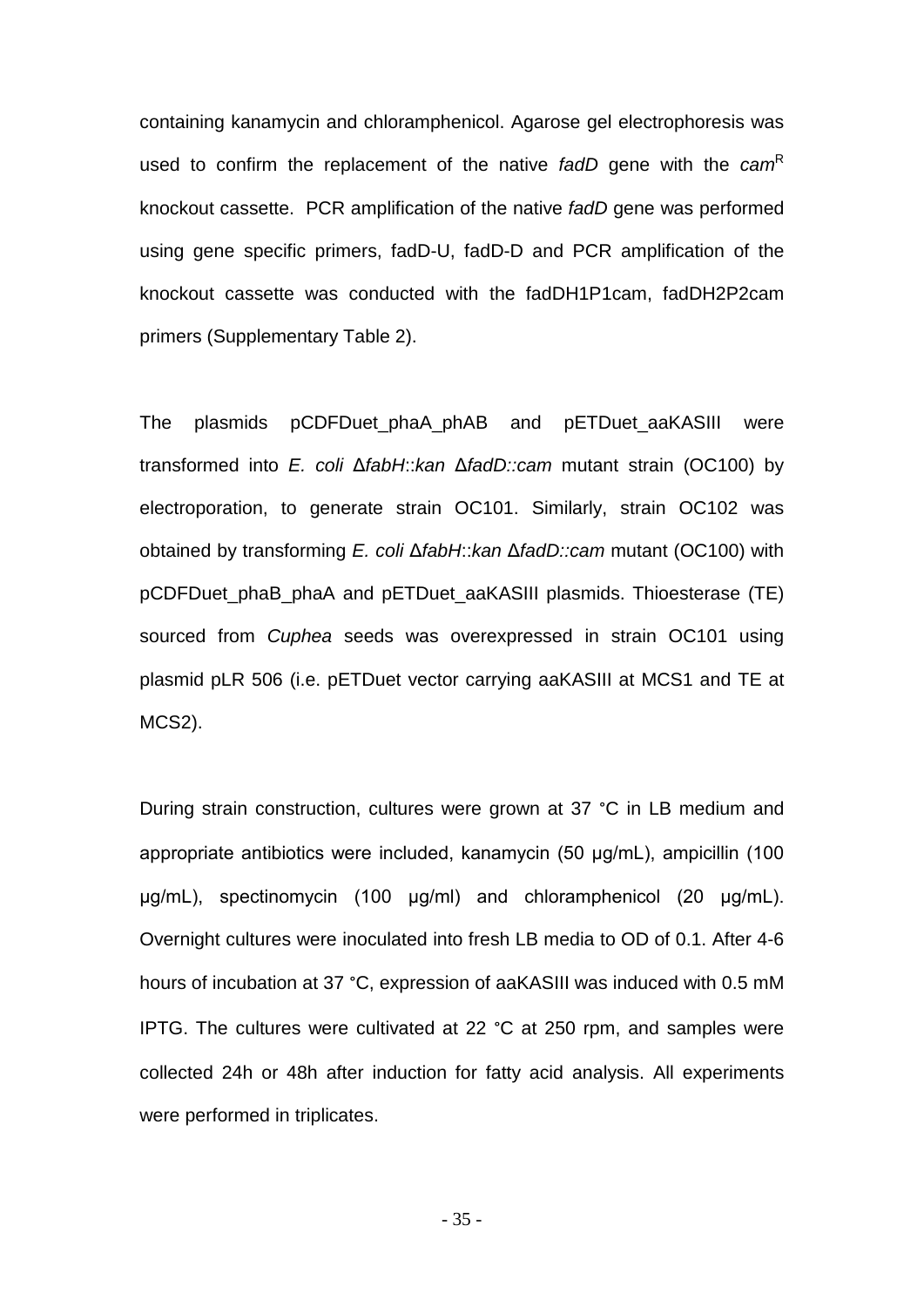**Fatty acid extraction.** Fatty acids were extracted from cells or from the growth media using a chloroform/methanol/water extraction method. In particular, the cells or media were acidified with 1 M HCl, and 4 ml chloroformmethanol (1:1 vol/vol) was added to recover the fatty acids. After vortexing for 10 min and centrifuging at 3000×*g* for 4 min, the lower chloroform phase was transferred to a new tube and evaporated under a stream of nitrogen gas until the samples were concentrated to ~100 μl. Samples were derivatized and 1 μl of each derivatized sample was analyzed by GC-MS. Specifically, extracted fatty acids from *B. subtilis* strains were derivatized by converting to picolinyl esters (lipidlibrary.aocs.org/ms/ms02/index.htm) or methyl esters using methanolic-HCl at 80 °C for 60 minutes. Extracted fatty acids from *R. rubrum* and *E.coli* strains were derivatized by converting to trimethylsilyl esters.

**DMDS derivatization.** To determine the location of the double bonds in the fatty acid chain, we used a DMDS derivatization method $65$ . Briefly, methylated fatty acid extracts were dissolved in hexane with DMDS iodine solution and incubated overnight at 40°C. After the addition of 5% sodium thiosulfate, fatty acid methyl esters were recovered by hexane extraction, silylated and analyzed using GC/MS.

**GC-MS analysis.** GC-MS analysis of derivatized fatty acids was performed on an Agilent 6890N gas chromatograph (Agilent Technologies, Santa Clara, CA) equipped with an HP-5 MS fused-silica column (length 30 m, internal diameter 250 μm, film thickness 0.25 μm), coupled to an Agilent 5973 MSD

- 36 -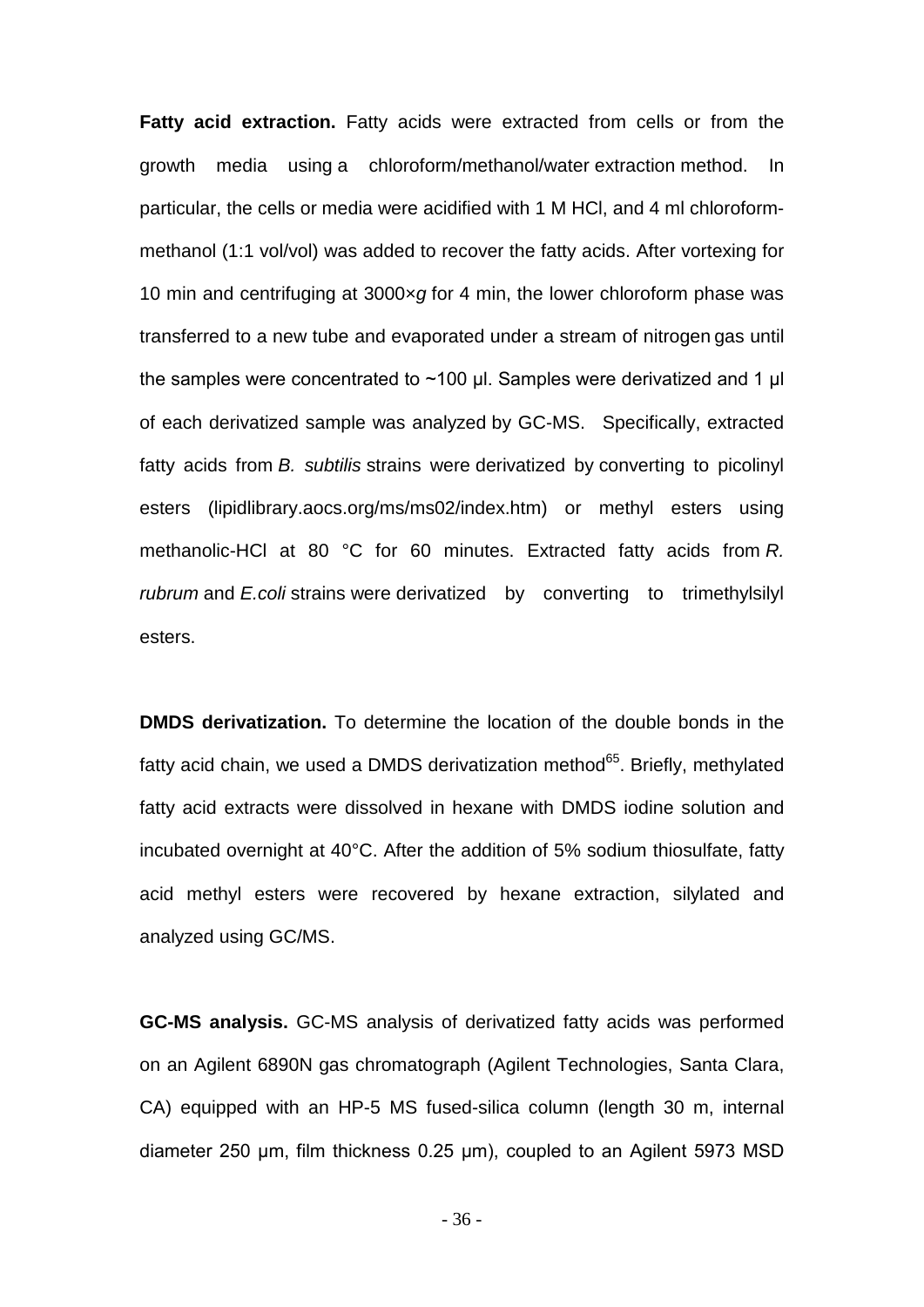detector. The temperatures of the injector and MSD interface were both set to 250 °C. Helium (1.8 ml/min) was used as a carrier gas. The temperature gradient was from 80–220 °C at 4 °C/min, then to 320 °C at 20 °C/min, and then isothermal at 320 °C for 2 min.

**Protein expression and purification.** The OverExpress<sup>™</sup> C41 (Lucigen, Middletown, WI) strain was used for expression of all KASIII, FabD, FabG and holo-ACP proteins, from their respective pDEST17, pCA24N and pETDuet constructs. The OverExpress<sup>™</sup> C41 transformants were grown at 37 °C in 4 L LB medium, supplemented with 100 µg/ml ampicillin. Protein expression was induced by addition of IPTG to a final concentration of 0.4 mM, when the  $OD_{600}$  of the culture was between 0.6-0.8. After 16-18 h of induction at 25 °C, cells were harvested by centrifugation (10,000 X *g*, 4 °C, 10 minutes). The cell pellet was suspended in lysis buffer (0.5 M NaCl, 5 mM imidazole, 20 mM Tris-HCl, pH 8.0, 0.1 mg/ml phenylmethylsulfonyl fluoride, 0.1% Triton-X 100) and subjected to sonication (10 s pulses separated by 3 s intervals for a total of 3 minutes). Following centrifugation (10,000 X g, 4°C, 30 minutes), the supernatant containing the soluble protein fraction was recovered and filtered through a 0.45 µ filter (Corning, the Netherlands). The recombinant Histagged proteins were purified using PerfectPro Ni-NTA His-bind resin (5 Prime GmbH, Gaithersburg, MD). The soluble protein extract was applied to 4 ml packed column of the resin, and after washing the unbound proteins with wash buffers (0.5 M NaCl, 20 mM Tris-HCl, pH 8.0) supplemented with 20 mM and 40 mM imidazole, the His-tagged proteins of interest were eluted from the column with the wash buffer containing 250 mM imidazole. The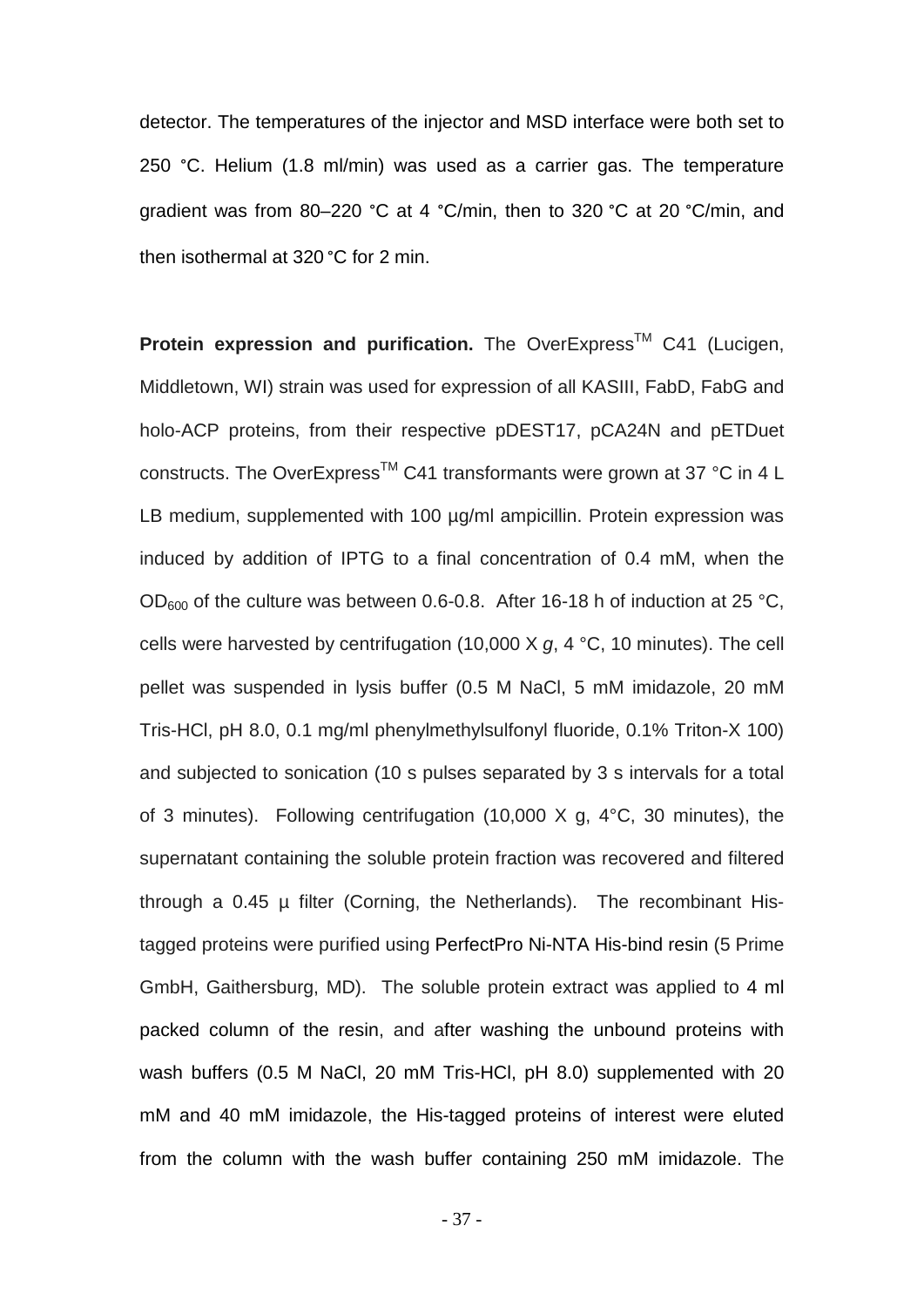purified His-tagged proteins were dialyzed against 0.1 M sodium phosphate buffer, pH 7.2, at 4 °C and concentrated using Amicon ultrafiltration centrifugal devices with 10,000 MWCO (Millipore, Billerica, MA). Protein purity was assessed by Coomassie-stained SDS-PAGE, which showed presence of near-homogenous protein preparations (greater than 98% purity). Protein concentrations were determined by Bradford's assay (BioRad, Hercules, CA). The concentrated proteins were either stored at -80°C or immediately used for enzyme activity assays and thermal shift assays.

**KASIII activity assay.** KASIII enzymatic activity was ascertained via spectrophotometric assay, which coupled the appearance of 3-ketoacyl-ACP to the oxidation of NADPH, using the *E. coli* FabG protein to reduce 3 ketoacyl-ACP to 3-hydroxyacyl-ACP. The assay was performed in 96-well plate-format with three technical replicates for each reaction condition. In a total volume of 100 µl for each reaction, the reaction mix containing 400 µM holo-ACP, 400 µM malonyl-CoA, 10 mM DTT, 10-400 µM acyl-CoA substrate and 400 µM NADPH in 0.1 M sodium phosphate buffer (pH 7.2). This mixture was pre-incubated with 60 µg of FabD for two minutes to initiate synthesis of malonyl-ACP from malonyl-CoA and holo-ACP. The KASIII reaction was then started by the addition of 30 µg of FabG and varying concentrations of KASIII enzyme (0.5-15 µg). As KASIII catalysed the condensation acyl-CoA with malonyl-ACP to form 3-ketoacyl-ACP, FabG reduced this 3-ketoacyl-ACP intermediate to 3-hydroxyacyl ACP in presence of NADPH. Change in absorbance at 340 nm due to the conversion of NADPH to NADP+, catalysed by FabG, was recorded using Synergy 2 Multi-Mode Microplate Reader

- 38 -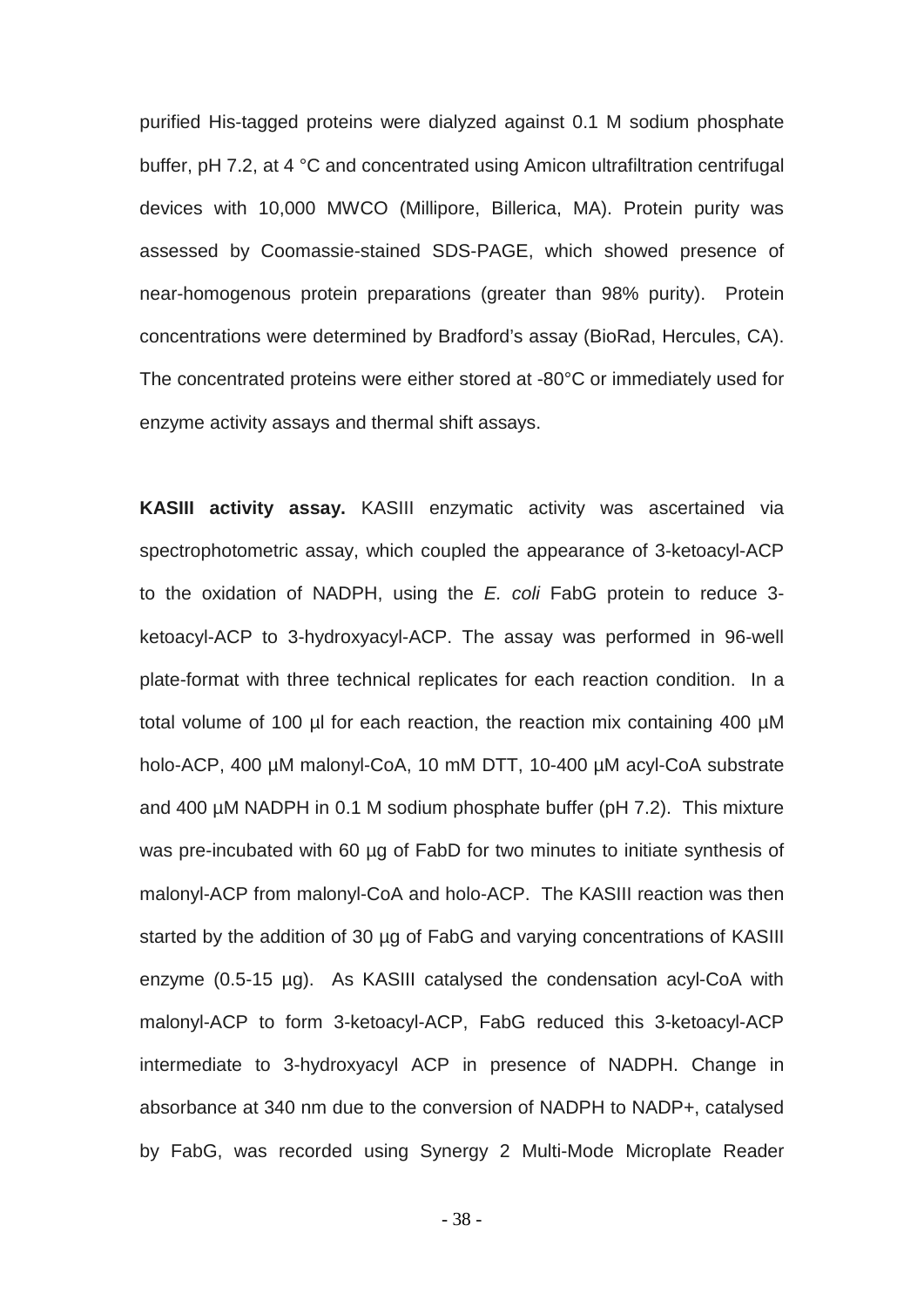(BioTek, Winooskit, VT). This assay was used to assess the ability of different KASIII enzymes to use different acyl-CoA substrates (i.e., acetyl-CoA, isobutyryl-CoA and 3-hydroxybutyryl-CoA). Specific activity was calculated by varying the amount of KASIII and ascertaining the moles of product (NADP<sup>+</sup>) formed per unit time per mg of KASIII. Km was calculated by varying the concentration of acyl-CoA substrate from 10 μM to 400 μM, while keeping the KASIII concentration constant.

**Circular Dichroism (CD) spectroscopy.** All CD spectra of purified KASIII proteins (0.1–0.25 mg/ml in 10 mM sodium phosphate buffer, pH 7.2) were collected using a Jasco J-710 Spectropolarimeter, in a 0.1 cm cell at 25 °C. Far-UV spectra were recorded with a bandwidth of 1.0 nm and a time response of 8 s with a total of two accumulations of data.

**Thermal shift binding assays.** Thermal shift assays were performed with a Light Cycler 480 System (Roche Applied System) using 20 µl reactions in a 96-well plate format<sup>22</sup>. KASIII protein (2 μM-20 μM) was mixed with SYPRO Orange dye (Sigma-Aldrich, St. Louis, MO) (5X – 10X molar excess of protein concentration) in 0.1 M sodium phosphate buffer, pH 7.2. For each assay, an acyl-CoA ligand (coenzyme-A, acetyl-CoA, propionyl-CoA, butyryl-CoA, hexanoyl-CoA, isobutyryl-CoA, isovaleryl-CoA, 3-hydroxybutyryl-CoA, malonyl-CoA, methylmalonyl-CoA, crotonyl-CoA, benzoyl-CoA or phenylacetyl-CoA) was added in 50-fold molar excess of the KASIII protein being tested. For negative controls, water was used instead of an acyl-CoA ligand. Plates were sealed with an optical sealing tape, and then heated in the

- 39 -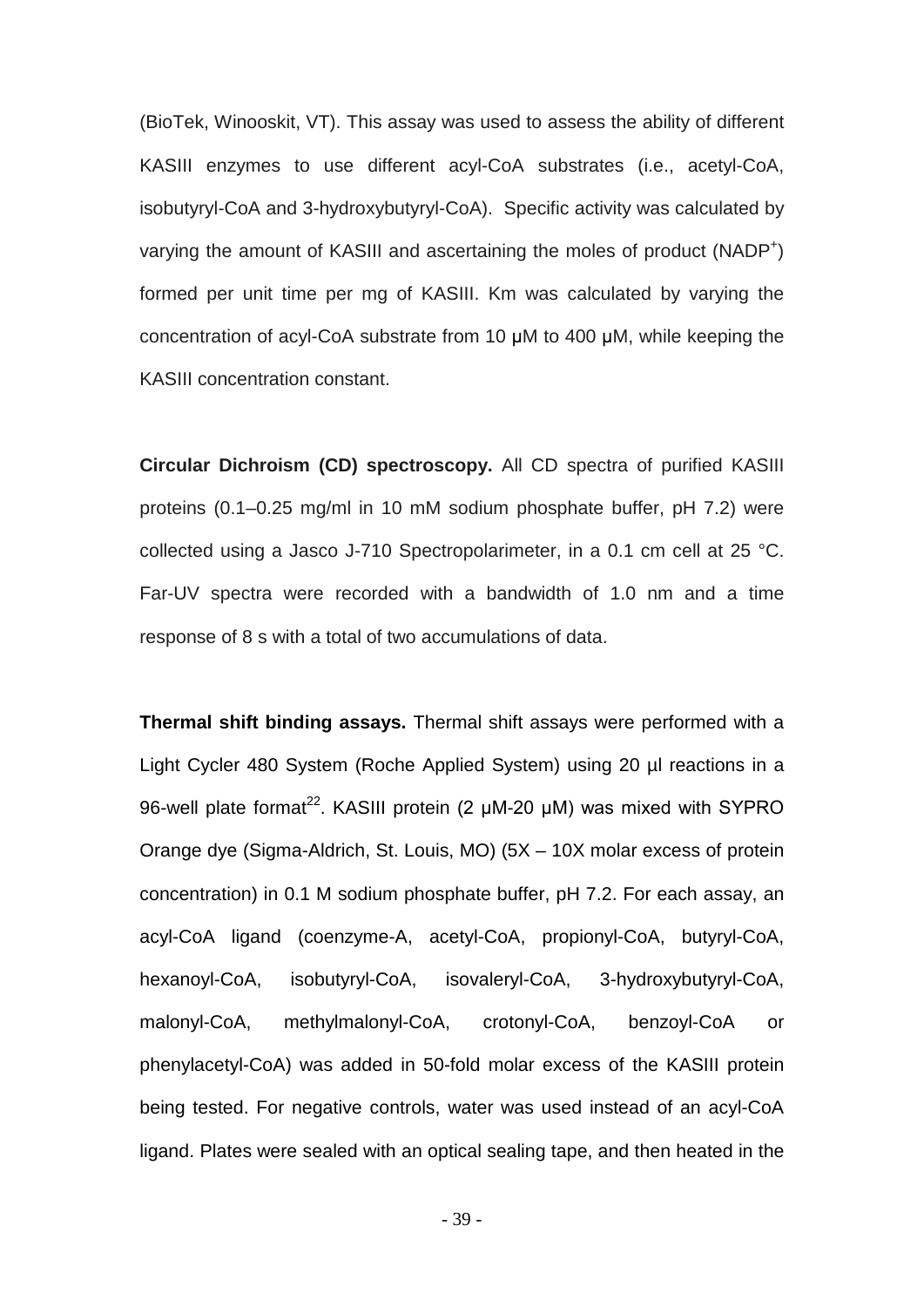Light Cycler 480 instrument from 20 °C to 95 °C at the rate of 1 °C/minutes. Melting temperatures of the proteins were calculated using the Light Cycler 480 Protein Melt program (Roche Applied Science, Penzberg, Germany), and the effect of different ligands on the melting temperatures of each KASIII were determined. Data from quadruplicate experiments were collected for each protein.

**Strain cultivation for fermentation conditions optimization.** The bioengineered *E. coli* strain OC101 strain was cultured on LB-agar plates supplemented with streptomycin (50 μg/ml), ampicillin (100 μg/ml) and kanamycin (50 μg/ml) and maintained at 37 °C. A single colony of the *E. coli* strain was inoculated into 3 mL LB liquid medium supplemented with antibiotics and cultured for 12–16 hrs at 37 °C. The inoculum was added aseptically to a 125 ml shake flask containing 25 ml M9 minimal medium supplemented with the antibiotics. M9 medium containing 20 g/L glucose as carbon source and NH4Cl as nitrogen source as well as 0.5 g/L NaCl, Na<sub>2</sub>HPO<sub>4</sub>·7H<sub>2</sub>O 12.8 g/L, KH<sub>2</sub>PO<sub>4</sub> 3 g/L, MgSO<sub>4</sub> 0.24 g/L, CaCl<sub>2</sub> 0.002 g/L, FeSO4 0.003 g/L, 0.005 g/L thiamine HCl and 10 ml/L BME vitamins. The culture was cultivated at 37 °C and 250 rpm, and gene expression was induced by the addition of IPTG, the concentration of which varied depending on the experiment. During the cultivation, the optical density of the culture was monitored and cells were harvested for fatty acid analysis when stationary phase was reached.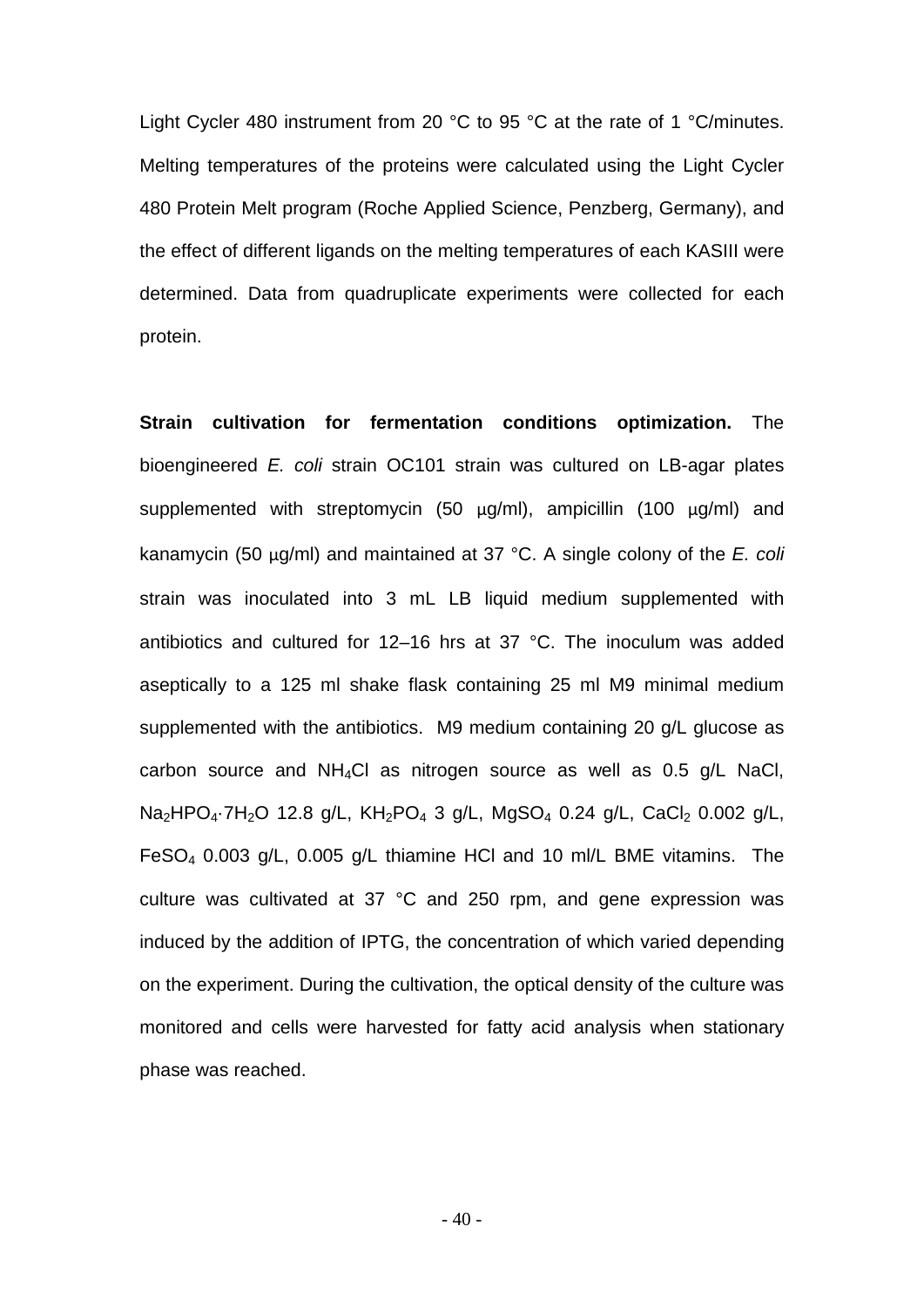#### **ACKNOWLEDGEMENTS**

This work was partially supported by the U.S. National Science Foundation (Award No. EEC-0813570) through its Engineering Research Center Program, which supports the Center for Biorenewable Chemicals (CBiRC), headquartered at Iowa State University and including Rice University, the University of California-Irvine, the University of New Mexico, the University of Virginia, and the University of Wisconsin-Madison. This work was also supported by an NSF STTR Phase I award to OmegaChea Biorenewables LLC (IIP-1321520), and awards from the i6 Green and Iowa Regents Innovation Funds, administered by [Iowa State University Research](http://www.techtransfer.iastate.edu/index.cfm?nodeID=21440)  [Foundation, Inc.](http://www.techtransfer.iastate.edu/index.cfm?nodeID=21440) (ISURF). Shivani Garg, Marna D. Yandeau-Nelson and Basil J. Nikolau have equity interests in OmegaChea Biorenewables LLC and serve as the Board Members of the company. Ludmila Rizhsky is an employee of OmegaChea Biorenewables LLC. The terms of this arrangement have been reviewed and approved by Iowa State University in accordance with its conflict of interest policies. We would like to thank Iowa State University undergraduate students, Ms. Morgan Becker and Mr. Ruben Garcia, for their assistance in protein expression and purification. We would also like to thank Dr. Ann Perera of W.M. Keck Metabolomics Research Laboratory for technical assistance in conducting enzyme assays and GC-MS analysis. We also want to thank Dr. Charles Stewart (The Salk Institute for Biological Studies, La Jolla) for his guidance on the use of thermal shift binding assays.

- 41 -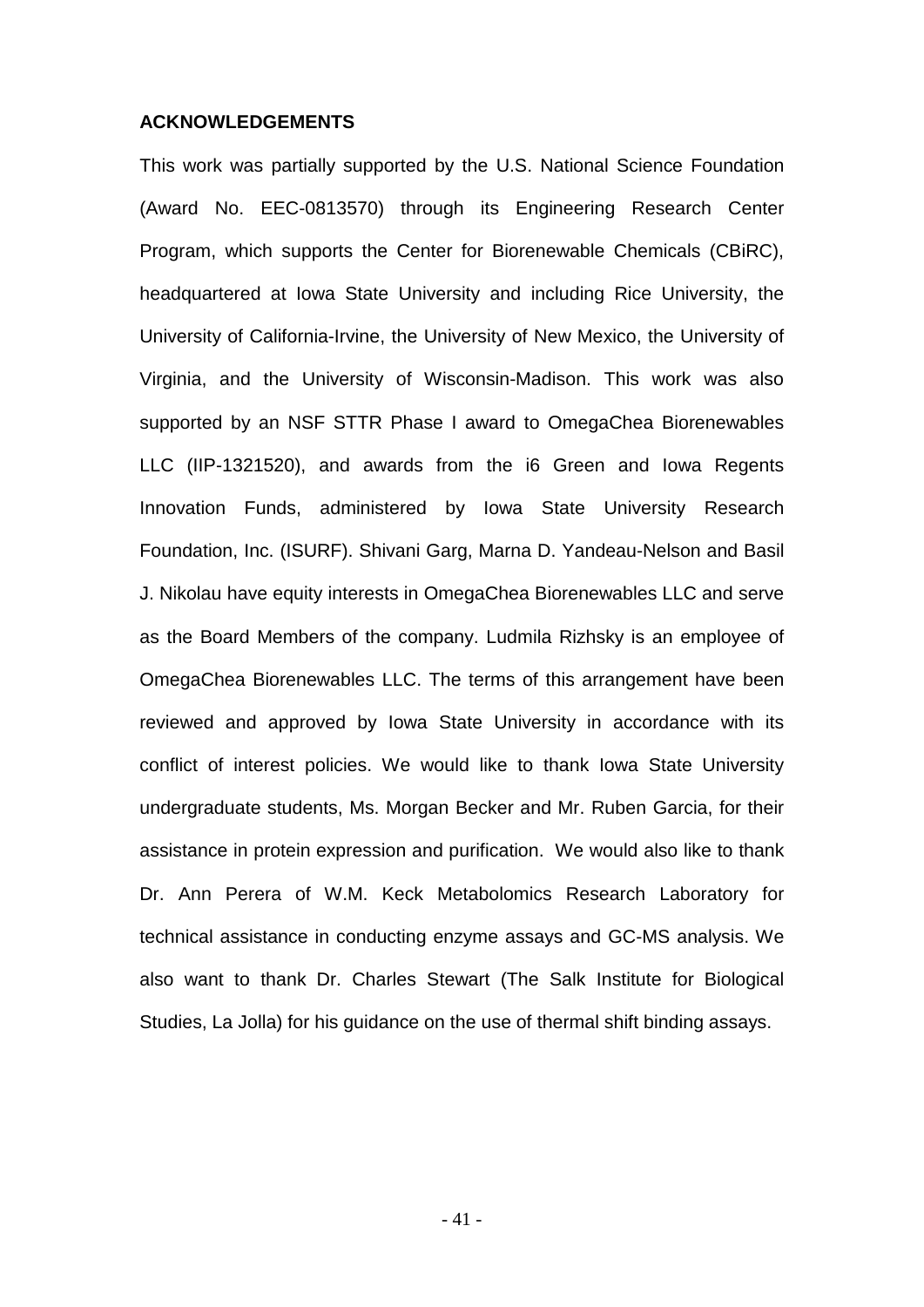# **REFERENCES**

- 1. Nikolau, B.J., Perera, M.A., Brachova, L. & Shanks, B. Platform biochemicals for a biorenewable chemical industry. *Plant J* **54**, 536-545 (2008).
- 2. Steen, E.J. et al. Microbial production of fatty-acid-derived fuels and chemicals from plant biomass. *Nature* **463**, 559-562 (2010).
- 3. Handke, P., Lynch, S.A. & Gill, R.T. Application and engineering of fatty acid biosynthesis in Escherichia coli for advanced fuels and chemicals. *Metab Eng* **13**, 28-37 (2011).
- 4. Metzger, J.O. & Bornscheuer, U. Lipids as renewable resources: current state of chemical and biotechnological conversion and diversification. *Appl Microbiol Biotechnol* **71**, 13-22 (2006).
- 5. Janßen, H.J. & Steinbüchel, A. Fatty acid synthesis in Escherichia coli and its applications towards the production of fatty acid based biofuels. *Biotechnol Biofuels* **7**, 7 (2014).
- 6. Rock, C.O. & Cronan, J.E. Escherichia coli as a model for the regulation of dissociable (type II) fatty acid biosynthesis. *Biochim Biophys Acta* **1302**, 1-16 (1996).
- 7. Stewart, C., Vickery, C.R., Burkart, M.D. & Noel, J.P. Confluence of structural and chemical biology: plant polyketide synthases as biocatalysts for a biobased future. *Curr Opin Plant Biol* **16**, 365-372 (2013).
- 8. Austin, M.B. & Noel, J.P. The chalcone synthase superfamily of type III polyketide synthases. *Nat Prod Rep* **20**, 79-110 (2003).
- 9. Metz, J.G. et al. Production of polyunsaturated fatty acids by polyketide synthases in both prokaryotes and eukaryotes. *Science* **293**, 290-293 (2001).
- 10. Ben-Israel, I. et al. Multiple biochemical and morphological factors underlie the production of methylketones in tomato trichomes. *Plant Physiol* **151**, 1952-1964 (2009).
- 11. Lai, C.Y. & Cronan, J.E. Beta-ketoacyl-acyl carrier protein synthase III (FabH) is essential for bacterial fatty acid synthesis. *J Biol Chem* **278**, 51494-51503 (2003).
- 12. Choi, K.H., Heath, R.J. & Rock, C.O. beta-ketoacyl-acyl carrier protein synthase III (FabH) is a determining factor in branched-chain fatty acid biosynthesis. *J Bacteriol* **182**, 365-370 (2000).
- 13. Gajiwala, K.S. et al. Crystal structures of bacterial FabH suggest a molecular basis for the substrate specificity of the enzyme. *FEBS Lett* **583**, 2939-2946 (2009).
- 14. Heath, R.J. & Rock, C.O. The Claisen condensation in biology. *Nat Prod Rep* **19**, 581-596 (2002).
- 15. Ashby, R.D., Solaiman, D.K. & Foglia, T.A. Property control of sophorolipids: influence of fatty acid substrate and blending. *Biotechnol Lett* **30**, 1093-1100 (2008).
- 16. Cantu, D.C., Chen, Y., Lemons, M.L. & Reilly, P.J. ThYme: a database for thioester-active enzymes. *Nucleic Acids Res* **39**, D342-346 (2011).
- 17. Chen, Y. et al. Structural classification and properties of ketoacyl synthases. *Protein Sci* **20**, 1659-1667 (2011).
- 18. Jackson, T.J., Ramaley, R.F. & Meinschein, W.G. Fatty acids of a nonpigmented, thermophilic bacterium similar to Thermus aquaticus. *Arch Mikrobiol* **88**, 127-133 (1973).
- 19. Moore, B.S., Poralla, K. & Floss, H.G. Biosynthesis of the Cyclohexanecarboxylic Acid Starter Unit of ω-Cyclohexyl Fatty Acids in Alicyclobacillus acidocaldarius *Journal of the American Chemical Society* **115**, 5267-5274 (1993).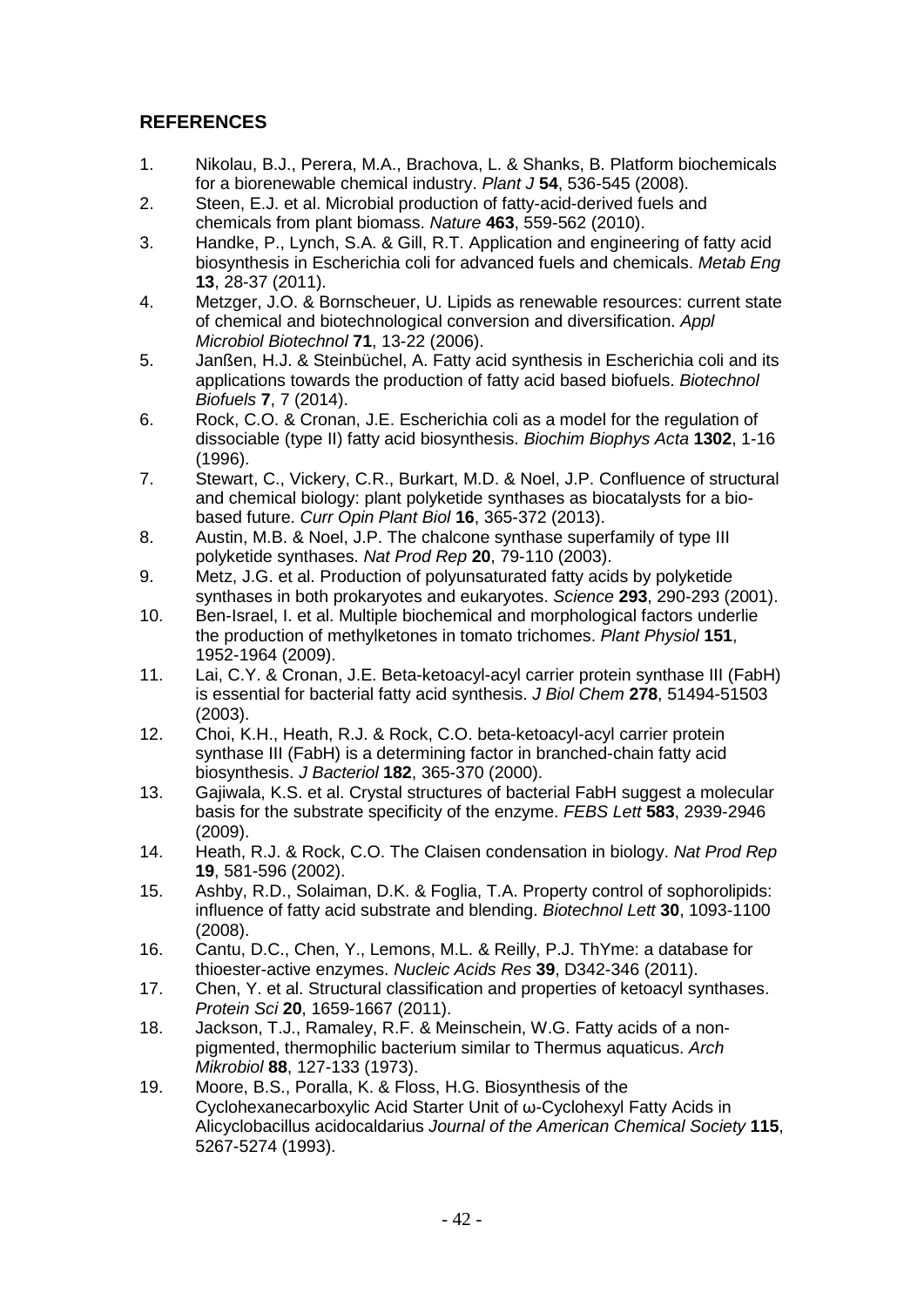- 20. Heath, R.J. & Rock, C.O. Inhibition of beta-ketoacyl-acyl carrier protein synthase III (FabH) by acyl-acyl carrier protein in Escherichia coli. *J Biol Chem* **271**, 10996-11000 (1996).
- 21. Kaneda, T. Iso- and anteiso-fatty acids in bacteria: biosynthesis, function, and taxonomic significance. *Microbiol Rev* **55**, 288-302 (1991).
- 22. Niesen, F.H., Berglund, H. & Vedadi, M. The use of differential scanning fluorimetry to detect ligand interactions that promote protein stability. *Nat Protoc* **2**, 2212-2221 (2007).
- 23. Ericsson, U.B., Hallberg, B.M., Detitta, G.T., Dekker, N. & Nordlund, P. Thermofluor-based high-throughput stability optimization of proteins for structural studies. *Anal Biochem* **357**, 289-298 (2006).
- 24. Vedadi, M. et al. Chemical screening methods to identify ligands that promote protein stability, protein crystallization, and structure determination. *Proc Natl Acad Sci U S A* **103**, 15835-15840 (2006).
- 25. Brandl, H., Knee, E.J., Fuller, R.C., Gross, R.A. & Lenz, R.W. Ability of the phototrophic bacterium Rhodospirillum rubrum to produce various poly (betahydroxyalkanoates): potential sources for biodegradable polyesters. *Int J Biol Macromol* **11**, 49-55 (1989).
- 26. Jin, H. & Nikolau, B.J. Role of genetic redundancy in polyhydroxyalkanoate (PHA) polymerases in PHA biosynthesis in Rhodospirillum rubrum. *J Bacteriol* **194**, 5522-5529 (2012).
- 27. Jing, F. et al. Phylogenetic and experimental characterization of an acyl-ACP thioesterase family reveals significant diversity in enzymatic specificity and activity. *BMC Biochem* **12**, 44 (2011).
- 28. Singhasuwan, S., Choorit, W., Sirisansaneeyakul, S., Kokkaew, N. & Chisti, Y. Carbon-to-nitrogen ratio affects the biomass composition and the fatty acid profile of heterotrophically grown Chlorella sp. TISTR 8990 for biodiesel production. *J Biotechnol* (2015).
- 29. Braunwald, T. et al. Effect of different C/N ratios on carotenoid and lipid production by Rhodotorula glutinis. *Appl Microbiol Biotechnol* **97**, 6581-6588 (2013).
- 30. Chen, C., Yeh, K., Chang, H. & Chang, J. Strategies to Improve Oil/Lipid Production of Microalgae in Outdoor Cultivation Using Vertical Tubular-type Photobioreactors. *Energy Procedia* **61**, 2755-2758 (2014).
- 31. Lu, S. et al. Metabolic profiling reveals growth related FAME productivity and quality of Chlorella sorokiniana with different inoculum sizes. *Biotechnology and Bioengineering* **109**, 1651-1662 (2012).
- 32. Donovan, R., Robinson, C. & Glick, B. Review: Optimizing inducer and culture conditions for expression of foreign proteins under the control of the lac promoter. *Journal of Industrial Microbiology* **16**, 145-154 (1996).
- 33. Larentis, A.L. et al. Evaluation of pre-induction temperature, cell growth at induction and IPTG concentration on the expression of a leptospiral protein in E. coli using shaking flasks and microbioreactor. *BMC Res Notes* **7**, 671 (2014).
- 34. Klein, K., Steinberg, R., Fiethen, B. & Overath, P. Fatty acid degradation in Escherichia coli. An inducible system for the uptake of fatty acids and further characterization of old mutants. *Eur J Biochem* **19**, 442-450 (1971).
- 35. Overath, P., Pauli, G. & Schairer, H.U. Fatty acid degradation in Escherichia coli. An inducible acyl-CoA synthetase, the mapping of old-mutations, and the isolation of regulatory mutants. *Eur J Biochem* **7**, 559-574 (1969).
- 36. Metzger, J.O. Fats and oils as renewable feedstock for chemistry. *European Journal of Lipid Science and Technology* **111**, 865-876 (2009).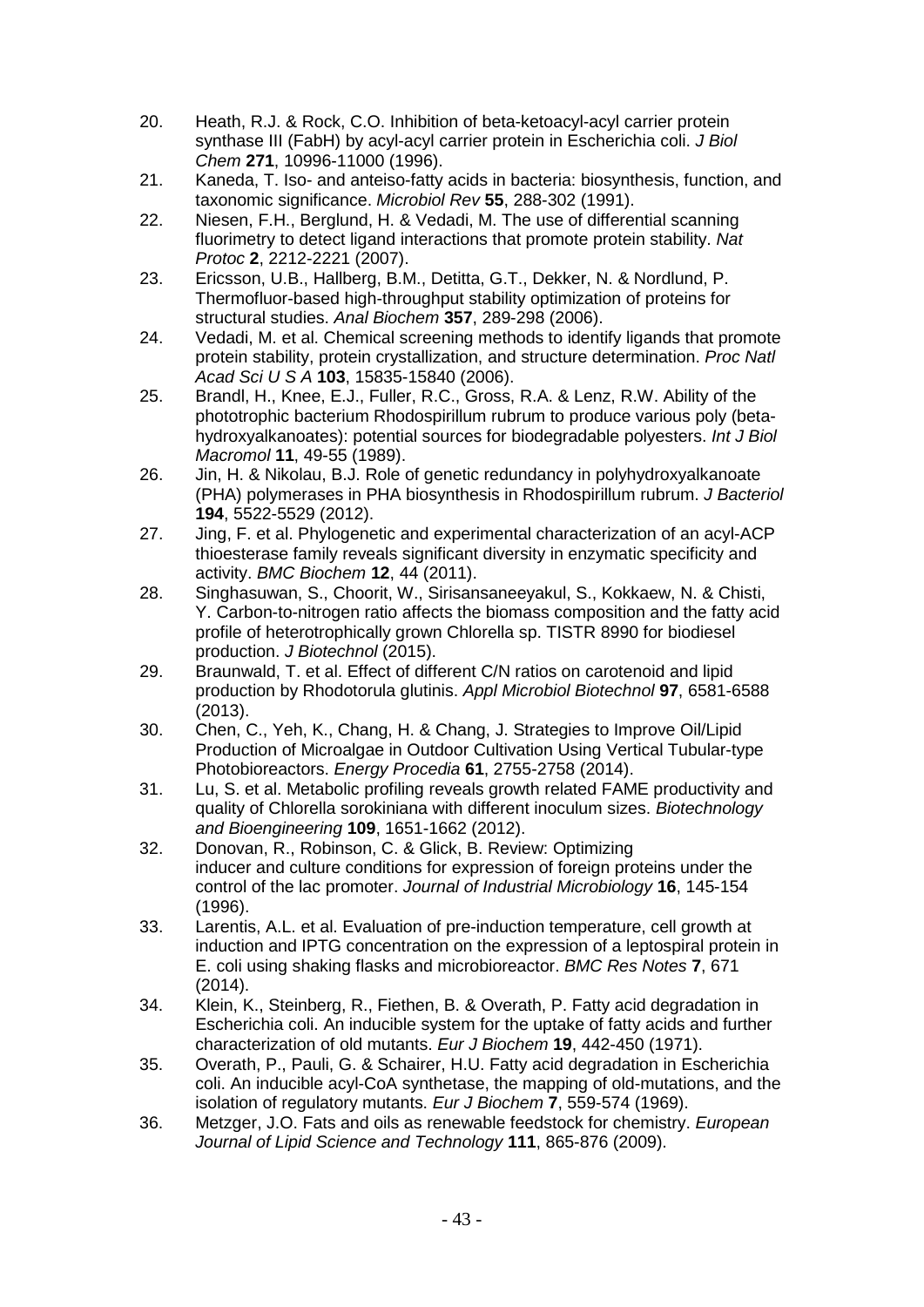- 37. Zerkowski, J.A. & Solaiman, D.K.Y. Omega-functionalized fatty acids, alcohols, and ethers via olefin metathesis. *Journal of American Oil Chemists Society* **89**, 1325-1332 (2012).
- 38. McDaniel, R., Ebert-Khosla, S., Hopwood, D.A. & Khosla, C. Rational design of aromatic polyketide natural products by recombinant assembly of enzymatic subunits. *Nature* **375**, 549-554 (1995).
- 39. Moore, B.S. & Hertweck, C. Biosynthesis and attachment of novel bacterial polyketide synthase starter units. *Nat Prod Rep* **19**, 70-99 (2002).
- 40. Cane, D.E., Walsh, C.T. & Khosla, C. Harnessing the biosynthetic code: combinations, permutations, and mutations. *Science* **282**, 63-68 (1998).
- 41. Meier, J.L. & Burkart, M.D. The chemical biology of modular biosynthetic enzymes. *Chem Soc Rev* **38**, 2012-2045 (2009).
- 42. Biermann, U., Bornscheuer, U., Meier, M.A.R., Metzger, J.O. & Schafer, H.J. Oils and fats as renewable raw materials in chemistry. *Angewandte Chemie International Edition* **50**, 3854-3871 (2011).
- 43. Lu, W. et al. Biosynthesis of monomers for plastics from renewable oils. *J Am Chem Soc* **132**, 15451-15455 (2010).
- 44. Ceccorulli, G., Scandola, M., Kumar, A., Kalra, B. & Gross, R.A. Cocrystallization of random copolymers of omega-pentadecalactone and epsilon-caprolactone synthesized by lipase catalysis. *Biomacromolecules* **6**, 902-907 (2005).
- 45. Antczak, U., Gora, J., Antczak, T. & Galas, E. Enzymatic lactonization of 15 hydroxypentadecanoic and 16-hydroxyhexadecanoic acids to macrocyclic lactones. *Enzyme and Microbial Technology* **13**, 589-593 (1991).
- 46. Ōmura, S. **Macrolide Antibiotics:** Chemistry, Biology, and Practice, Edn. Second. (Academic Press, 2002).
- 47. Vandamme, E.J. & Soetaert, W. Bioflavours and fragrances via fermentation and biocatalysis. *Journal of Chemical Technology and Biotechnology* **77**, 1323–1332 (2002).
- 48. Gorin, P.A.J., Spencer, J.F.T. & Tulloch, A.P. Hydroxy fatty acid glycosides of sophorose from Torulopsis magnoliae. *Canadiam Journal of Chemistry* **39**, 846-855 (1961).
- 49. Asmer, H.-J., Lang, S., Wagner, F. & Wray, V. Microbial production, structure elucidation and bioconversion of sophorose lipids. *Journal of the American Oil Chemists' Society* **65**, 1460-1466 (1988).
- 50. Daniel, H.-J., Reuss, M. & Syldatk, C. Production of sophorolipids in high concentration from deproteinized whey and rapeseed oil in a two stage fed batch process using Candida bombicola ATCC 22214 and Cryptococcus curvatus ATCC 20509. *Biotechnology Letters* **20**, 1153-1156 (1998).
- 51. Jones, D.F. & Howe, R. Microbiological oxidation of long-chain aliphatic compounds. I. Alkanes and alk-1-enes. *J Chem Soc Perkin 1* **22**, 2801-2808 (1968).
- 52. Höfer, R. et al. The Arabidopsis cytochrome P450 CYP86A1 encodes a fatty acid omega-hydroxylase involved in suberin monomer biosynthesis. *J Exp Bot* **59**, 2347-2360 (2008).
- 53. Villemin, D., Cadiot, P. & Kuetegan, M. A New Synthesis of ω-Hydroxyalkanoic Acids via Copper Catalysis. *Synthesis* **03**, 230-231 (1984).
- 54. Pekin, G., Vardar-Sukan, F. & Kosaric, N. Production of Sophorolipids from *Candida bombicola* ATCC 22214 Using Turkish Corn Oil and Honey. *Engineering in Life Sciences* **5**, 357-362 (2005).
- 55. Lu, X., Vora, H. & Khosla, C. Overproduction of free fatty acids in E. coli: implications for biodiesel production. *Metab Eng* **10**, 333-339 (2008).
- 56. Clomburg, J.M. & Gonzalez, R. Biofuel production in Escherichia coli: the role of metabolic engineering and synthetic biology. *Appl Microbiol Biotechnol* **86**, 419-434 (2010).